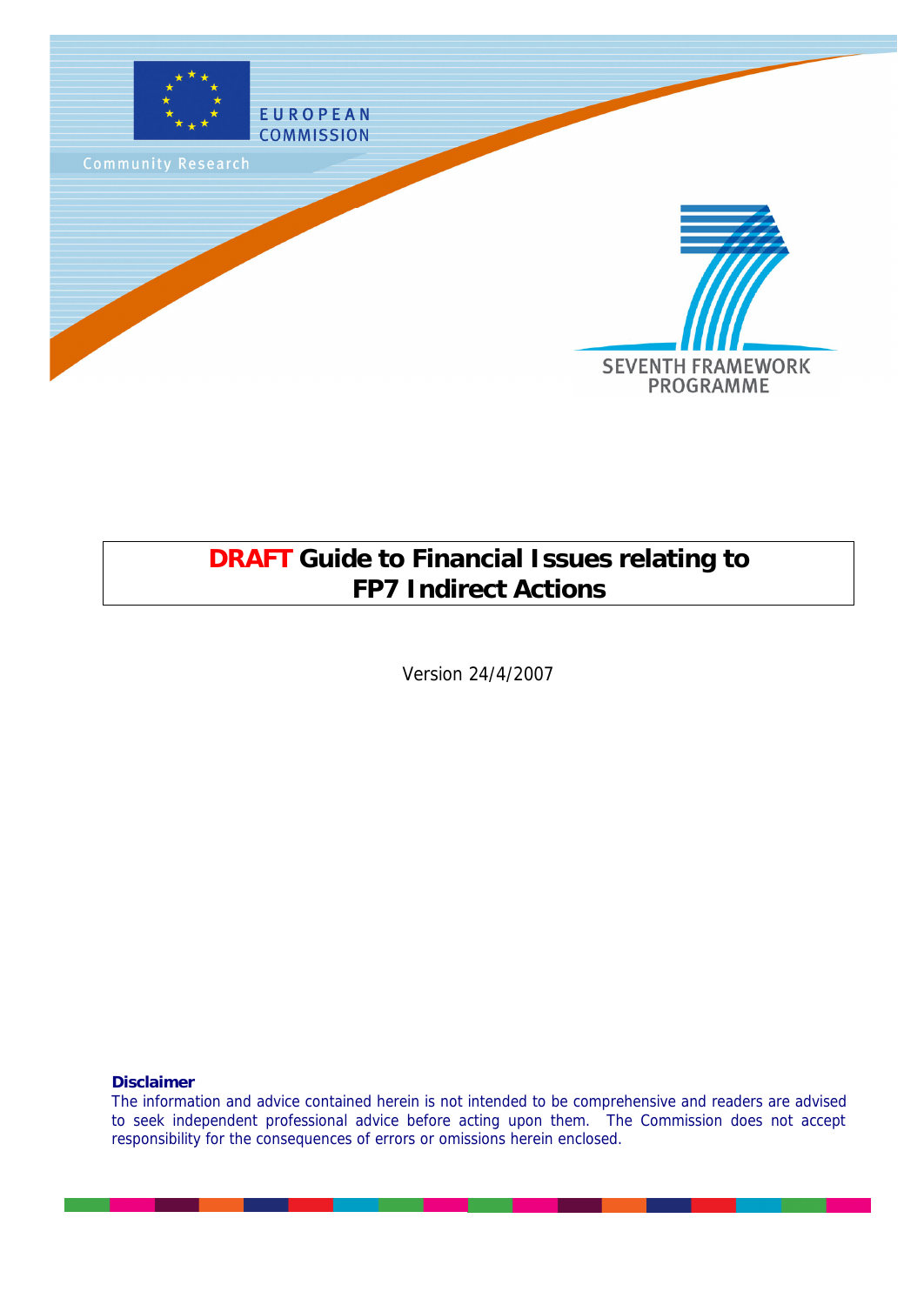#### Foreword

The purpose of this guide is to help participants in Grant Agreements signed under the 7th Framework Programmes for Research to understand and interpret the financial provisions of the EC Model Grant Agreement (ECGA) that they are signing. To this end, the enclosed text tries to avoid (to the best possible extent) the use of legal references, technical vocabulary and legal jargon, and seeks to provide the reader with practical advice.

The structure of this guide mirrors the financial provisions of the ECGA, by following the same index and structure of that document. Accordingly, it should be used as a tool to clarify the provisions of the ECGA, and should be read in connection with it. Each article in the ECGA with financial implications is explained in this Guide, and examples included where appropriate. The intention is not only to explain, but also, by following the same structure, to help the reader to locate where he/she may find the answer to his/her question.

Whenever new rules are drafted and a new structure is put into place, new problems arise. In many aspects, the Rules of Participation and the ECGA of the  $7<sup>th</sup>$  Framework Programmes build on previous Research Framework Programmes. However, it seems clear that both the use of this Guide and the implementation of the new Framework Programmes will expose and highlight new situations or difficulties which will require particular mention and further explanation. For this reason, this Guide has been conceived as an evolving document which, it is intended, will be updated every 6 months to reflect new questions and feedback from its users (both from outside and inside the Commission) and the knowledge gained through practice. On this point however it is important to remember that the only scope of the Guide is to provide interpretation on the legal texts (and in particular the ECGA), and that it cannot derogate from them. These guidelines do not reflect an official position of the Commission; only the provisions of the signed grant agreement are binding.

Finally, this guide should be considered as one more of the guides available to any future beneficiary of the  $7<sup>th</sup>$  Framework Programme, and which can be found at the following web address :  $[\ldots]$ 

TO BE COMPLETED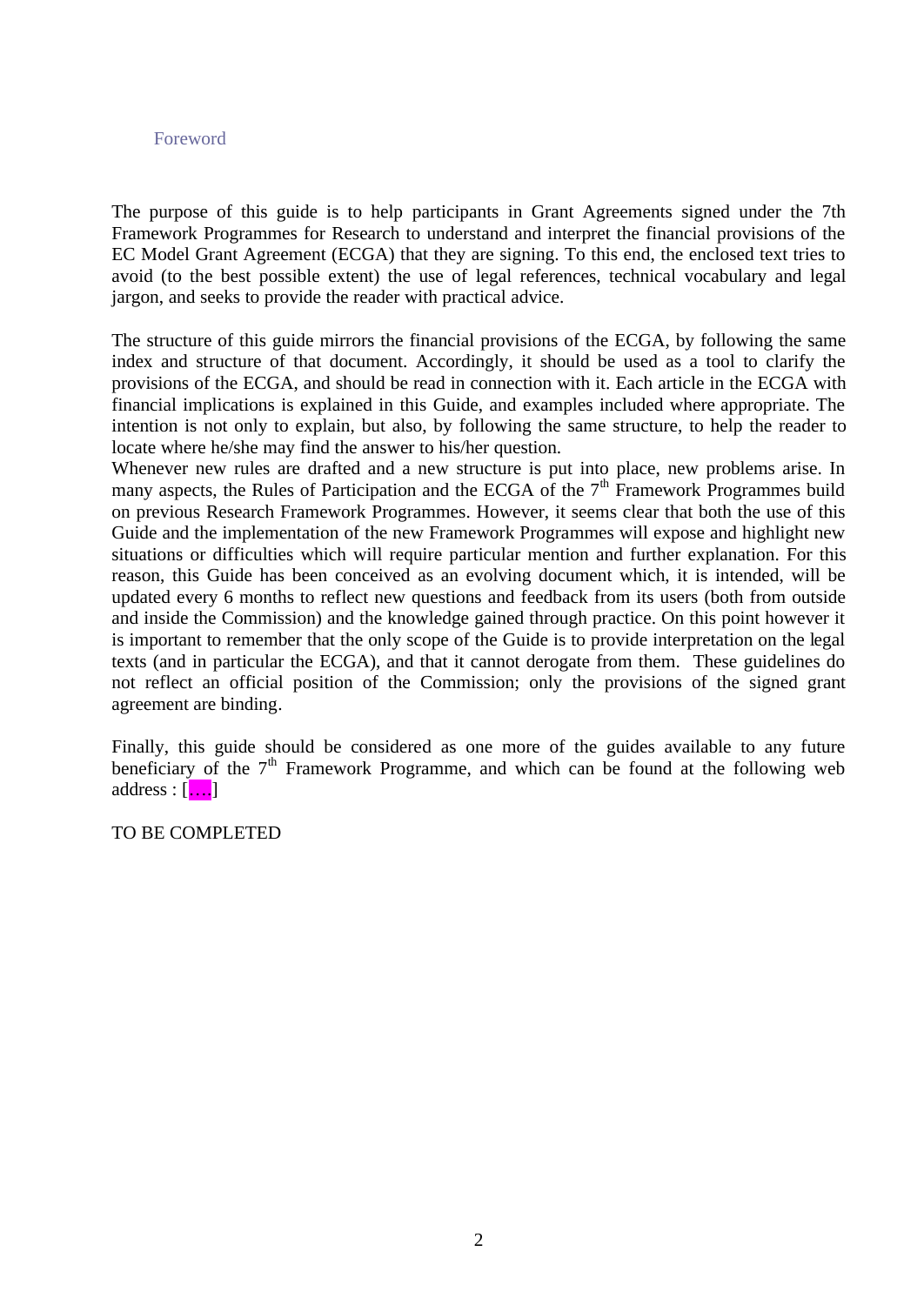## **TABLE OF CONTENTS**

| Article 5.1 of ECGA - The Community Financial Contribution                                 | 6  |
|--------------------------------------------------------------------------------------------|----|
| Article 5.2 of ECGA – Financial content of Annex I to ECGA                                 | 6  |
| Article 5.3 of ECGA - Bank account                                                         | 8  |
|                                                                                            |    |
| Concept and calculation of the pre-financing (+ Article II.6 of ECGA)                      | 8  |
| Contribution to the Guarantee Fund (+ Article II.20 of ECGA)                               | 9  |
|                                                                                            |    |
| PART 2: FP7 EC GRANT AGREEMENT - ANNEX II -                                                |    |
|                                                                                            |    |
|                                                                                            |    |
| <b>PART "A": IMPLEMENTATION OF THE PROJECT  11</b>                                         |    |
|                                                                                            |    |
| Article II.2 of ECGA – Organisation of the consortium and role of coordinator11            |    |
| Can these coordination tasks be performed by other beneficiaries/third parties?            | 11 |
| Can part of the management tasks be performed by other beneficiaries?                      | 11 |
| Can there be a scientific coordinator different from the Coordinator?                      | 11 |
| Can a financially weak legal entity be coordinator of a project?                           | 12 |
| Article II.3 of ECGA – Specific performance obligations of each beneficiary –              |    |
|                                                                                            |    |
|                                                                                            |    |
| Articles II.4.1, II.3.3, and II.4.5 à II.4.8 of ECGA                                       | 12 |
| Article II.4.4 of ECGA - Certificate on the financial statements and certificate on the    | 13 |
| methodology<br>Article II.5 of ECGA – Approval of reports and deliverables, time-limit for |    |
|                                                                                            |    |
| Article II.5.1 - Approval of reports and deliverables at the end of each reporting period  | 20 |
|                                                                                            |    |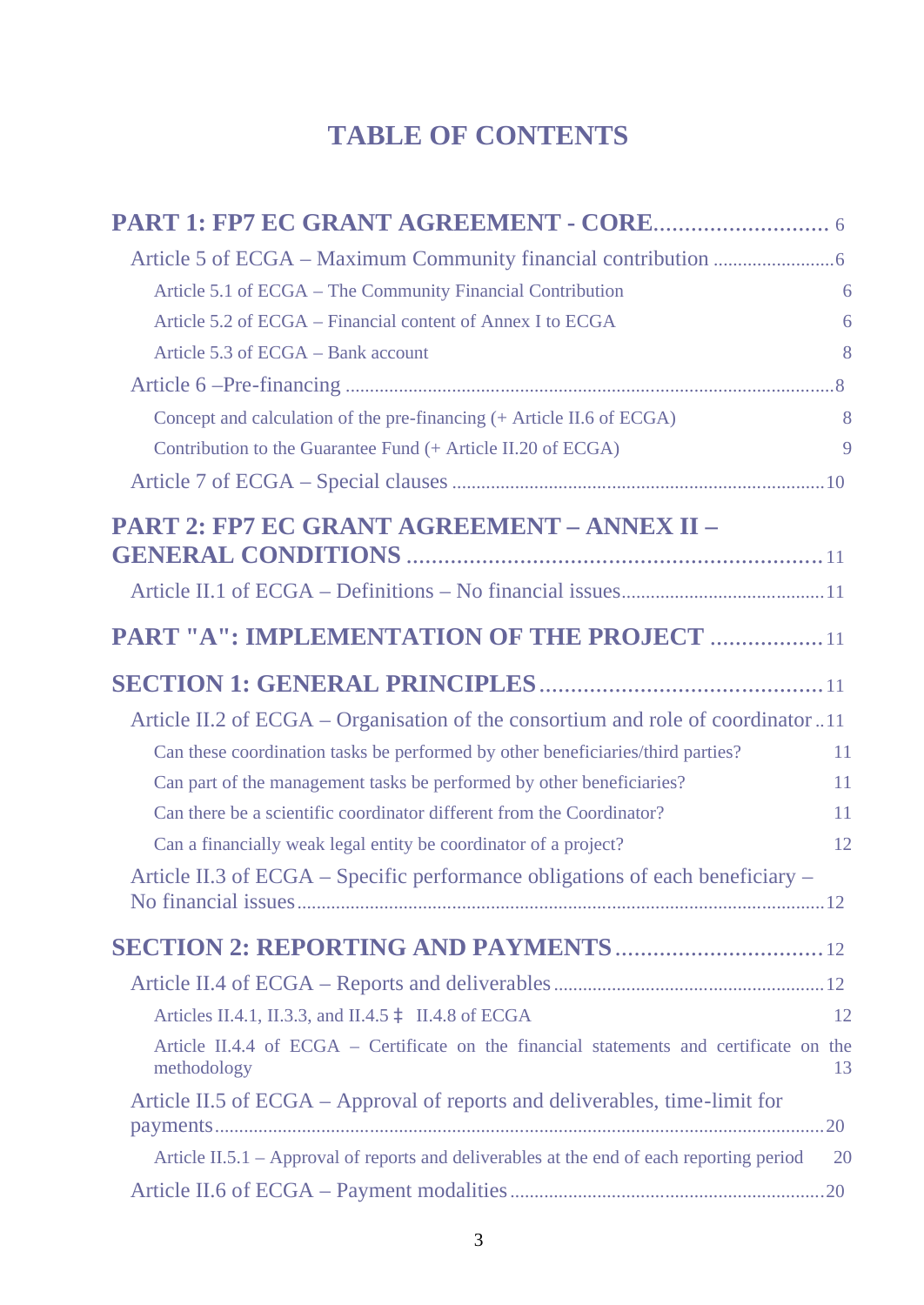| Article II.6.1.a) – Pre-financing at the start of the project                                                                                    | 20 |
|--------------------------------------------------------------------------------------------------------------------------------------------------|----|
| Article $II.6.1.b$ – Interim payments following the approval of periodic reports                                                                 | 21 |
| Article $II.6.1.c$ ) – Final payment following the approval of final report                                                                      | 21 |
| Article II.6.4 – Conversion rates                                                                                                                | 22 |
|                                                                                                                                                  |    |
|                                                                                                                                                  |    |
| Article $II.7.1$ – Definitions                                                                                                                   | 22 |
| Article II.7.2 – Tasks which can be subcontracted and conditions                                                                                 | 23 |
| Article $II.7.3$ – Minor tasks                                                                                                                   | 25 |
|                                                                                                                                                  |    |
|                                                                                                                                                  |    |
|                                                                                                                                                  |    |
|                                                                                                                                                  |    |
| <b>SECTION 1: GENERAL FINANCIAL PROVISIONS 26</b>                                                                                                |    |
|                                                                                                                                                  |    |
| Article II.14.1 – Eligibility criteria                                                                                                           | 27 |
| Article II.14.2 of ECGA – Costs of third parties – Costs of resources made available and<br>costs of third parties carrying out part of the work | 29 |
| Article II.14.3 of ECGA – Non-eligible costs                                                                                                     | 34 |
|                                                                                                                                                  |    |
| Distinction between direct and indirect costs                                                                                                    | 35 |
|                                                                                                                                                  |    |
|                                                                                                                                                  |    |
|                                                                                                                                                  |    |
| Article II.19 of ECGA – Interest yielded by the pre-financing provided by the                                                                    |    |
|                                                                                                                                                  |    |
| <b>SECTION 2: GUARANTEE FUND AND RECOVERIES 61</b>                                                                                               |    |
|                                                                                                                                                  |    |
|                                                                                                                                                  |    |
|                                                                                                                                                  |    |
|                                                                                                                                                  |    |
|                                                                                                                                                  |    |
|                                                                                                                                                  |    |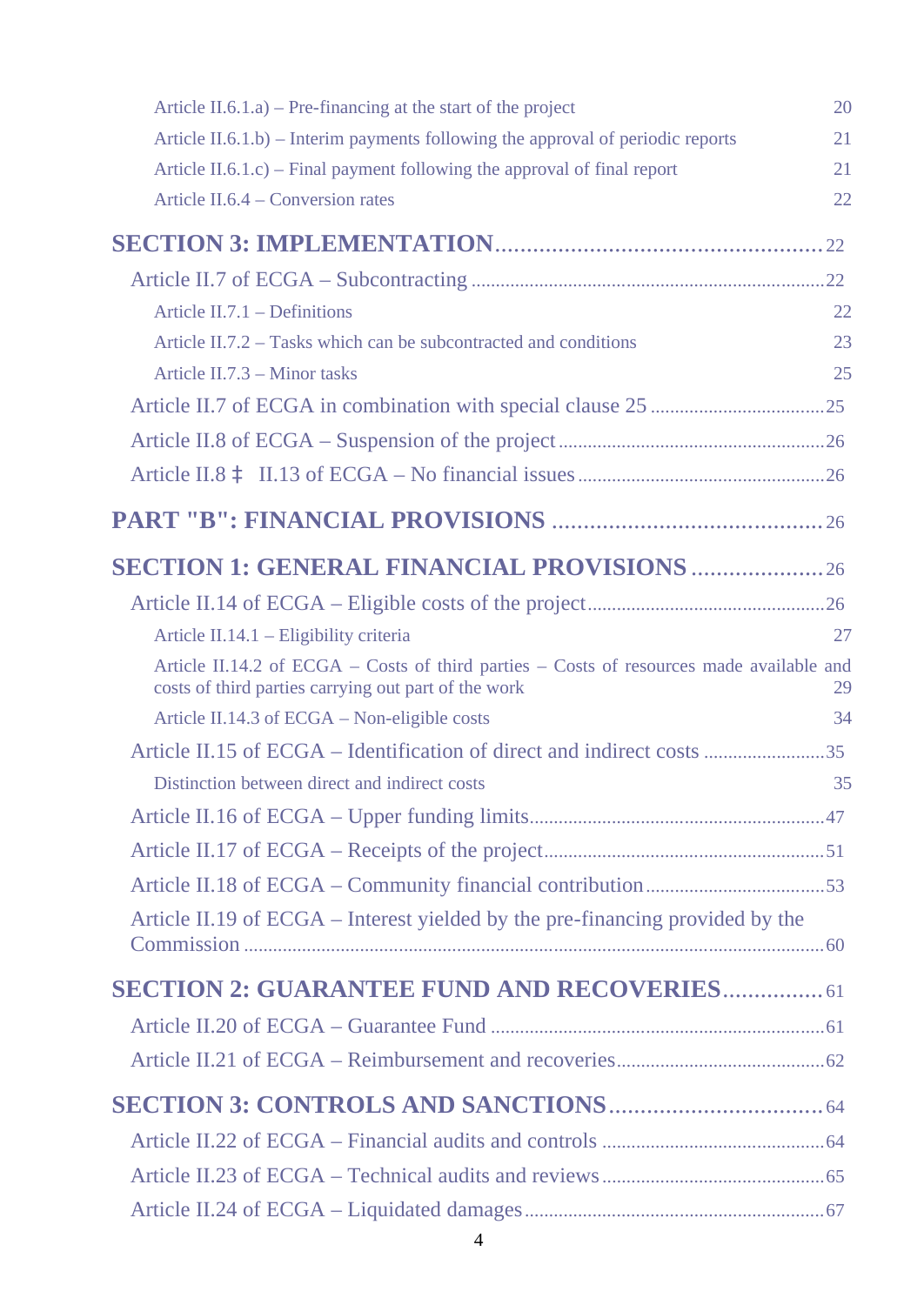| <b>ANNEX III - SPECIFIC PROVISIONS FOR TRANSNATIONAL</b>                                      |
|-----------------------------------------------------------------------------------------------|
|                                                                                               |
| <b>ANNEX III - SPECIFIC PROVISIONS RELATED TO</b><br>"RESEARCH FOR SMES" OR "RESEARCH FOR SME |
|                                                                                               |
|                                                                                               |
|                                                                                               |
|                                                                                               |
| Point III.3 of ECGA – Specific performance obligations of each beneficiary71                  |
|                                                                                               |

## **ANNEX III – SPECIFIC PROVISIONS RELATED TO "RESEARCH FOR THE BENEFIT OF SPECIFIC GROUPS"** ...... 71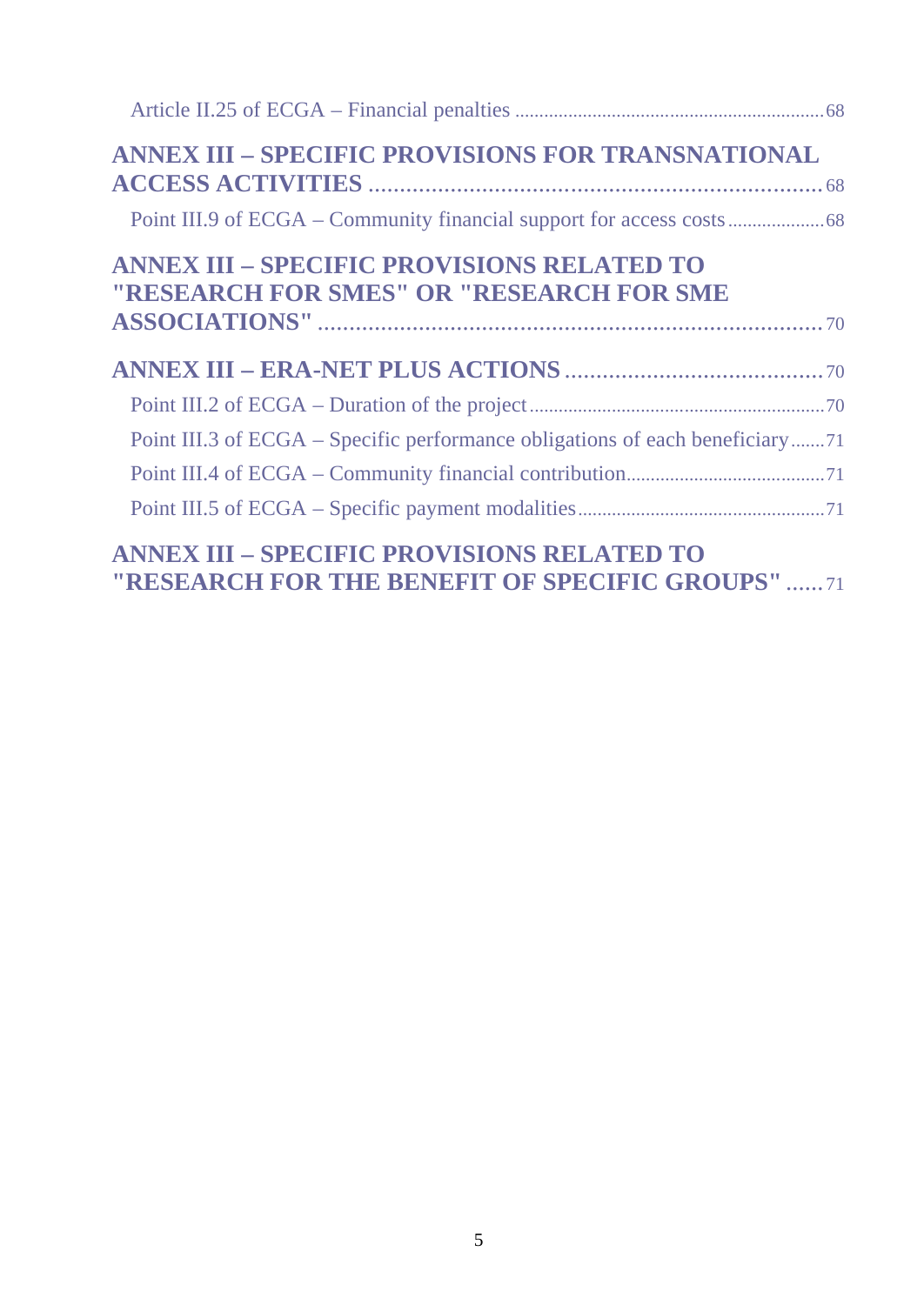## **PART 1: FP7 EC GRANT AGREEMENT - CORE**

## **Article 5 of ECGA – Maximum Community financial contribution**

#### **Article 5.1 of ECGA – The Community Financial Contribution**

The maximum EC contribution which appears in this article cannot be exceeded. Even if the eligible costs of the project happen to be higher than planned, no additional funding is possible. The EU contribution includes:

- a) **A single pre-financing payment** paid at the start of the project (Article 6 of ECGA)
- b) Interim payments following each reporting period
- c) The final payment at the end of the project for the last reporting period plus any adjustment needed.

For the calculation of the final Community contribution, any interest generated by the prefinancing in the account of the coordinator as well as any receipt received by the beneficiary has to be taken into account<sup>1</sup>. The information on maximum rates of contribution according to the activities and the type of beneficiary concerned can be found in Article II.16 of ECGA.

*Example:* 

*Project A:*

 $\overline{a}$ 

#### *Maximum EC contribution: EUR 3,000,000 Duration: 3 years*

| Pre-financing (for calculation of pre-financing, see Article 6 of ECGA): | EUR 1,600,000      |
|--------------------------------------------------------------------------|--------------------|
| Amount of EC contribution accepted in the $Ist$ reporting period:        | <b>EUR 900,000</b> |
| $1st$ Interim payment:                                                   | <b>EUR 900,000</b> |
| Amount of EC contribution accepted in the 2nd reporting period:          | <b>EUR 900,000</b> |
| $2^{nd}$ Interim payment (due to 10% retention):                         | <b>EUR 200,000</b> |
| Final payment: EUR $(3,000,000 - (1,600,000 + 900,000 + 200,000))$       | <b>EUR 300,000</b> |

For further explanation concerning this article and the payment modalities, please refer to Article II.6 of ECGA. For explanation on the calculation of the pre-financing and the 10 % retention, see Article 6 of ECGA.

#### **Article 5.2 of ECGA – Financial content of Annex I to ECGA**

As the breakdown table included in Annex I (Description of Work) to ECGA is an estimate, the transfer of budget between activities and beneficiaries is allowed without the need for an amendment of the ECGA. However, a condition for this is that the work is carried out as foreseen in Annex I to ECGA. The coordinator should verify this on a case-by-case basis, but in practical terms, coordinators (and beneficiaries via the coordinator) are encouraged, where a transfer with a potential impact on the "Description of Work" arises (most cases), **to be checked** (i.e. by e-mail)

<sup>&</sup>lt;sup>1</sup> For information on interest yielded by pre-financing, see Article II.19. For receipts, see Article II.17 of the GA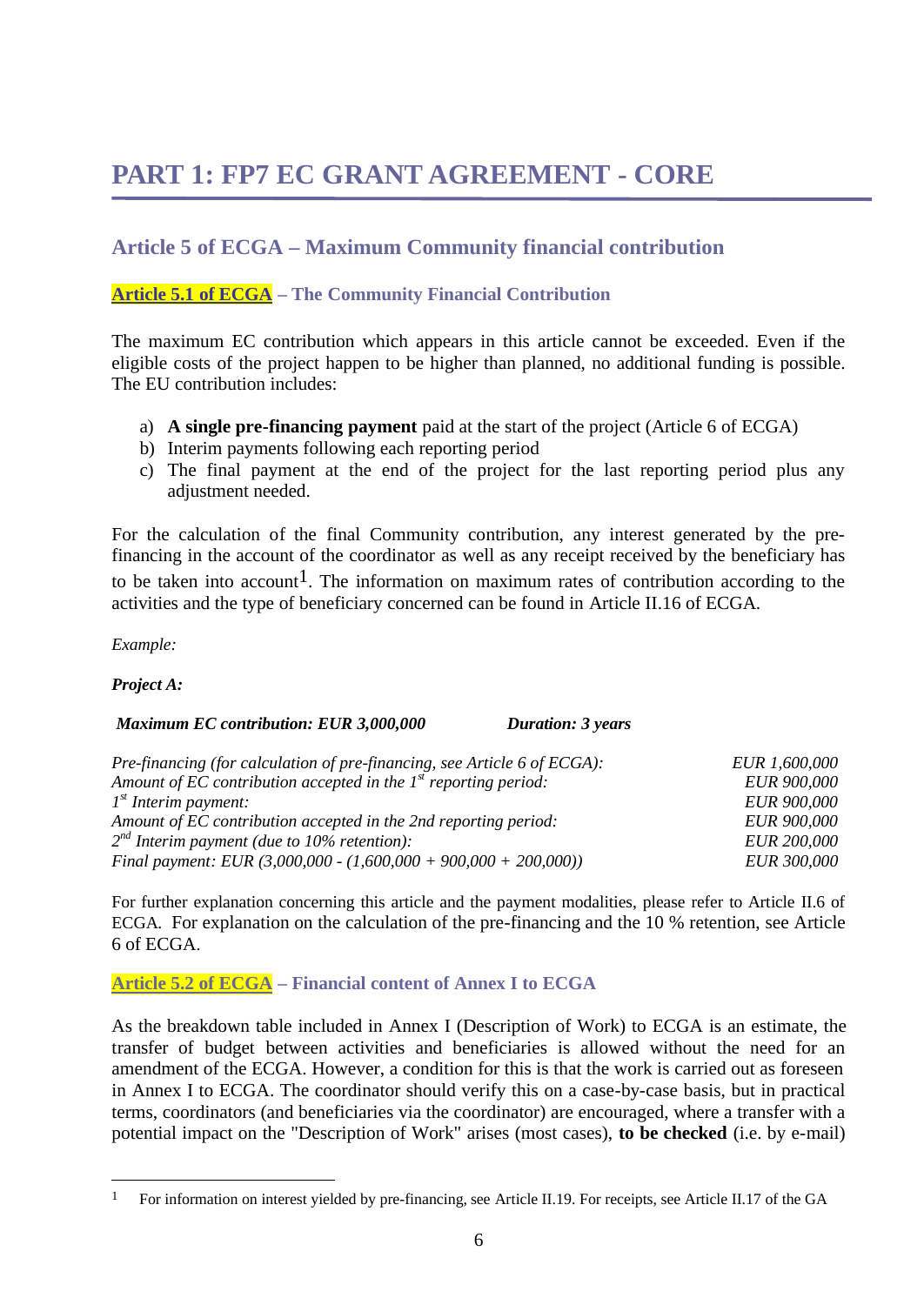with the Project Officer in the Commission. This e-mail (or other written) communication would avoid disagreement on the interpretation of this condition later.

**An amendment to the GA will be necessary in all cases if the budget transfer arises from a significant change in Annex I. Significant change refers to a change that affects the technical work as foreseen in Annex I to ECGA, including the subcontracting of a task that was initially meant to be carried out by a beneficiary. In case of doubt, it is recommended to consult the responsible project officer within the Commission**.

Furthermore, if a transfer is made the reimbursement rates of the new activities and beneficiaries concerned as described in Article II.16 of ECGA will apply, as well as any other limits set in the ECGA (i.e. transfer between beneficiaries or activities with different funding rates).

#### *Examples:*

 $\overline{a}$ 

- *"A" transfers within its own budget EUR 100,000 from Management activities (funded at 100%) to RTD activities (funded at 50%). If the costs remain the same (EUR 100,000), the funding will be adjusted to EUR 50,000 (as the funding rate for RTD activities is 50% and not 100%).*
- *"B" (a SME Small/Medium-sized company) transfers EUR 100,000 from RTD activities to "A" (a big company). As the reimbursement rates for an SME in RTD activities may go up to 75% of the total costs, B was entitled to a funding of EUR 75,000. However, if the costs remain the same (EUR 100,000), "A" will be able to claim only EUR 50,000 as EC funding, as 50% is the funding rate for "A" (a non-SME) company in RTD activities.*
- *"B" (SME) transfers EUR 100,000 from RTD activities to the management activities of "A" (average company); Whereas "B" was entitled to EUR 75,000 as EU funding, "A" will be entitled to the same amount of eligible costs (EUR 100,000) to EUR 100,000 as EU funding. This is because management activities are reimbursed at 100%.*

However, irrespective of the different transfer combinations, the maximum EC financial contribution as mentioned in Article 5 cannot be increased.

#### *Specific case where part or all of the grant is reimbursed as a lump sum (for explanation on the concept of lump sum see Article II.18 of ECGA)*

Transfer of funds to the part reimbursed as lump sum is not allowed. Lump sums by definition do not require the submission of financial justifications (statements), as they are "fixed". Therefore, transfers of budget from the part of the grant reimbursed on the basis of costs to the part reimbursed as a lump-sum, or between lump-sums for different activities, are not allowed. Any changes in those amounts could only be considered in the context of a potential re-orientation of the project via a formal amendment to the ECGA in close contact and discussion with the Commission. For transfers of funds from a lump sum-funded activity/partner to a costreimbursed one, the particular circumstances should also be discussed with the Commission.

For beneficiaries from international cooperation partner countries<sup>2</sup> (ICPC) it is foreseen that they may opt for an EC contribution in the form of lump sums or for an EC contribution based on reimbursement of eligible costs. As an exception, the lump sums foreseen for beneficiaries from these countries allow **the transfer of budget** from the part of the grant reimbursed on the basis of costs to the part reimbursed as a lump sum. The reason is that in these cases the number of

<sup>&</sup>lt;sup>2</sup> Article 2.12 of Regulation (EC)  $N^{\circ}$  1906/2006 defines these as "a third country which the Commission classifies as low-income, lower-middle-income or upper-middle-income country and which is identified as such in the work programmes".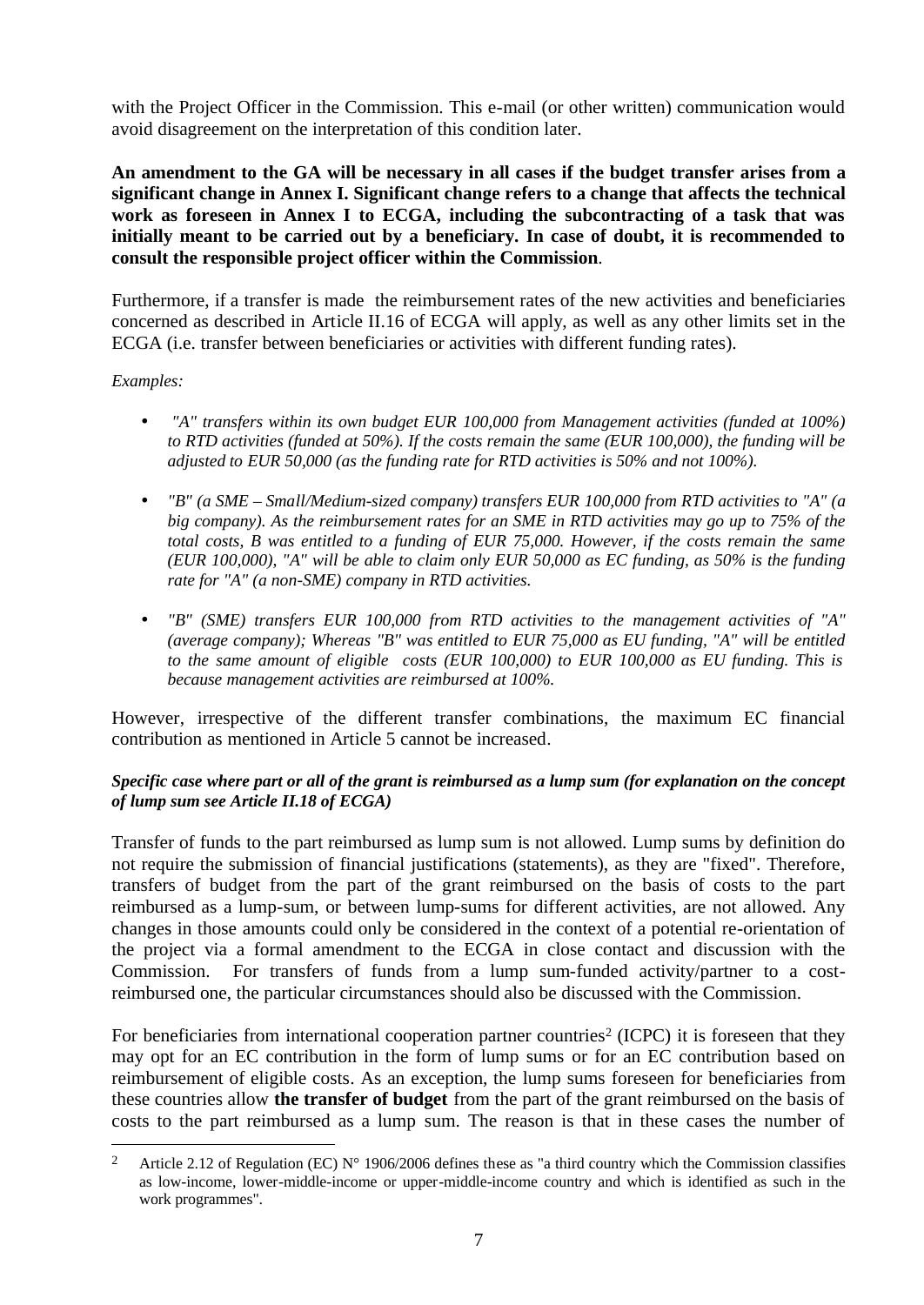researchers per year used by these ICPC has to be justified. In these cases also, transfers between categories of lump sums (and *vice versa*). The reason is that in these cases the number of researchers per year used by these ICPC has to be justified. In these cases also, transfers between beneficiaries using lump sums is possible too, with the same conditions as those mentioned above for transfers of funds.

Participants from international cooperation partner countries may also opt for lump sums when they participate in ECGA not specifically aimed at fostering this international cooperation.

*Example:* 

*Example of contribution under the form of a lump sum is given under Article II.18 of ECGA.*

#### **Article 5.3 of ECGA – Bank account**

It is recommended that the bank account included in the ECGA (i.e. the bank account of the Coordinator) be used exclusively for handling the project funds; the reason being that, in order to fulfil its obligations, the coordinator must at any moment be able to identify dates and figures related to any payment received or made under the ECGA (Article II.2.3). This requirement is necessary for the identification of the interest that has to be recovered (or offset), or indeed for proving that there has in fact been no interest. Beyond that, the requirement is also important for audit and control purposes (i.e. to enable a reconciliation of accounting records with the actual use of funds).

In any case, if an existing account/sub-account is used, the accounting methods of the coordinator must make it possible to comply with the above mentioned requirements. In specific cases, especially in the field of security related research, a special clause can be put in the ECGA in order to make the use of a specific bank account / sub-bank account an obligation to the coordinator (special clause No 27).

### **Article 6 –Pre-financing**

**Concept and calculation of the pre-financing (+ Article II.6 of ECGA)**

There is **only one** pre-financing payment (advance payment) during the life of the project. It will be received by the coordinator at the beginning of the project and in any case within 45 days of the entry into force of the grant agreement (unless a special clause stipulates otherwise). The coordinator will distribute it to the other beneficiaries:

- Once the minimum number of beneficiaries as required by the call for proposals have signed and returned Form A (accession form), **and**
- Only to those beneficiaries who have signed and returned Form A.

Like any other payment, the coordinator will distribute the pre-financing to the other beneficiaries in conformity with the ECGA and the decisions taken by the Consortium, and has to be able to determine at any time the amount paid to each beneficiary (and inform the Commission of this when required). **The pre-financing will remain the property of the Communities until the last payment**.

The purpose of this pre-financing is to make it possible for the beneficiaries to have a positive cash-flow during (most of) the project. It will be defined during the negotiations, but as an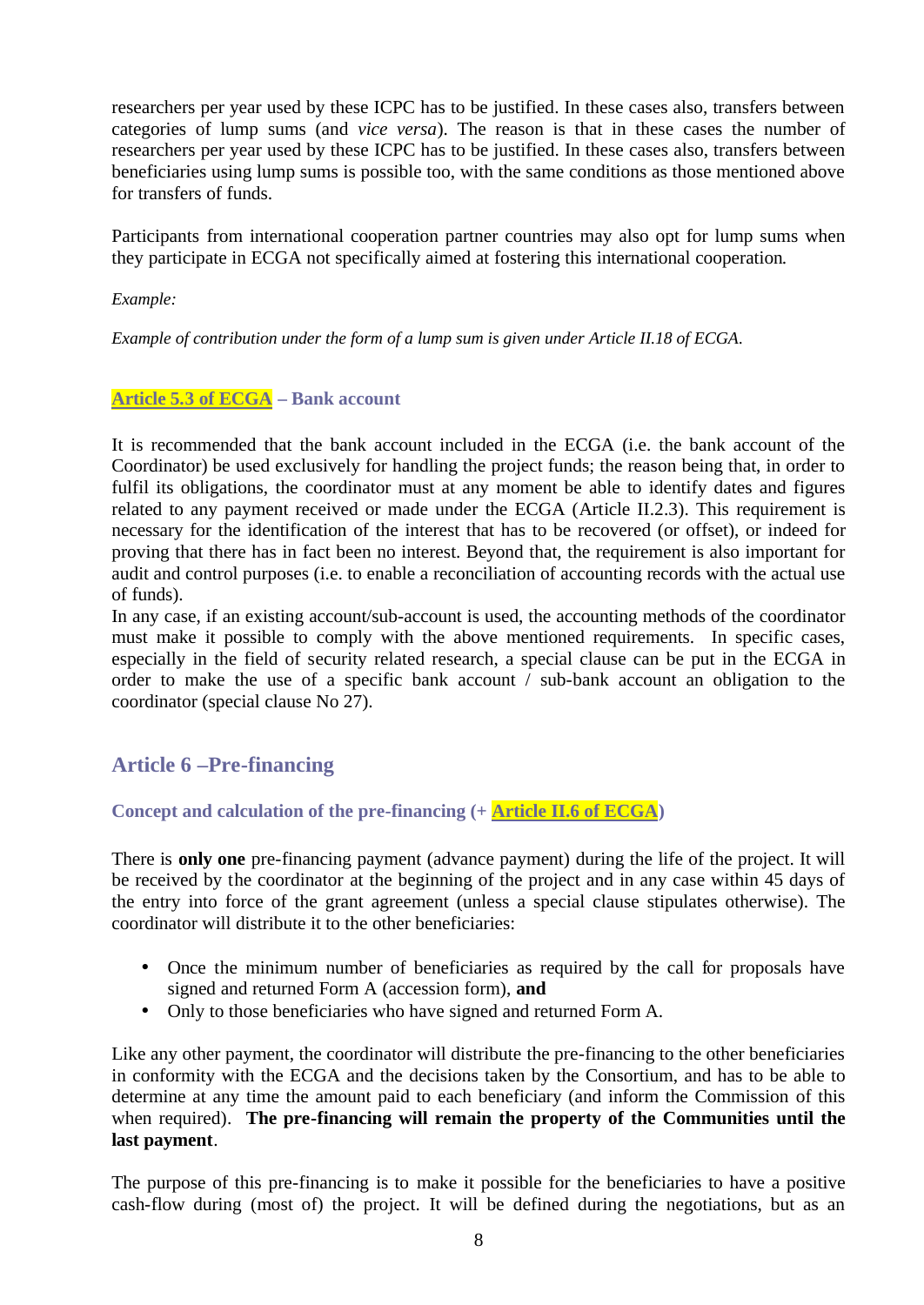indicative general rule, for projects with duration of more than two reporting periods, it should be equivalent **to 160% of the average EU funding per period**. However the amount of the prefinancing may change in cases where the specific circumstances of the individual project require it.

*Examples:*

- *A project with a heavy initial investment by the Consortium (reason to increase)*
- *A project with few activities or financial expenditure for the first period (reason to decrease the pre-financing).*

In any case, the single pre-financing has the following two limits:

- the contribution to the Guarantee Fund  $(5\%$  of the total EC contribution for the project) will be part of the pre-financing (and its calculation); however, it will not be paid into the account of the Coordinator, it will be transferred directly from the Commission to the Fund at the time of the payment of the pre-financing.
- a 10% retention of the total EC contribution will always be kept by the Commission until the date of the last payment.

For projects with one or two reporting periods, the amount of the pre-financing could be between 60-80% **of the total EC contribution**, unless the specific circumstances of the project require otherwise. (e.g. very heavy initial capital investment, etc.). Whatever the amount, the limits of the previous paragraph also apply here.

#### **Contribution to the Guarantee Fund (+ Article II.20 of ECGA)**

As mentioned above, the amount of the beneficiaries' contribution to the Guarantee Fund (Article II.21 of ECGA) is part of the pre-financing but will be **immediately subtracted** from the prefinancing, before it is paid by the Commission to the Coordinator, and transferred directly by the Commission to the Guarantee Fund. Therefore, the net amount received by the Coordinator in its bank account will be less than the figure mentioned in Article 6.1 of ECGA.

The 5% EC contribution transferred to the Guarantee Fund will be returned to the beneficiaries via the coordinator at the moment of the final payment, at the end of the project; however, a maximum deduction of 1% of the EC contribution may be applied to some beneficiaries in the circumstances detailed in Article II.20 of ECGA.

#### *Examples:*

 $\overline{a}$ 

- *Project "A" running over 3 reporting periods with EUR 3,000,000 EC contribution*
	- ü *Average EC contribution per reporting period: EUR 3,000,000 / 3 = EUR 1,000,000*
	- ü *Pre-financing (usually 160% of EUR 1,000,000) mentioned in Article 6= EUR 1,600,000*
	- ü *Contribution to Guarantee Fund: 5% of total EU funding: 3,000,000 x 5% = EUR 150,000*
	- ü *Net amount transferred to Coordinator3: EUR 1,600,000 – EUR 150,000 = EUR 1,450,000*
- *Project "B" running over 5 reporting periods with EUR 6,000,000 EU contribution*

<sup>3</sup> Unless the Joint Research Centre is a beneficiary in the Consortium, in which case their funding will also be subtracted and paid directly to them.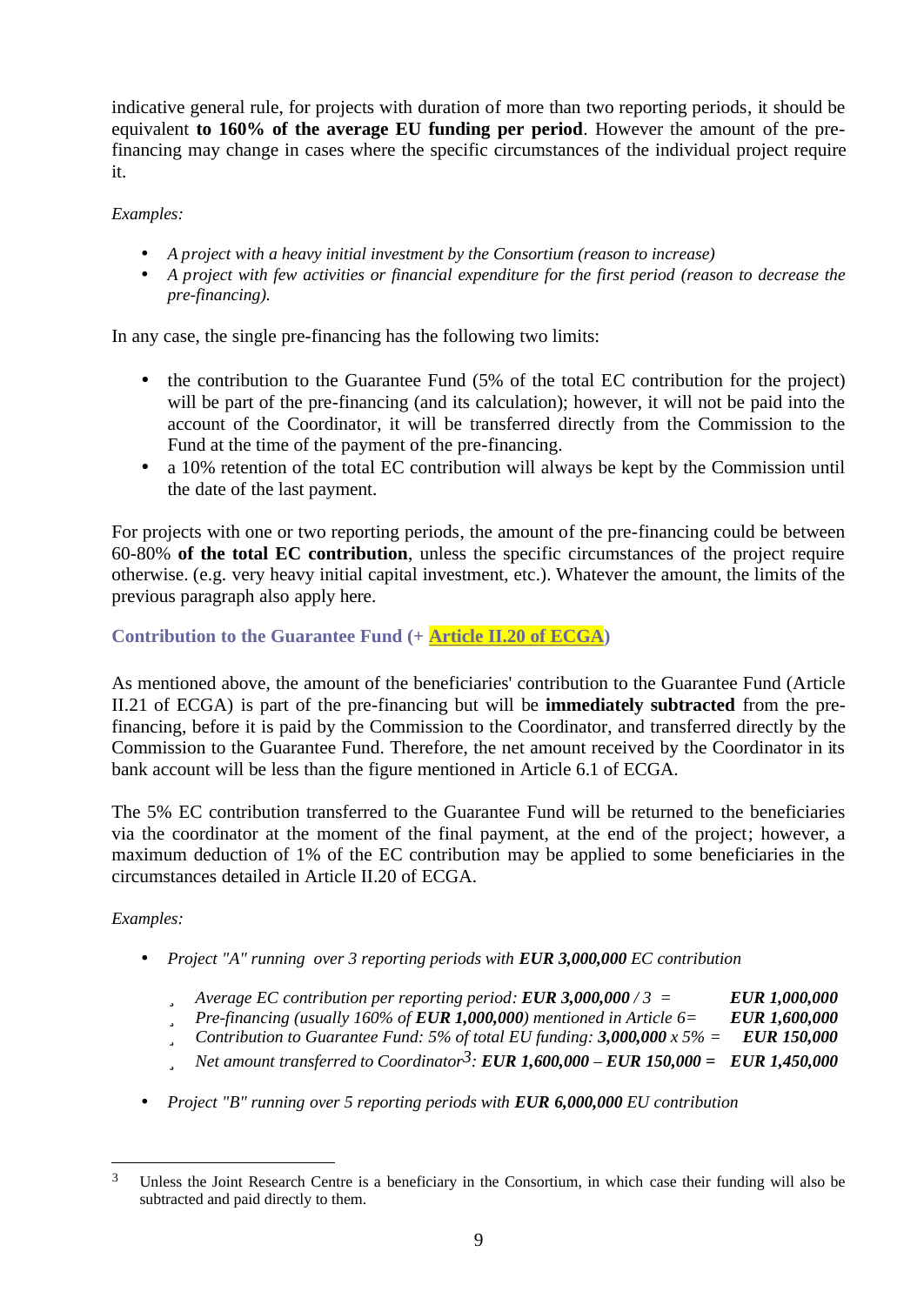- ü *average EC contribution per reporting period : EUR 6,000,000 / 5 = EUR 1,200,000*
- ü *Pre-financing (usually 160% of EUR 1,200,000) mentioned in Article 6= EUR 1,920,000*
- ü *Contribution to Guarantee Fund: 5% of total EC funding: 6,000,000 x 5% = EUR 300,000*
- ü *Net amount transferred to Coordinator4: EUR 1,920,000 – EUR 300,000 = EUR 1,620,000*
- *Project "C" running for 18 months with one reporting period with EUR 900,000 Euro of EC contribution*
	- ü *Pre-financing (as an indication 75% total EC funding) mentioned in Article 6=EUR 675,000*
	- ü *Contribution to Guarantee Fund: 5% of total EU funding: EUR 900.000 x 5% = EUR 45,000*
	- ü *Net amount transferred to Coordinator5: EUR 675,000 – EUR 45,000 = EUR 630,00*

*It is important to remember that the basis for the calculation of the single pre-financing for projects of more than two reporting periods is the average EC funding per reporting period; this is the result of dividing the total EC contribution for the project by the number of reporting periods.*

### **Article 7 of ECGA – Special clauses**

 $\overline{a}$ 

#### **Special clause 10 please refer to Article II.14 of ECGA**.

For the other clauses please refer to the dedicated guidelines at the following link: **(LINK)**

<sup>&</sup>lt;sup>4</sup> Unless the JRC is a beneficiary in the Consortium, in which case its funding will also be subtracted and paid directly to it.

<sup>5</sup> Unless the JRC is a beneficiary in the GA in which case its funding will also be subtracted and paid directly to it.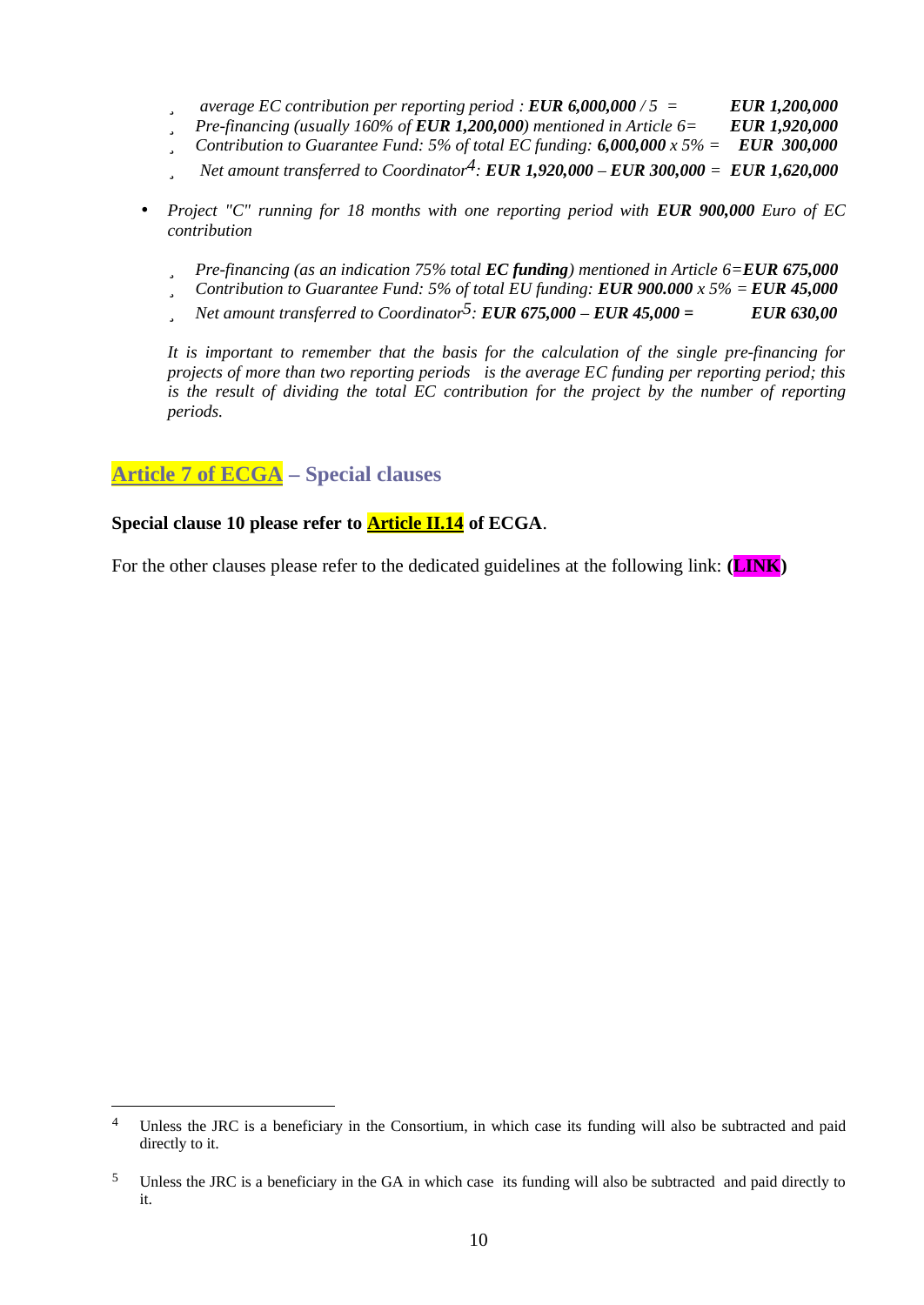## **PART 2: FP7 EC GRANT AGREEMENT – ANNEX II – GENERAL CONDITIONS**

## **Article II.1 of ECGA – Definitions – No financial issues**

# **PART "A": IMPLEMENTATION OF THE PROJECT SECTION 1: GENERAL PRINCIPLES**

**Article II.2 of ECGA – Organisation of the consortium and role of coordinator**

There is always only one project coordinator, who is responsible for the tasks defined in Article II.2.3 of ECGA, and who represents the Consortium vis-à-vis the Commission.

**Can these coordination tasks be performed by other beneficiaries/third parties?**

The tasks attributed by the ECGA to the coordinator in the above mentioned Article **cannot be subcontracted or outsourced to a third party**. The role of coordinator of the ECGA is defined by these tasks defined in Article II.2.3 of ECGA. Furthermore, these tasks may not be carried out by other beneficiaries.

#### **Can part of the management tasks be performed by other beneficiaries?**

Coordination tasks are part of the "management tasks"; however, "management tasks" include tasks beyond those of coordination of the project, and those tasks can be performed by beneficiaries other than the coordinator. In this sense, some management tasks will be performed by other beneficiaries and they will be reimbursed at 100% provided they comply with the other eligibility criteria as stipulated in Article II.14 of ECGA (e.g. participation to project management meetings, obtaining of the certificates on financial statements). For more information on "management tasks" see Article II.16.5 of ECGA.

#### **Can there be a scientific coordinator different from the Coordinator?**

The coordinator in the GA is defined **only** by the tasks mentioned in Article II.2.3. On the other hand, tasks related to the coordination of the project that are not listed in the above Article (e.g. scientific coordination of the project) could be carried out by another beneficiary. This beneficiary will not be considered as the project coordinator. It is possible that this beneficiary in charge of the task of scientific coordination, may be internally (i.e. within the Consortium) identified as a "scientific coordinator". However, in the relationship with the Commission the "scientific coordinator" is only another beneficiary of the ECGA. It will not be considered as the project coordinator. The tasks of scientific coordination performed by this beneficiary can be reimbursed, if they comply with the criteria for eligibility established in Article II.14, but only as "research and technological development activities" (i.e. 50% (75%) reimbursement rate). By their nature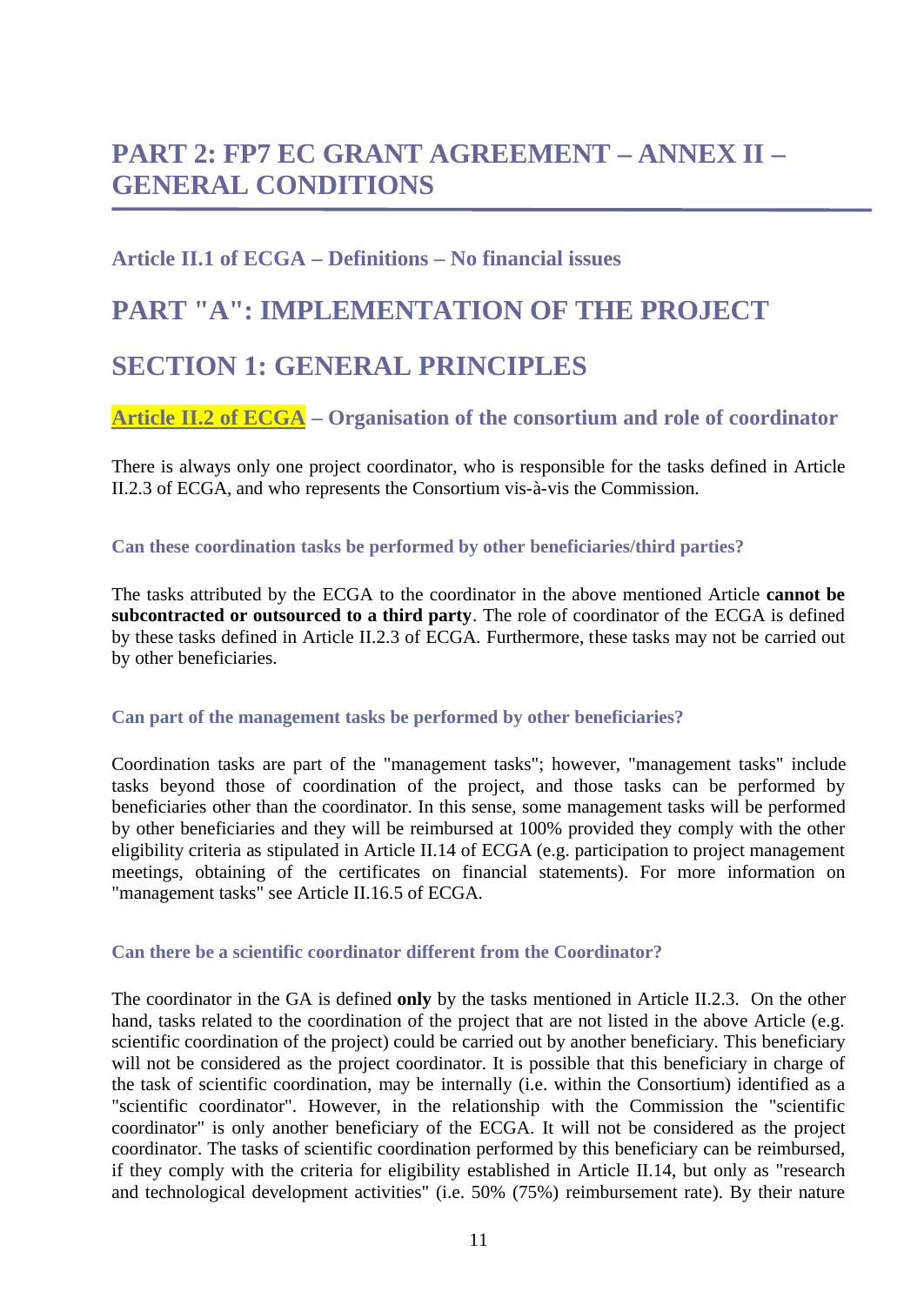(scientific work) they cannot be reimbursed as "management costs" (i.e. reimbursement up to 100%).

#### *Example:*

*Beneficiary "B" is leader of Work Package I in Project X, and in charge of the publication of a competitive call related to the selection of a new beneficiary within Work Package I, He is also in charge of the technical coordination of the other 5 Work Packages of the project. He also has to provide a certificate on the financial statements.*

*Reimbursement rates:*

- *For its RTD work: 50% (75% if under the cases detailed in Article II.16.1.2 of ECGA)*
- *For its management work related to the competitive call within Work Package I: 100%*
- *For its scientific coordination of the project: 50% (as this is part of the RTD activities)*
- *For its management costs related to the certificate on financial statements: 100%*

#### **Can a financially weak legal entity be coordinator of a project?**

For coordinators which are not public bodies, higher and secondary education establishments or whose participation is not guaranteed by a Member State or Associate country, the Commission will analyse "ex-ante" their financial viability to become beneficiaries. The Commission will not request additional guarantees or securities from them, and therefore in principle an entity with a weak or insufficient financial viability cannot be the coordinator, and should be replaced by the Consortium.

#### **However, this legal entity could still be coordinator if, on a voluntary basis, it provides the Commission with such guarantees**.

For information on the rules on the legal and financial viability of beneficiaries, check: [LINK TO GUIDELINES ON LEGAL AND FINANCIAL VIABILITY]

**Article II.3 of ECGA – Specific performance obligations of each beneficiary – No financial issues**

## **SECTION 2: REPORTING AND PAYMENTS**

## **Article II.4 of ECGA – Reports and deliverables**

#### **Articles II.4.1, II.3.3, and II.4.5** à **II.4.8 of ECGA**

Please refer to the dedicated Reporting guidelines, available at: (**LINK**).

The guidance notes on project reporting define the content of these reports and propose templates.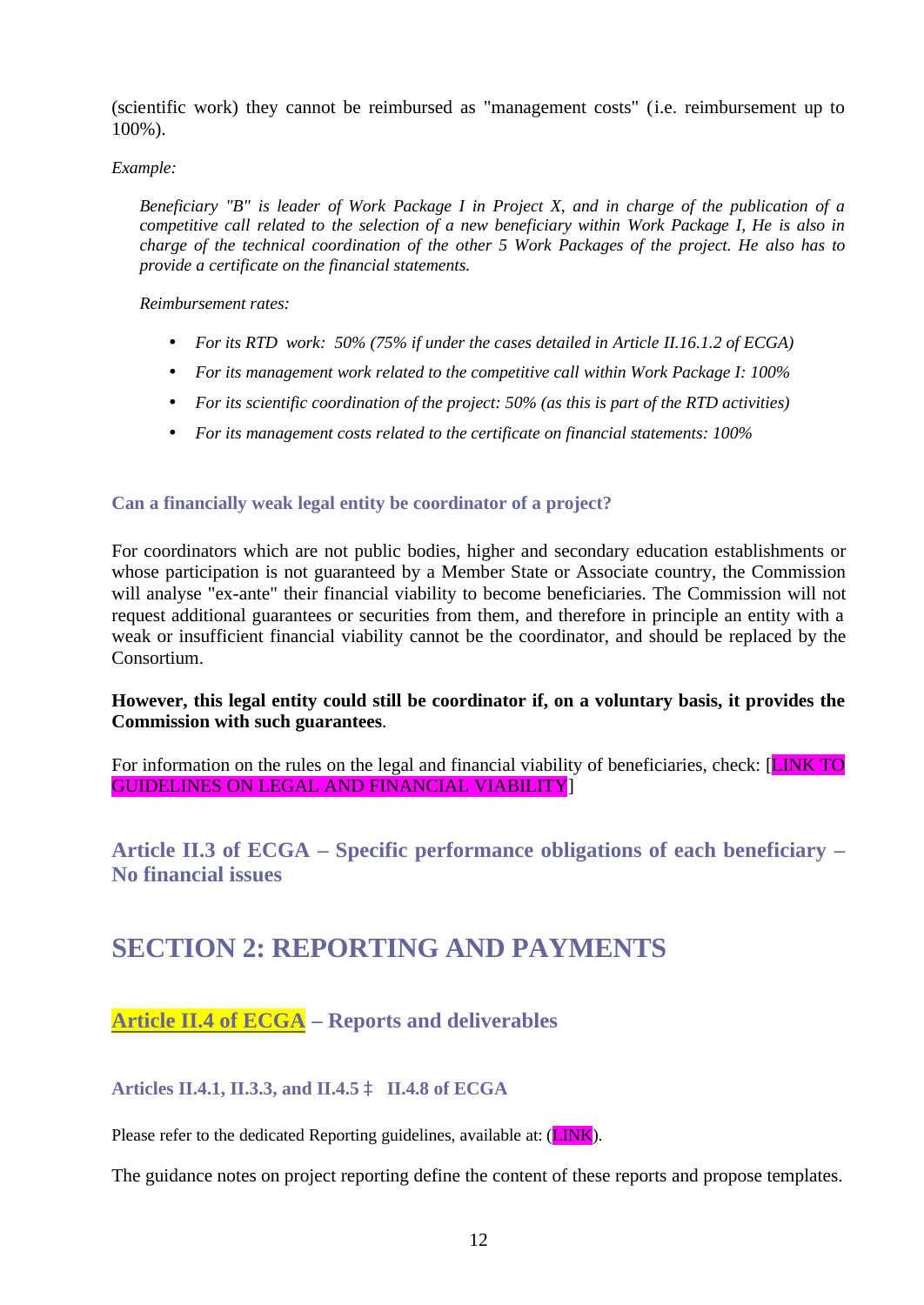#### **1. Submission of certificate on the financial statements**

Certificates on the Financial Statements (CFS) are not required for indirect actions entirely reimbursed by means of lump sums or flat rates.

A Certificate on CFS is mandatory for every claim (interim or final) in the form of reimbursement of costs whenever the amount of the EC contribution is equal or superior to EUR 375,000 when cumulated with all previous payments for which a CFS has not been submitted. Once a CFS is submitted, the threshold of EUR 375,000 applies again for subsequent EC contributions but the count starts from 0.

Bear in mind that although the threshold is established on the basis of the EC contribution, the CFS must certify all eligible costs.

| Claim          | Eligible           | EC                 | Cumulative<br>amount | <b>CFS</b> |     |
|----------------|--------------------|--------------------|----------------------|------------|-----|
| No.            | Costs              | contribution       | for which a CFS has  | required   |     |
|                |                    | $@50\%$            | not been submitted   |            |     |
|                | <i>EUR 380,000</i> | <b>EUR 190,000</b> | <b>EUR 190,000</b>   | NO         |     |
| 2              | <i>EUR 410,000</i> | EUR 205,000        | EUR 395,000          | <b>YES</b> | (1) |
| $\mathfrak{Z}$ | <b>EUR 500,000</b> | <b>EUR 250,000</b> | <b>EUR 250,000</b>   | NO         |     |
| $\overline{4}$ | <b>EUR 350,000</b> | EUR 175,000        | EUR 425,000          | <b>YES</b> | (2) |
|                | <b>EUR 700,000</b> | <b>EUR 350,000</b> | EUR 350,000          | NO         | (3) |

*Example 1: A beneficiary in a project with a duration of 5 years:*

*(1) Cumulative EC contribution = EUR 190,000 + EUR 205,000 = EUR 395,000. A CFS has to be provided because cumulative amount > 375,000. After the submission of CFS, the calculation of the cumulative amount re-starts from 0 for period 3.* 

*It is important to remember that the CFS has to cover the eligible costs for the two periods (EUR 380,000 + EUR 410,000 = EUR 790,000), and not just the EC contribution*

*(2) Cumulative EC contribution = EUR 250,000 +EUR 175,000 = EUR 425,000. A CFS has to be provided because the cumulative amount > 375,000. After the submission of the CFS, the calculation of the cumulative amount re-starts from 0 for period 5.*

*The CFS has to cover the eligible costs for the periods 3 and 4 (EUR 500,000 + EUR 350,000 = EUR 850,000)*

*(3) EC contribution for period 5 = EUR 350,000 < EUR 375.000 therefore no need for CFS for the last reporting period*

*Example 2: Projects of a duration of more than two years:*

| Claim              | Eligible | EC                        | Cumulative<br>amount         | CFS        |     |
|--------------------|----------|---------------------------|------------------------------|------------|-----|
| No.                | Costs    | contribution              | for which a CFS has required |            |     |
|                    |          |                           | not been submitted           |            |     |
|                    |          | EUR 350,000   EUR 175,000 | <b>EUR</b> 175,000           | NO         |     |
|                    |          | EUR 350,000   EUR 200,000 | EUR 375,000                  | <b>YES</b> | (1, |
| $\mathbf{\hat{z}}$ |          | EUR 300,000   EUR 150,000 | <b>EUR 150,000</b>           | NO         | (2) |

*Therefore:*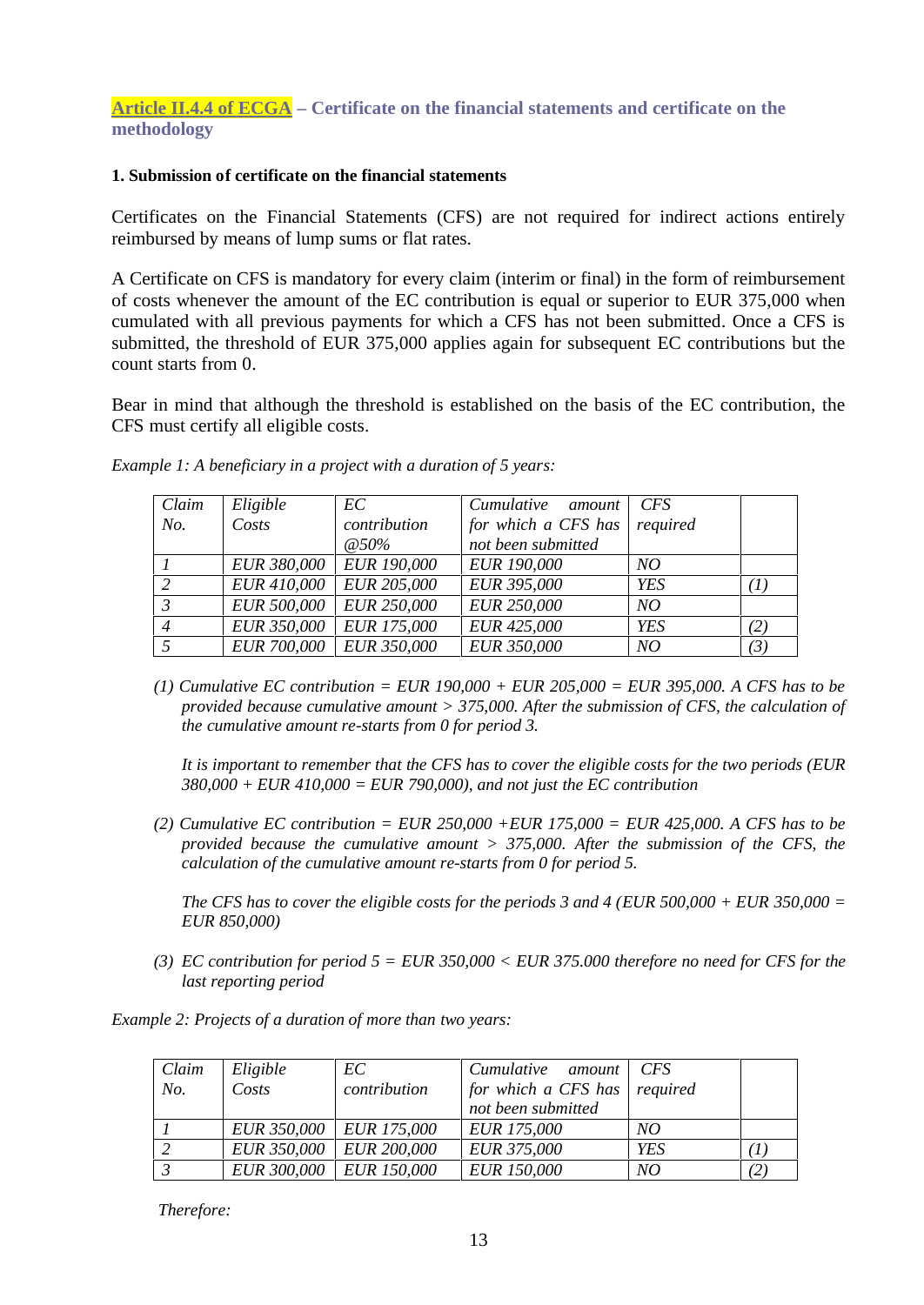- *(1) A certificate has to be submitted (since EUR 175,000 + EUR 200,000 = EUR 375,000). The certificate should include all eligible costs not yet certified: EUR 700,000*
- *(2) No need for a certificate for the EUR 300,000 because EC contribution = EUR 150,000 < EUR 375,000*

| Claim | Eligible          | EС                | Cumulative<br>amount | <b>CFS</b> |
|-------|-------------------|-------------------|----------------------|------------|
| No.   | Costs             | contribution      | for which a CFS has  | required   |
|       |                   |                   | not been submitted   |            |
|       | <b>EUR 200000</b> | <i>EUR 100000</i> | <b>EUR 100000</b>    | NO         |
|       | <b>EUR 250000</b> | <b>EUR 125000</b> | <b>EUR 225000</b>    | NO         |
|       | <b>EUR 200000</b> | <b>EUR 100000</b> | <b>EUR 325000</b>    | NO(1)      |

*Example 3: Projects of a duration of more than two years with EC contribution < EUR 375,000*

*(1) No need for a certificate for the EUR 650,000 because EC contribution = EUR 325,000 < EUR 375,000.*

*Specific case of projects with a duration of 2 years or less*:

For these cases when the amount of the EC contribution claimed by a beneficiary is equal or superior to EUR 375,000 (cumulated with all previous payments) **only one CFS shall be submitted at the time of the final payment**. **This CFS has to cover all eligible costs**:

*Example 3: Projects for a beneficiary in a project with duration of two years:*

| Claim No.      | Eligible Costs     | EC<br>contribution<br>@ 50\% | Cumulative<br>CFC- | Need of CFS |     |
|----------------|--------------------|------------------------------|--------------------|-------------|-----|
| $1(12$ months) | <i>EUR 800,000</i> | <i>EUR 400,000</i>           | <i>EUR 400,000</i> | NO          |     |
| (final)        | <i>EUR 410,000</i> | <i>EUR 205,000</i>           | <b>EUR 605,000</b> | YES         | (2) |

*(1) The cumulative amount is above EUR 375,000 threshold. However, as project duration =2 years, certificate to be provided only at the end of the project.*

*(2) This CFS has to cover all eligible costs (EUR 1,210,000)*

*Example 4: Project with a duration a of 3 years (more than 2 years) but with only 2 reporting periods*

| Claim | Eligible | EC-                     | Cumulative amount CFS        |     |  |
|-------|----------|-------------------------|------------------------------|-----|--|
| No.   | Costs    | contribution            | for which a CFS has required |     |  |
|       |          |                         | not been submitted           |     |  |
|       |          | EUR 750,000 EUR 375,000 | <i>EUR 375,000</i>           | YES |  |
|       |          | EUR 350,000 EUR 200,000 | <i>EUR 200,000</i>           | NO  |  |

*<sup>(1)</sup> Because it reaches the ceiling of EUR 375,000 and the duration of the project is more than 2 years, even if there are only two reporting periods of 18 months each*

#### **2. Submission of a certificate on the Methodology (provisional text)**

The CFS is a certificate that is submitted after the costs are incurred and claimed.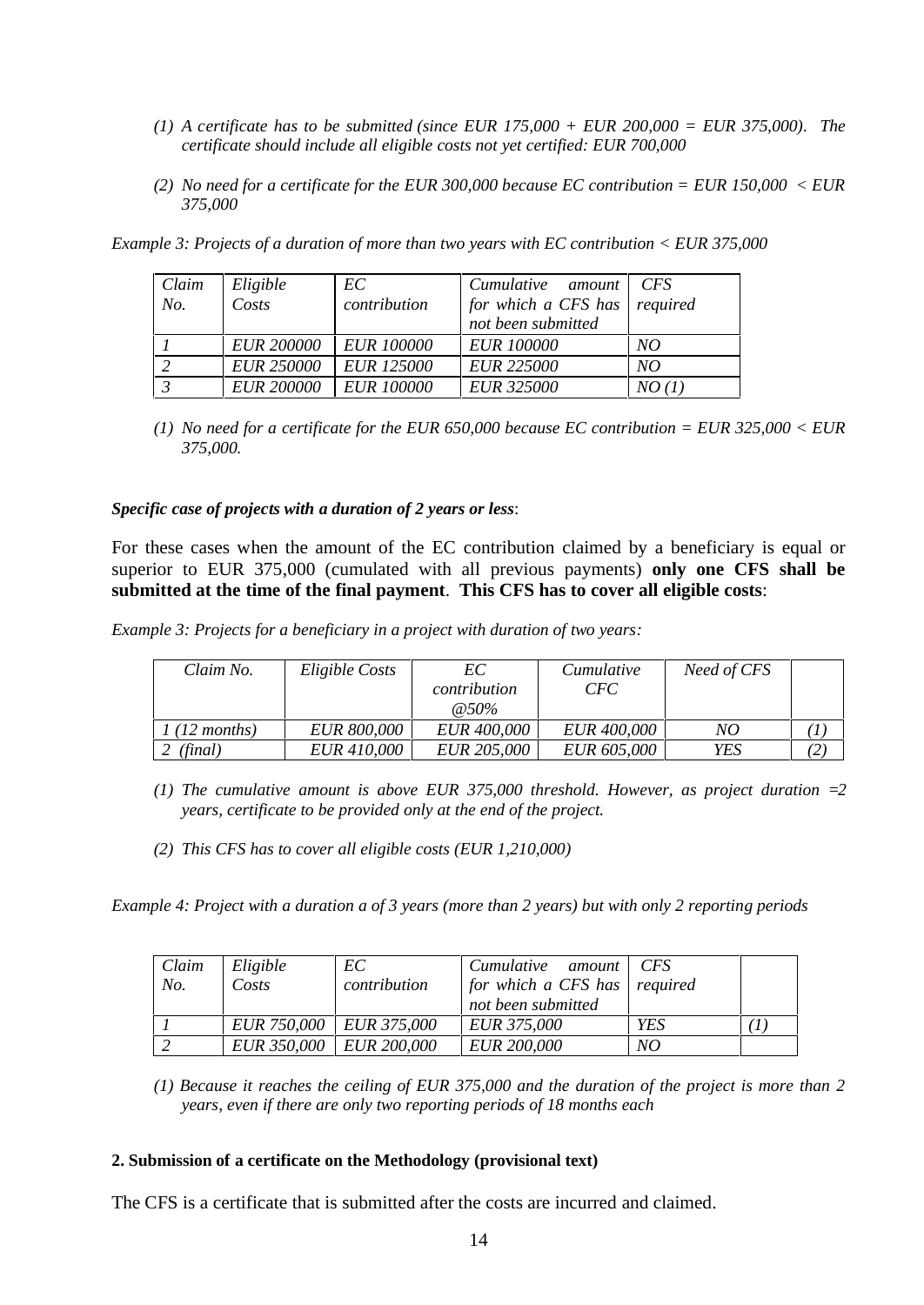As an additional option, under FP7, the ECGA allows that some beneficiaries submit, prior to the costs being claimled, a certificate on the methodology that they will use **for the identification of personnel and indirect costs (not for the other costs).** 

**Once submitted, this certificate on the methodology will have to be approved by the Commission.**

**Once approved, this** certificate on the **methodology allows the Commission services to have reasonable assurance on the reliability of the beneficiaries' costing methodology for the preparation of future cost** claims with regard to both personnel (either actual or average) and indirect costs (other than flat rates), and the related control systems.

As a consequence, those beneficiaries are granted certain derogations in the periodicity of submission of CFS (detailed below).

The procedures to introduce a request and to submit the certificate on the methodology are described in the "Guidance notes for beneficiaries and certifying entities".

The following stages can be identified:

1. Request by the beneficiary

 $\overline{a}$ 

The submission of a certificate on the methodology is subject to the following conditions:

- The submission of this type of certificate is entirely optional (i.e. not mandatory) for those beneficiaries falling within the criteria set by the Commission*.*
- The certificate is foreseen for beneficiaries with multiple participations (the threshold is determined at the sole discretion of the Commission). In a first stage<sup>6</sup>, this option will be open to beneficiaries who have participated in at least [xx] contracts under FP6 with an EC contribution for each of them equal to or above EUR [xxxxxx]. Beneficiaries who do not reach this threshold under FP6 are allowed to submit a request when they sign [x] or more ECGA under FP7 within a period of one year with a foreseen EC contribution equal to or above EUR [xxxxxx], for each of them.
- A beneficiary that has been guilty of making false declarations or has been found to have seriously failed to meet its obligations under this grant agreement or found to have overstated any amount can be excluded from the certification on the methodology. It could be also the case for the beneficiaries which change their methodology in an excessive way.
- Beneficiaries who intend to opt for the certification on the methodology and consider to meet the criteria may introduce a "request" to the Commission. This request can be introduced **only** by electronic mail to the following functional mailbox [XXXX].
- 2. Acceptance or rejection of the request by the Commission services according to established criteria

The Commission has 30 calendar days to accept or reject the request. In case, the request can not be accepted and a motivated decision will be communicated to the beneficiary concerned. The absence of a response within the 30 days of receipt of the request can not

<sup>&</sup>lt;sup>6</sup> These criteria may be adapted by the Commission on the basis of the analysis of the results of the first stage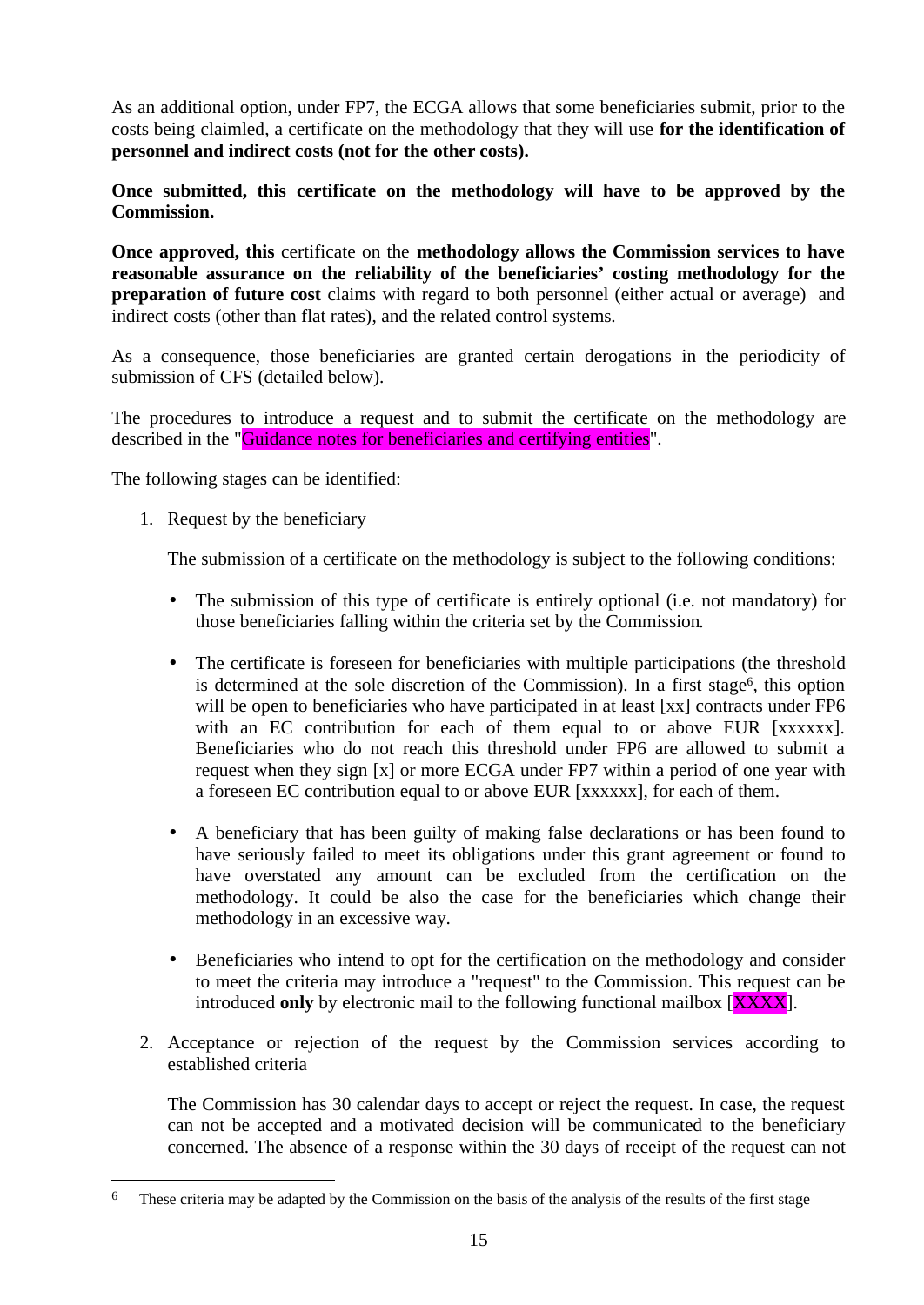be considered as an acceptance. The Commission may suspend the time limit if some clarification or additional information is needed. The suspension will be lifted from the date when the additional information requested is received by the Commission. The Commission shall inform the beneficiary in writing of any such suspension and the conditions to be met for the lifting of the suspension.

- 3. Submission of the certificate on the methodology
	- Once the request has been accepted, the certificate must be submitted in the form of a report of factual findings prepared and certified by an external auditor (or competent public officer for public bodies and secondary and higher education establishments and research organisations<sup>7</sup>) in the form foreseen in the ECGA (Annex VII to ECGA, Form E).
	- The certificate can be submitted at any time during the implementation of FP7 and at the earliest 6 months after the start date of the project of the first ECGA signed by this beneficiary under FP7. This certificate can be introduced **only** by electronic mail to the following functional mailbox  $[**XXX**]<sub>l</sub>$ .
- 4. Acceptance or rejection of the certificate by the Commission services
	- The Commission has 60 calendar days to accept or reject the certificate. The absence of a response within the 60 days of receipt of the request can not be considered as an acceptance. The Commission may suspend the time limit if some clarification or additional information is needed. The suspension will be lifted from the date when the additional information requested is received by the Commission. The Commission shall inform the beneficiary in writing of any such suspension and the conditions to be met for lifting the suspension.
	- Consequences of the acceptance and use of the certificate on the methodology:
		- The requirement to provide an intermediate CFS for claims of interim payments (even if cumulatively the EC contribution is equal or superior to EUR 375,000) shall be waived from the date of the notification of the acceptance of the certificate by the Commission.
		- Beneficiaries, if cumulatively their EC contribution is equal or superior to EUR 375,000 will only have to submit a CFS for the final payment. This CFS will cover the eligible costs for the total EC contribution.

This CFS has to cover all the eligible costs including personnel and indirect costs. However, for personnel and indirect costs, the auditors will only have to focus on checking compliance with the certified methodology and systems, omitting individual calculations. A detailed description of the audit procedures to be carried out by the auditors is provided in the "guidance notes for beneficiaries and certifying entities" [XXXXX].

Once the certificate is accepted, it will be valid for all subsequent financial statements submitted by the same beneficiary under the Seventh Framework Programme unless the beneficiary's methodology changes or if an audit or other

 $\overline{a}$ 

<sup>7</sup> Cf. Article II.4 of ECGA.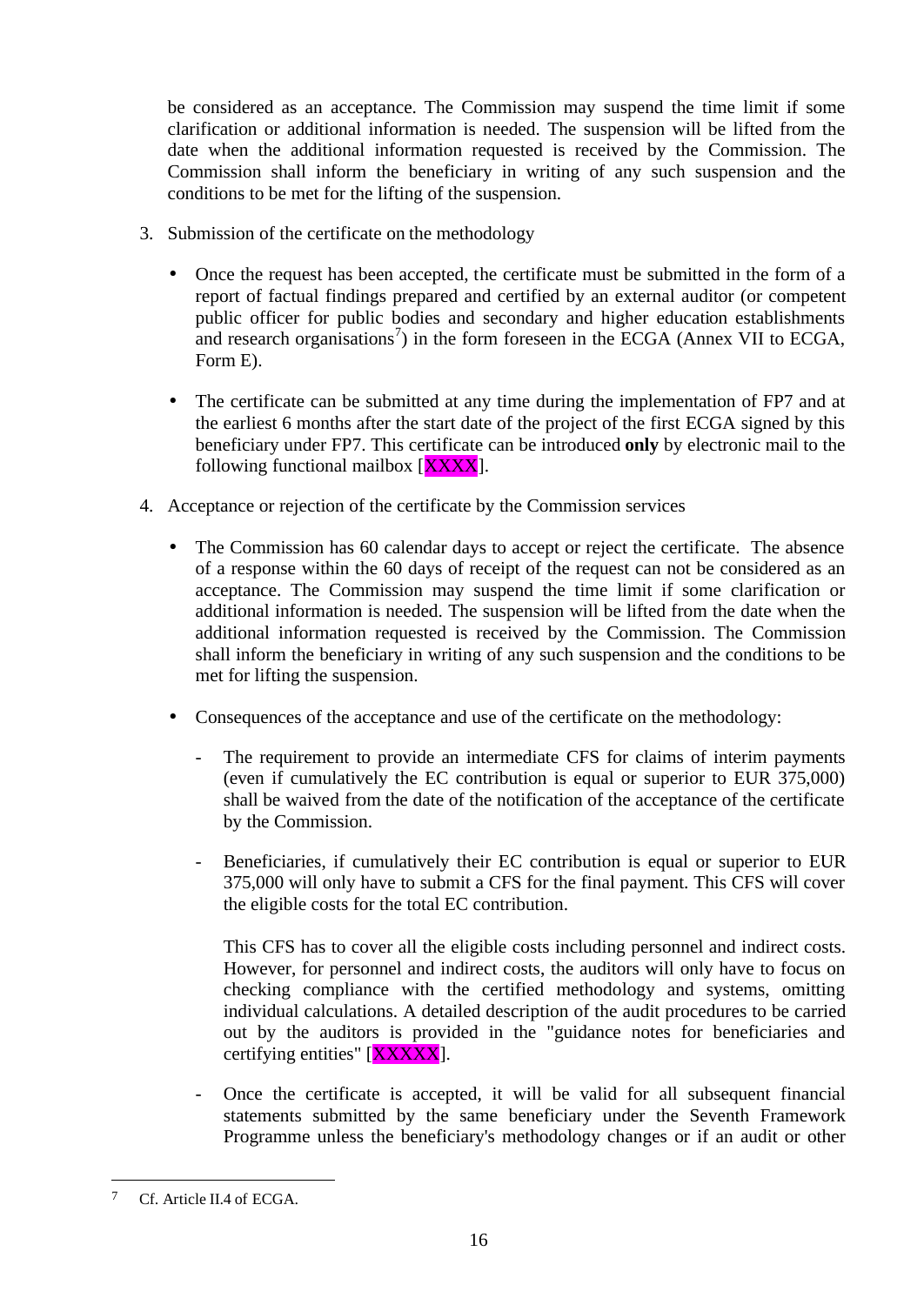control performed by the Commission services or on its behalf demonstrates that the methodology certified can no longer be maintained in its present form. In these cases, the beneficiary has to submit another certificate on the methodology. Until the acceptance of this new certificate, the requirement to provide intermediate CFS would not waived. The beneficiary has to declare any change in its methodology. A beneficiary that has been guilty of making false declarations or has been found to have seriously failed to meet its obligations under this grant agreement shall be liable to financial penalties according Article II. 25 of ECGA.

- Consequences of the rejection by the Commission:
	- In case the certificate can not (yet) be accepted a motivated decision will be communicated to the beneficiary. The beneficiary will be invited to submit another certificate on the methodology which is compliant with the requirements of the Commission. Until the acceptance of the certificate on the methodology, the requirement to provide intermediate certificates on the financial statements is not waived.

#### *Example:*

|                                        | A beneficiary which has obtained a Certificate on the Methodology and which is participating in |
|----------------------------------------|-------------------------------------------------------------------------------------------------|
| a project with three reporting periods |                                                                                                 |

| Claim | Eligible Costs     | CFC @50%            | Cumulative         | Need of CFS |     |
|-------|--------------------|---------------------|--------------------|-------------|-----|
| No.   |                    |                     | <b>CFC</b>         |             |     |
|       | <b>EUR 380,000</b> | <b>EUR 190,000</b>  | <b>EUR 190,000</b> | NO          |     |
| 2     | EUR 410,000        | <b>EUR 205,000</b>  | EUR 395,000        | NO          | (I) |
| 3     | <b>EUR 500,000</b> | <b>EUR 250,000</b>  | EUR 645,000        | YES         |     |
| Total | <i>EUR</i>         | EUR 645,000         | EUR 645,000        |             |     |
|       | 1,290,000          |                     |                    |             |     |
|       |                    | Contribution to     |                    |             |     |
|       |                    | personnel &         |                    |             |     |
|       |                    | overheads:          |                    |             |     |
|       |                    | <b>EUR 500,000</b>  |                    |             |     |
|       |                    | Contribution to     |                    |             |     |
|       |                    | <i>other costs:</i> |                    |             |     |
|       |                    | <b>EUR 145,000</b>  |                    |             |     |

*(1) Cumulative amount above EUR 375,000 threshold. However, as a certificate on the methodology approved by the EC services exists, there is no need to provide a CFS on interim payments*

#### **3. Certificate on average personnel costs (see Article II. 14 of ECGA)**

As an exception to the obligation to declare actual costs, a beneficiary may opt to declare average personnel costs. For this purpose, **a certificate on the methodology used to calculate the average personnel costs**, "certificate on average personnel costs" **must be submitted** to the EC services for approval. This methodology must be consistent with the beneficiary's management principles and usual accounting practices. Averages calculated according to the certified and accepted methodology are deemed not to differ significantly from actual personnel costs.

Such certificate on average personnel costs will have the following particularities:

• When a beneficiary opts to declare average personnel costs, this certificate **is mandatory** unless such certificate or a certificate on the methodology (cf n°2) has already been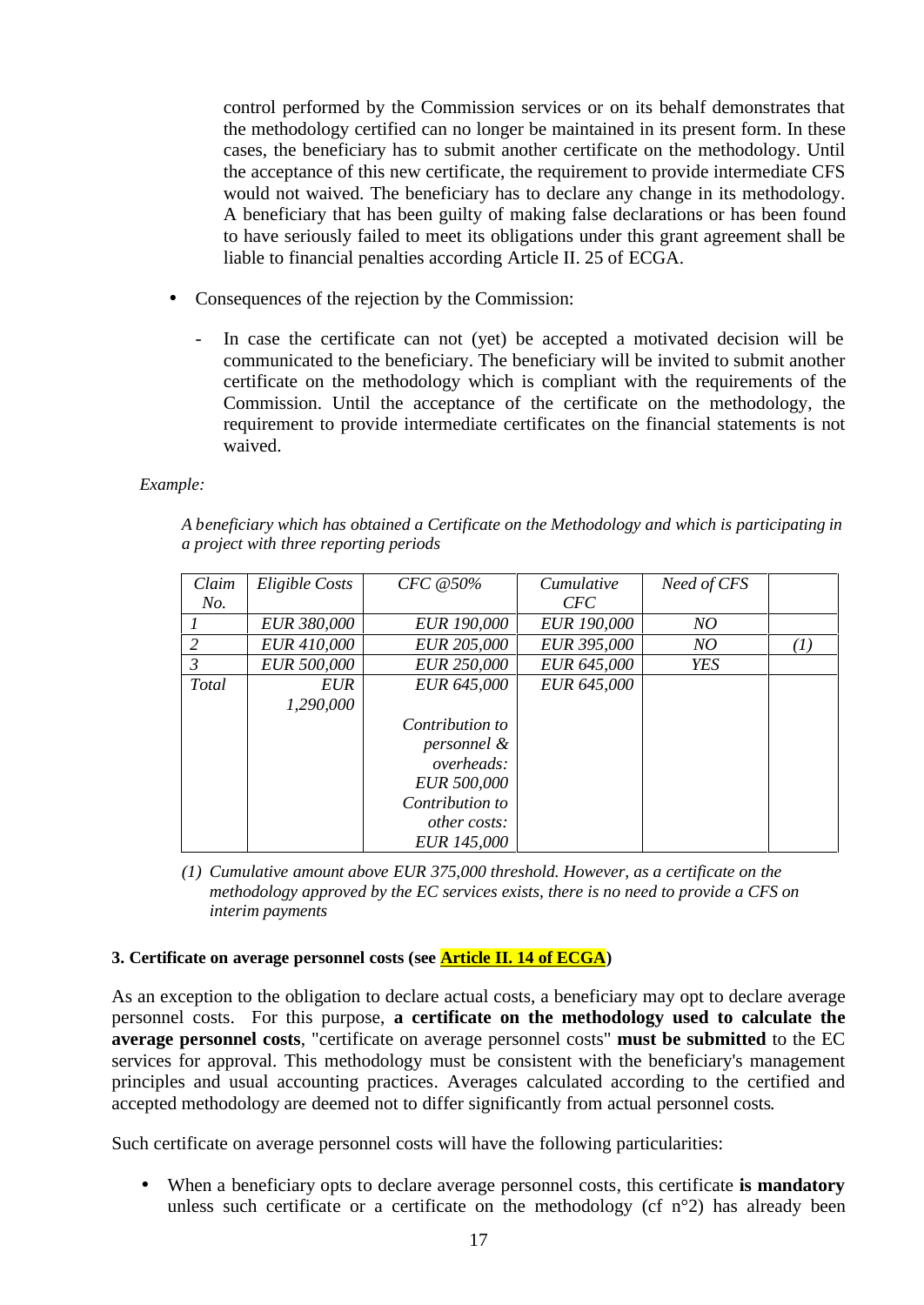provided. In this case, the certificate on the methodology replaces the certificate on average personnel costs.

For these reasons, beneficiaries who use average personnel costs and which consider that they fulfil the eligibility conditions to submit a certificate on the methodology should consider the possibility to submit a request for the latter instead of a request for a certificate on average personnel costs.

• The procedures to submit the certificate on average personnel costs are described in the "Guidance notes for beneficiaries and certifying entities".

The following stages can be identified:

- 1. Submission of the certificate on average personnel costs
	- The certificate must be submitted in the form of a report of factual findings prepared and certified by an independent external auditor (or by a competent public officer for public bodies, secondary and higher education establishments and research organisations<sup>8</sup>) in accordance with the part related to personnel costs of Form E in Annex VII to ECGA.
	- The certificate can be submitted at any time during the implementation of FP7 but at the earliest 6 months after the start date of the project of the first grant agreement signed by this beneficiary under FP7. This certificate can be introduced only by electronic mail to the following functional mailbox [XXXX].
- 2. Acceptance or rejection of the certificate by the Commission services
	- The Commission has 60 calendar days to accept or reject the certificate. The absence of a response within the 60 days of receipt of the request can not be considered as an acceptance. The Commission may suspend the time limit if some clarification or additional information is needed. The suspension will be lifted from the date when the additional information requested is received by the Commission. The Commission shall inform the beneficiary in writing of any such suspension and the conditions to be met for the lifting of the suspension.
	- Consequences of the acceptance and use of the certificate on the average personnel costs:
		- The beneficiary may opt to declare average personnel costs.
		- Once the certificate is accepted, it will be valid for all subsequent financial statements from the same beneficiary submitted under FP7 unless the beneficiary's methodology changes or if an audit or other control performed by the Commission services or on its behalf demonstrates that the certification can no longer be maintained in its present form. In these cases, the beneficiary has to submit another certificate on the average personnel costs. Until the acceptance of this new certificate, the beneficiary cannot charge average personnel costs. The beneficiary has to declare any change in its methodology.

 $\overline{a}$ 

<sup>8</sup> Cf. Article II.4 of ECGA.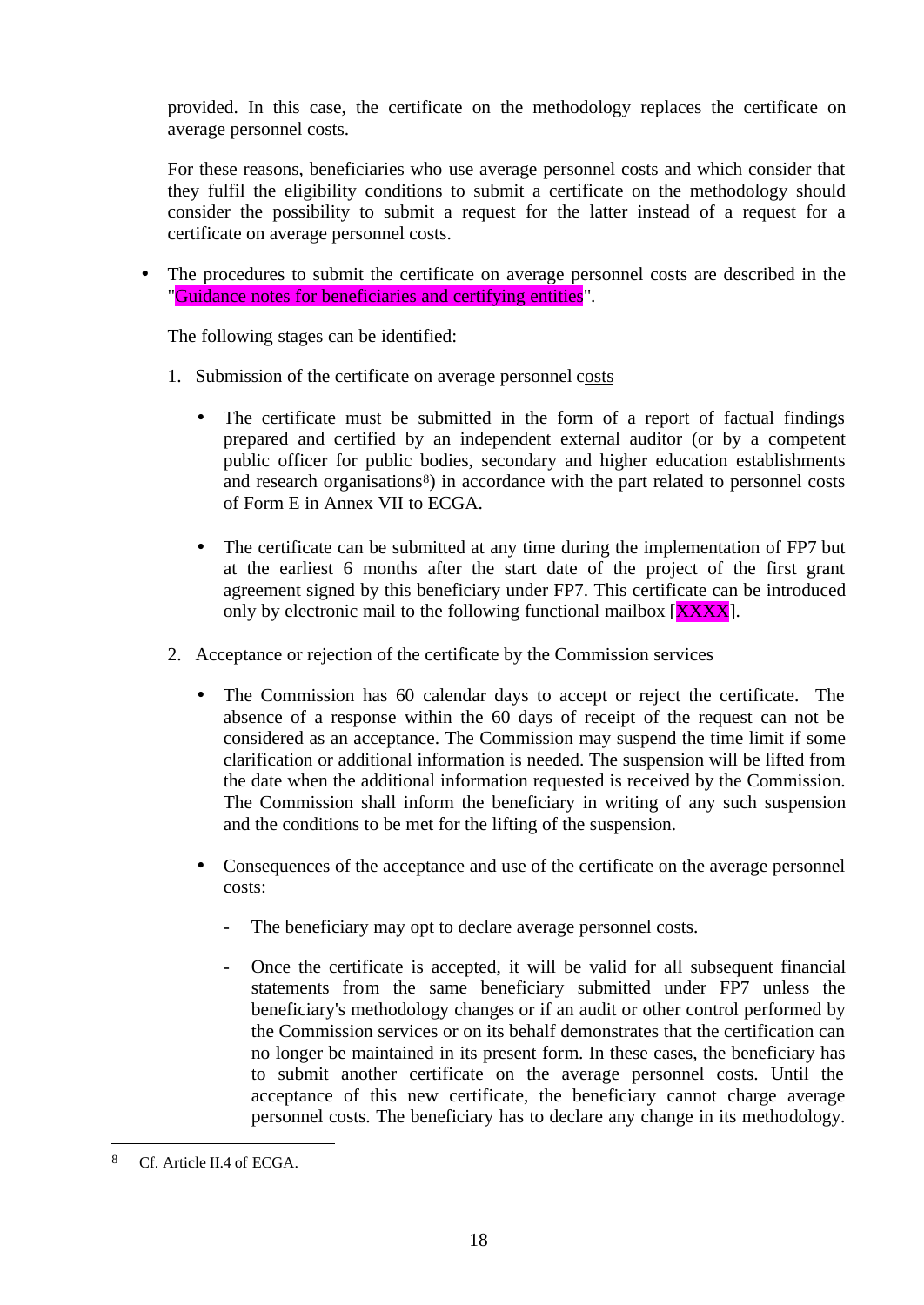A beneficiary that has been guilty of making false declarations or has been found to have seriously failed to meet its obligations under this grant agreement shall be liable to financial penalties according Article II. 25 of ECGA.

- It does not waive the obligation to provide an intermediate CFS (whenever the EUR 375,000 threshold is reached) unless this is part of the certificate on the methodology.
- Average personnel costs charged by this beneficiary according to the certified and accepted methodology are deemed not to significantly differ from actual personnel costs.
- Therefore, the auditors will only have to focus on checking compliance with the certified methodology and systems omitting individual calculations.
- Consequences of the rejection by the Commission:
	- In case the certificate can not (yet) be accepted a motivated decision will be communicated to the beneficiary. The beneficiary will be invited to submit another certificate on the methodology which is compliant with the requirements of the Commission. Until the acceptance of the certificate on average personnel costs, the beneficiary cannot charge average personnel costs.

#### **Comparison between certificates:**

|                  | <b>Certificate on Financial</b><br><b>Statements (CFS)</b>                                                                                                                                                                                                                                                                                                                                                                                                                                                  | <b>Certificate on the</b><br><b>Methodology</b>                                                                                       | Certificate on average personnel<br>costs                                                                                                                                                                                                                                       |
|------------------|-------------------------------------------------------------------------------------------------------------------------------------------------------------------------------------------------------------------------------------------------------------------------------------------------------------------------------------------------------------------------------------------------------------------------------------------------------------------------------------------------------------|---------------------------------------------------------------------------------------------------------------------------------------|---------------------------------------------------------------------------------------------------------------------------------------------------------------------------------------------------------------------------------------------------------------------------------|
| <b>Basis</b>     | <b>Article II.4</b>                                                                                                                                                                                                                                                                                                                                                                                                                                                                                         | <b>Article II.4</b>                                                                                                                   | <b>Article II.14</b>                                                                                                                                                                                                                                                            |
| <b>Who</b>       | Mandatory for all beneficiaries<br>based on conditions set up in<br>the GA                                                                                                                                                                                                                                                                                                                                                                                                                                  | Optional and foreseen for a<br>limited<br>number<br>of<br>beneficiaries based on criteria<br>to be defined<br>by<br>the<br>Commission | Mandatory for beneficiaries which<br>will use average personnel costs<br>certificate<br>unless<br>a<br>$\alpha$<br>the<br>Methodology is provided. In this<br>the certificate on<br>case.<br>the<br>Methodology<br>the<br>replaces<br>certificate on average personnel<br>costs |
| <b>Condition</b> | If total contribution $<$ 375,000<br>$\epsilon$ no certificate<br>For projects $> 2$ years:<br>Interim and/or final payment<br>Each time that the cumulated<br>EC.<br>contribution<br>not<br>vet<br>certified > 375.000 €<br>For projects $= 2$ years:<br>If total contribution > $\text{\textsterling}375,000$<br>Only one CFS at the final<br>payment.<br><b>Exception:</b><br>When<br>Certificate<br>the<br>on<br>Methodology is accepted by the<br>Commission, CFS not required<br>for interim payment. | For beneficiaries with<br>multiple participations                                                                                     | The method has to be consistent<br>with the management principles<br>and usual accounting practices of<br>the beneficiary<br>The average costs cannot differ<br>significantly from actual personnel<br>costs.                                                                   |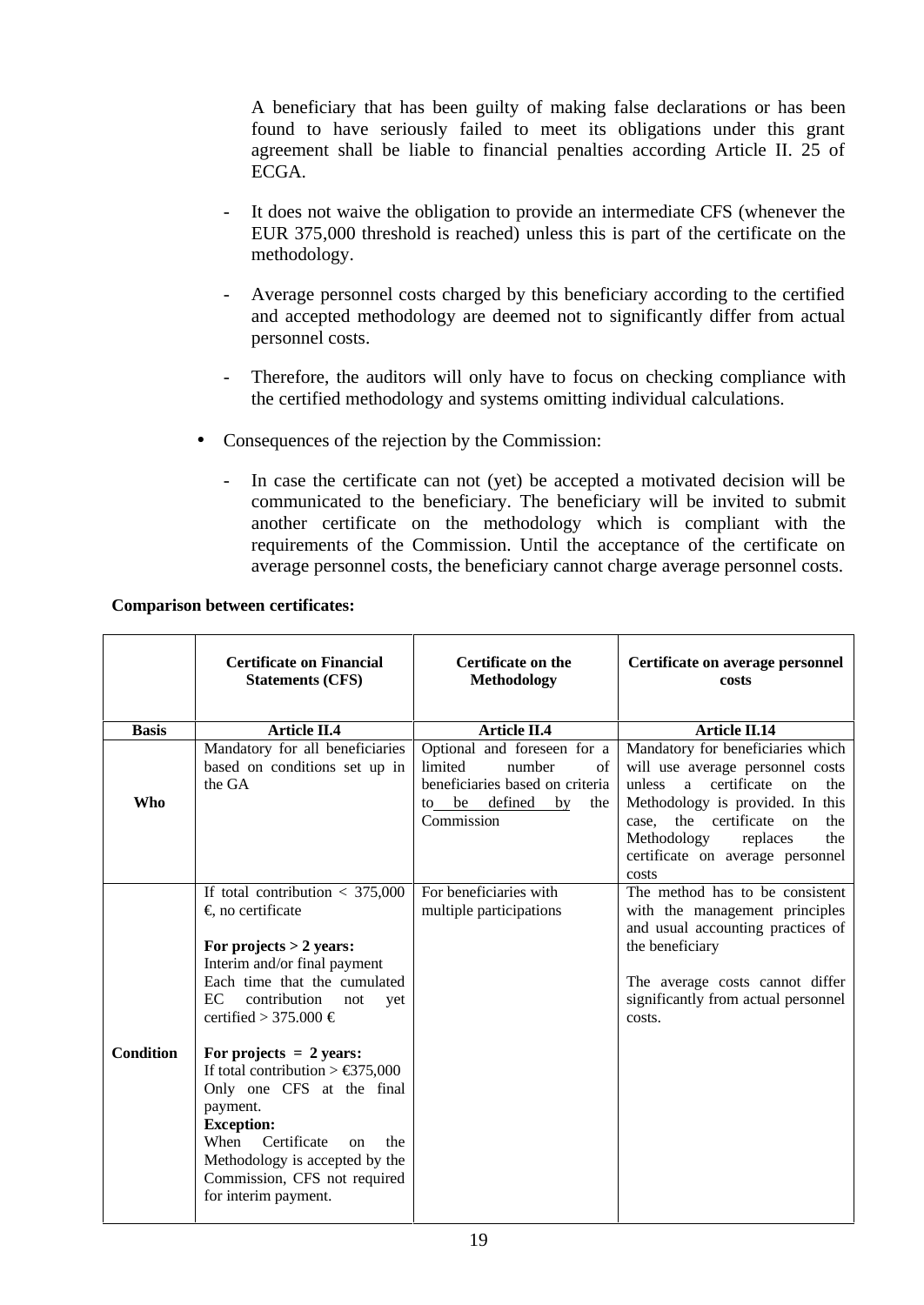| <b>Scope</b>      | The<br>reporting<br>project<br>and<br>periods concerned. It covers all<br>eligible costs not yet certified                                                     | By default, all the<br>beneficiary's projects<br>throughout FP7                                                                                                                           | By default, all the beneficiary's<br>projects throughout FP7                                                                                                                                       |
|-------------------|----------------------------------------------------------------------------------------------------------------------------------------------------------------|-------------------------------------------------------------------------------------------------------------------------------------------------------------------------------------------|----------------------------------------------------------------------------------------------------------------------------------------------------------------------------------------------------|
| <b>Timing</b>     | For projects $= 2$ years:<br>at the final payment<br>For projects $> 2$ years:<br>When criteria are met                                                        | At any time of the<br>implementation of FP7 but at<br>the earliest 6 months after the<br>start date of the first project<br>signed under FP7                                              | At any time of the implementation<br>of FP7 but at the earliest 6 months<br>after the start date of the first<br>project signed under FP7                                                          |
| Form              | Detailed description verified as<br>factual by external auditor or<br>competent public officer<br>Independent report on factual<br>findings (Annex VII form D) | Independent report on factual<br>findings (Annex VII form E)                                                                                                                              | Independent report on factual<br>findings (relevant part of form E)                                                                                                                                |
| <b>Advantages</b> | <b>CFS</b><br>will<br><b>Applying</b><br>the<br>increase the certainty on the<br>eligibility of costs for the<br>beneficiary                                   | When a Certificate on the<br>Methodology is accepted by<br>the Commission, no CFS<br>required for interim payments<br>Methodology is<br><b>If</b><br>the<br>risk<br>of<br>accepted,<br>no | If the Methodology is accepted,<br>the average costs are deemed not<br>to differ significantly from actual<br>costs.<br>If the Methodology is accepted, no<br>risk of rectification after audit if |
|                   |                                                                                                                                                                | rectification after audit if the<br>method is applied correctly                                                                                                                           | the method is applied.                                                                                                                                                                             |

## **Article II.5 of ECGA – Approval of reports and deliverables, time-limit for payments**

### **Article II.5.1 – Approval of reports and deliverables at the end of each reporting period**

At the end of each reporting period, the Commission shall evaluate and approve project reports and deliverables and disburse the corresponding payments within **105** days of their receipt.

### **Article II.6 of ECGA – Payment modalities**

The following types of payments are foreseen:

#### **Article II.6.1.a) – Pre-financing at the start of the project**

For more details concerning pre-financing, please refer to Article 6. It is important to remember that the interest generated by the pre-financing will be reduced from the EC contribution (see Article II.19 of ECGA). The interest generated on the amount of pre-financing will be offset against the subsequent payment. It also should be borne in mind that the amount of the contribution transferred to the Guarantee Fund is considered to be part of the pre-financing received by the Consortium.

*Example:* 

*Maximum EC contribution to the project: EUR 3,000,000 Pre-financing: EUR 1,600,000 Funding accepted for the 1st reporting period: EUR 1,000,000 Interest generate (by the pre-financing of <i>EUR 1,600,000)* = *EUR 20,000*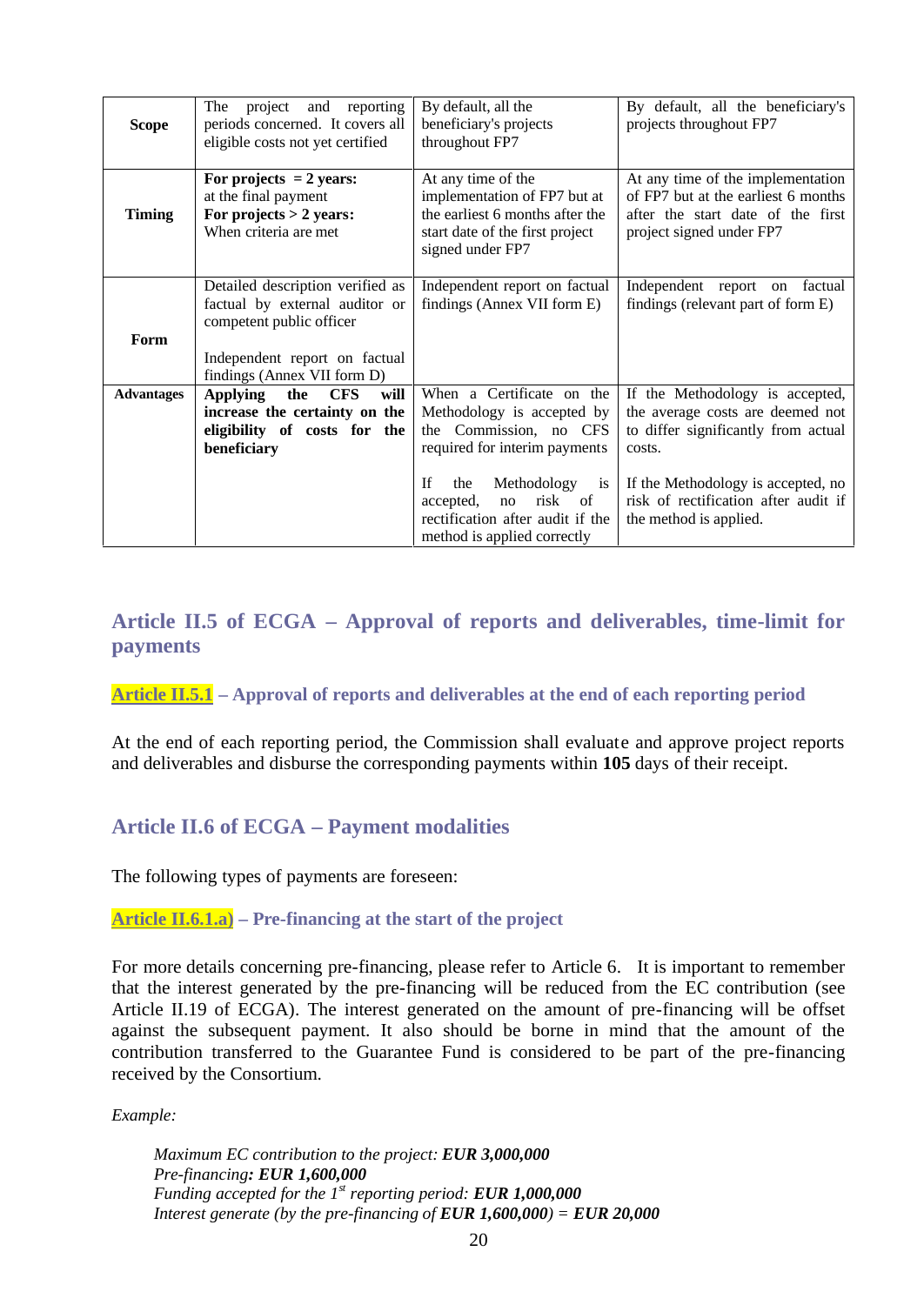*Interim payment following the 1<sup>st</sup> reporting period: EUR 1,000,000 – EUR 20,000 = EUR 980,000* 

#### **Article II.6.1.b) – Interim payments following the approval of periodic reports**

After approval of the periodic reports interim payments will follow and will be calculated on the basis of the accepted eligible costs and the corresponding reimbursement rates as indicated in Article II.16 of ECGA. The amounts paid for interim payments will correspond to the accepted EC contribution. However, the total amount of interim payments + pre-financing will be limited to 90% of the maximum EC contribution. This may imply, as mentioned in the examples below that in some cases payment for the interim periods may be reduced in order to respect this limit.

#### **Article II.6.1.c) – Final payment following the approval of final report**

The final payment will be transferred after the approval of the final reports and consists of the difference between the calculated EC contribution (on the basis of the eligible costs) minus the amounts already paid.

The total payment is however limited to the maximum EC contribution as defined in Article 5 of ECGA. If the total amount already paid would prove to be higher than the EC contribution accepted, the Commission will recover the difference.

Also, at this stage the Commission will order the Fund to release the amount of the Guarantee Fund according to the provisions of Article II.21 of ECGA.

*Example 1:*

*payments*

*Project duration: 3 years Maximum EC contribution: EUR 3,000,000 Ceiling: EUR 2,700,000 (10% retention)*

#### *Cumulative*

| риушешь                                                                  |                      |                             |                            |
|--------------------------------------------------------------------------|----------------------|-----------------------------|----------------------------|
| Period 0                                                                 |                      | Pre-financing EUR 1,600,000 | <i>EUR 1,600,000</i>       |
| Period1 Accepted Funding: EUR 1,000,000 Interim payment P1 EUR 1,000,000 |                      |                             | <i>EUR 2,600,000</i>       |
| Period2 Accepted Funding: EUR 800,000 Interim payment P2 EUR 100,000     |                      |                             | <i>EUR 2,700,000</i>       |
|                                                                          |                      |                             | to respect ceiling         |
| Period3 Accepted Funding: EUR 1,200,000                                  | <b>Final Payment</b> |                             | EUR 300,000 EUR 3,0 00,000 |
|                                                                          |                      |                             | maximum                    |

#### *Example 2*

*Project duration: 3 years Maximum EC contribution: EUR 3,000,000 Ceiling: EUR 2,700,000*

|                            |                       |                      | Cumulative payments  |                                    |
|----------------------------|-----------------------|----------------------|----------------------|------------------------------------|
| PQ                         | <i>Pre-financing:</i> | <i>EUR</i> 1,600,000 | EUR 1,600,000        |                                    |
|                            | Interest generated    | <i>EUR 20,000</i>    |                      |                                    |
| P1 Funding: $\in 1,0 M$    | Interim payment P1    | <i>EUR 980,000</i>   | <i>EUR 2,600,000</i> |                                    |
| P2 Funding: $\in 0.8 M$    | Interim payment P2    | <i>EUR 100,000</i>   |                      | EUR $2,700,000$ to respect ceiling |
| <i>P3 Funding:</i> € 1,2 M | <b>Final Payment</b>  | <i>EUR 300,000</i>   | <i>EUR 3,000,000</i> | maximum                            |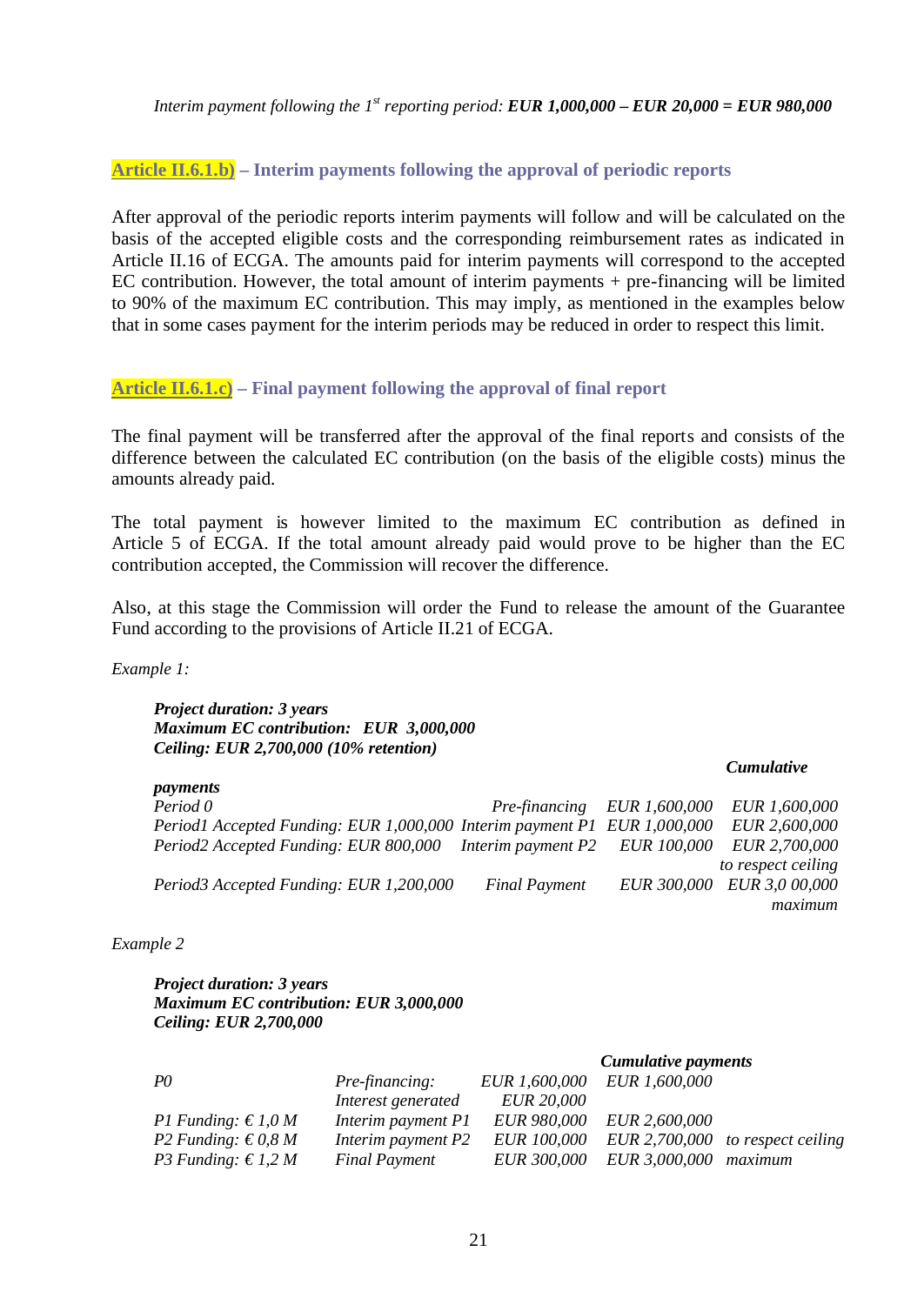#### **Article II.6.4 – Conversion rates**

Costs shall be reported in EUR. Beneficiaries with accounts in currencies other than EUR shall report in EUR on the basis of the exchange rate that would have applied either:

- on the date that the actual costs were incurred or
- on the basis of the rate applicable on the first day of the month following the end of the reporting period.

For both options, the daily exchange rates are fixed by the European Central Bank (ECB) and may be obtained at the following internet address: **http://www.ecb.int/stats/eurofxref/** or, for the rate of the first day of the month following the reporting period, in the relevant OJ of the European Union. For the days where no daily exchange rates have been published, (for instance Saturday, Sunday and New Year's Day) you should take the rate on the next day of publication. The use of other sources for exchange rates (other than the ECB) is admissible only where no other solution is possible (i.e. when ECB does not include the daily exchange rates for a particular currency).

Beneficiaries with accounts in EUR shall convert costs incurred in other currencies according to their usual accounting practice.

## **SECTION 3: IMPLEMENTATION**

### **Article II.7 of ECGA – Subcontracting**

#### **Article II.7.1 – Definitions**

The general rule is that beneficiaries shall implement the indirect action and shall have the necessary resources to that end. However, it is accepted that, when the GA provides for it accordingly, and as an exception certain parts of the work may be subcontracted.

A subcontractor is a type of third party, i.e. a legal entity which is not a beneficiary of the ECGA, and is not signatory to it. It appears in the project because one of the beneficiaries appeals to its services to carry out part of the work, usually for specialised jobs that it can not carry out itself or because it is more efficient to use the services of a specialised organisation (e.g. setting up a website for the project).

The subcontractor is defined by certain characteristics:

- The agreement is based on "business conditions"; this means that the subcontractor charges a price, which usually includes a profit for the subcontractor. This makes it different from other third parties' contributions where the third party charges only for the costs of the activity.
- The subcontractor works without the direct supervision of the beneficiary and is not hierarchically subordinate to the beneficiary (unlike an employee). The working place of the subcontractor, its accounting rules and internal organisation are also different.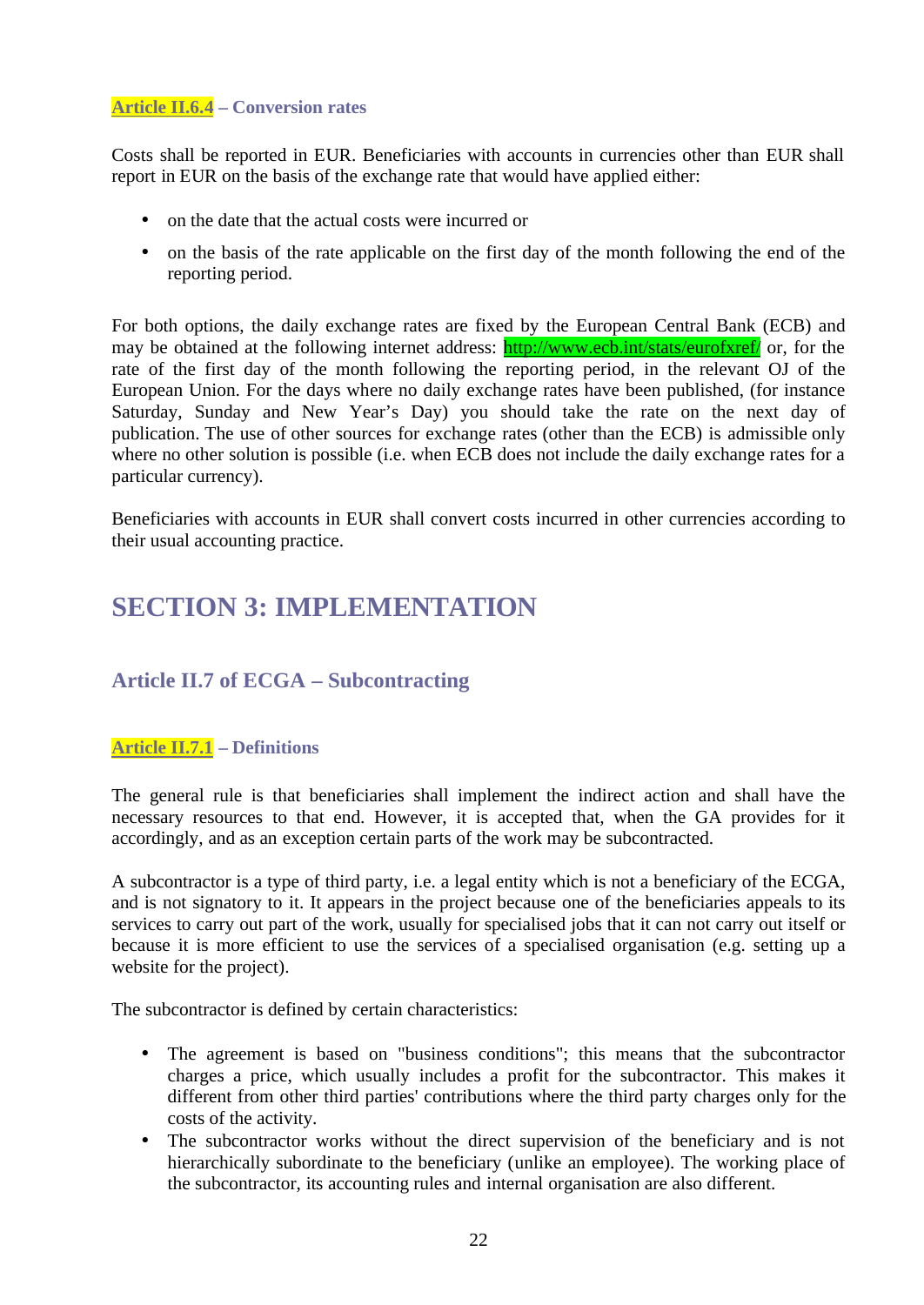- The subcontractor carries out parts of the work itself, whereas other third parties (with some exceptions) only make available their resources to a beneficiary usually on the basis of a previous agreement and in order to support a beneficiary by providing resources.
- The subcontractor's motivation is pecuniary, not the research work itself. It is a third party whose interest in the project is only the profit that the commercial transaction will bring. A subcontractor is paid in full for its contribution made to a project by the beneficiary with whom it has a subcontract. As a consequence subcontractors do not have any IPR rights on the foreground of the project.
- The responsibility vis-à-vis the EC for the work subcontracted lies fully with the beneficiary. The work that a subcontractor carries out under the project belongs to the beneficiary in the ECGA. A subcontractor has no rights or obligations vis-à-vis the Commission or the other beneficiaries, as it is a third party. However, the beneficiary must ensure that the subcontractor can be audited by the Commission or the Court of Auditors.

**Accordingly, subcontracting between beneficiaries in the same GA is not to be accepted**. All participants by definition contribute to and are interested in the project, and where one participant needs the services of another in order to perform its part of the work, it is the second participant who should declare and charge the costs for that work. In the Consortium Agreement they may define provision to cover those costs not reimbursed by the EC.

### **Article II.7.2 – Tasks which can be subcontracted and conditions**

Subcontracting may concern only certain parts of the project, as the implementation of the project lies with the participants. Therefore, the subcontracted parts should in principle not be "core" parts of the project work. In cases where it is proposed to subcontract substantial/core parts of the work, this question should be carefully discussed with and approved by the Commission and those tasks identified in Annex I to ECGA. Usually in such cases, the intended subcontractor could instead become a beneficiary, or the consortium should find another beneficiary able to perform that part of the work.

#### *What is a "core" part of the work?*

Usually subcontracts **do not concern the research work itself**, but tasks or activities needed in order to carry out the research, auxiliary to the main object of the project. Subcontracts may involve large amounts of money, even though they have nothing to do with the core parts of the project. Their purpose might be just to facilitate/make possible the research work**.** In projects where research is not the main purpose (like in coordination and support actions - CSA) the core part should be understood as referring to the main activity of the project. In any case, it is recommended that the particular case be discussed with the Commission.

#### *Examples:*

- *Company "A" needs to dig a 300-metre deep channel in order to make some experiments. A subcontract to find an organisation with the adequate equipment is required. This may consume 50% of the total project cost - however it is justified.*
- § *Company "B" needs to collect data and interrogate databases in different countries, in order to decide the best place to install a pilot plant. A company specialised in electronic data collection is subcontracted for that task.*

Coordination tasks of the coordinator such as the distribution of funds, the review of reports and others tasks mentioned under Article II.2.3 to ECGA cannot be subcontracted. Other project management activities could be subcontracted under the conditions established for subcontracting.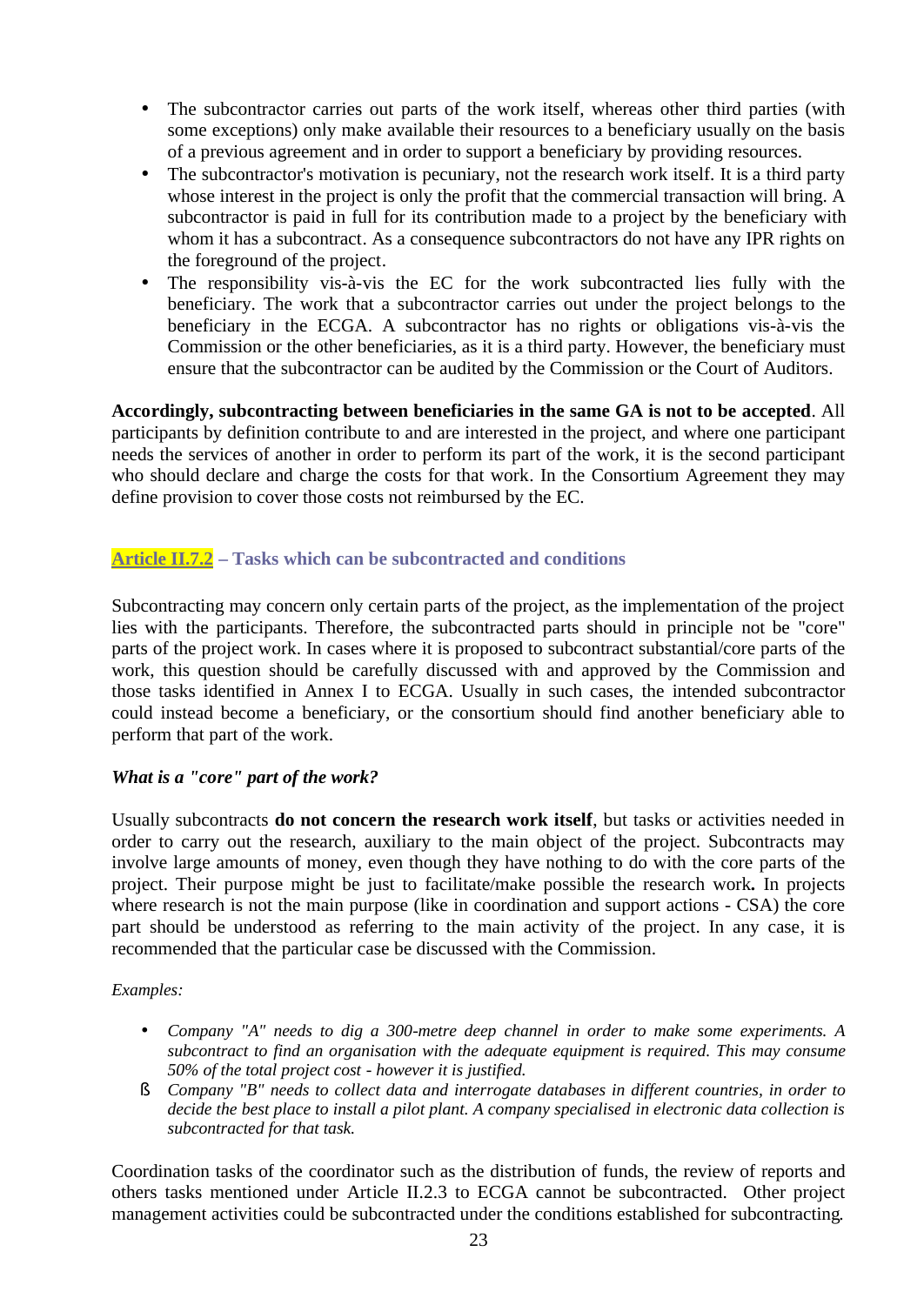As mentioned above, the beneficiary remains responsible for all its rights and obligations under the ECGA, including the tasks carried out by a subcontractor. The beneficiary must ensure that the intellectual property that may be generated by a subcontractor reverts to the beneficiary so that it can meet its obligations towards the other beneficiaries in the ECGA. Any bilateral agreement between subcontractor and beneficiary should include this, as well as the respect of the obligations mentioned in Articles II.10, II.11, II.12, II.13 and II.22 of ECGA which concern, among others, obligations related to information and communication of data, and financial audits and controls.

#### *Details to be included in Annex I and selection of subcontractors*

The need for a subcontract must be detailed and justified in Annex I to ECGA, following the principles mentioned above and taking into account the specific characteristics of the project. It is **the work (the tasks)** to be performed by a subcontractor that has to be identified in Annex I to ECGA. The identity of the subcontractors does not need to be indicated in Annex I to ECGA. However, if the identity of the subcontractor is indicated, the beneficiaries are nevertheless bound to demonstrate that the selection of the subcontractor complied with the principles described below.

The description of the tasks to be subcontracted should include a financial estimation of the costs. It is also important to have regard to the procedure to be used for the selection of the subcontractor, which should be proportionate to the size of the subcontract.

Article II.7.2 of ECGA requires beneficiaries to ensure that transparent bidding procedures are used before selecting a subcontractor.

"Any *subcontract*, the costs of which are to be claimed as an eligible cost*,* must be awarded to the bid offering best value for money (best price-quality ratio), under conditions of transparency and equal treatment."

The procedure to be applied for the award of subcontracts depends on the status of the beneficiary, i.e. if the beneficiary is a public or a private entity:

• Public entities must follow the procurement principles established by their national authorities. For subcontracts exceeding certain amounts, the directive on public procurement of services applies and the publication of a call for tenders is mandatory. **However, they should in any case comply with the terms of the GA.**

*Example:* 

*In an FP7 project, a beneficiary (university) subcontracts task X for an amount of EUR 50,000. If this amount is below the threshold set by its national public rules (i.e. EUR 100,000), then the subcontract should comply at least with the conditions set out in the GA, even if the national rules do not set out any specific requirement.*

• Private legal entities should follow the rules that they usually apply for the selection of procurement contracts, respecting in any case the terms of the ECGA. The publication of a call for tenders is normally not necessary for private legal entities, but they must at least require submission of several quotes (usually a minimum of three), unless it has an established framework contract for the provision of those services. There should be a proportional relationship between the size in work and cost of the tasks to be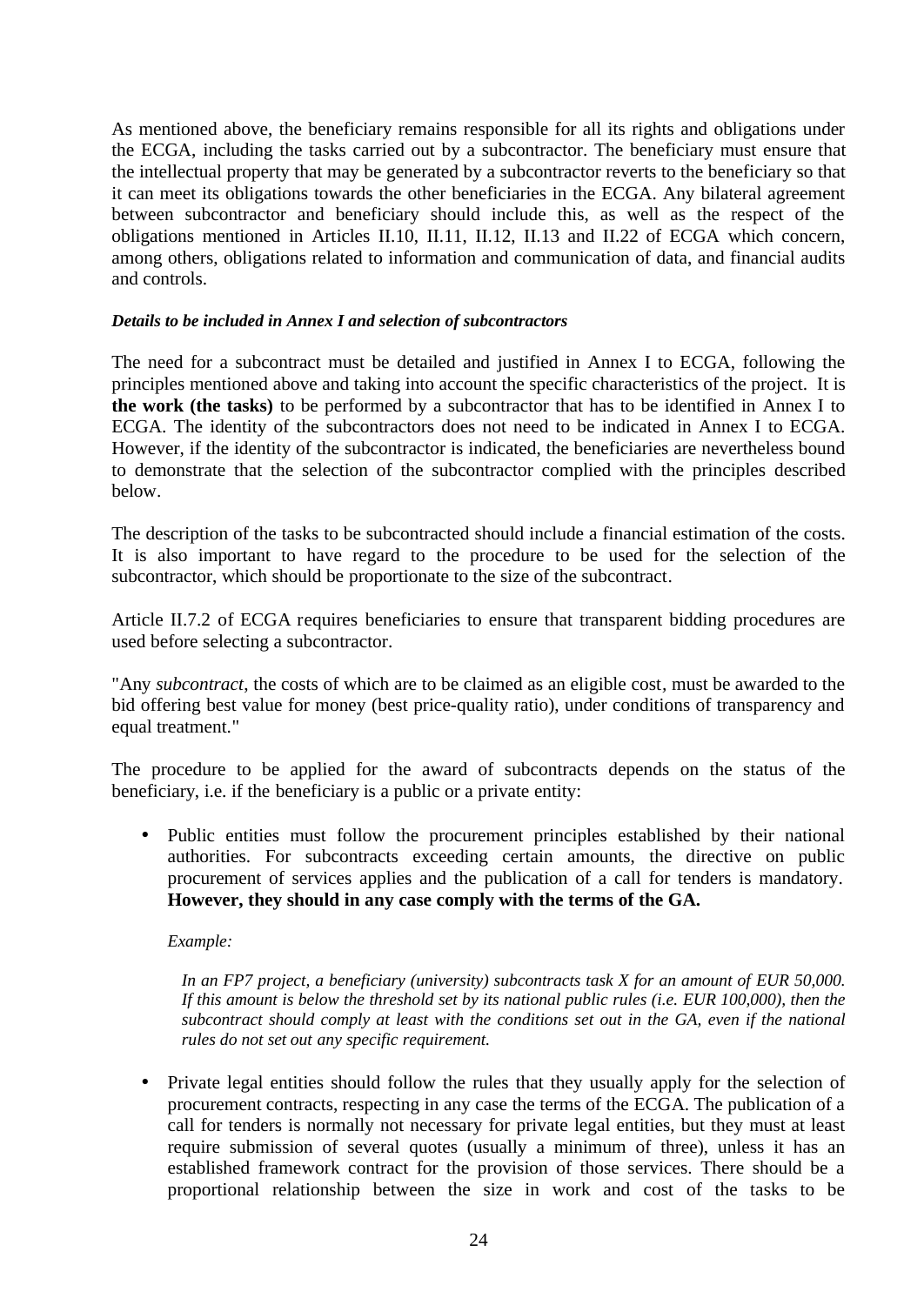subcontracted on the one hand and the degree of publicity and formality of the selection process on the other.

The **procedure must ensure conditions of transparency and equal treatment**. At the request of the Commission and especially in the event of an audit, beneficiaries must be able to demonstrate that they have respected the conditions of transparency and equal treatment. Beneficiaries must be able to prove that:

- the criteria and conditions of submission and selection are clear and identical for any legal entity offering a bid;
- there is no conflict of interest in the selection of the offers;
- the selection must be based on the best value for money given the quality of the service proposed (best price-quality ratio). It is not necessary to select the lowest price, though price is an essential aspect.
- the criteria defining "quality" must be clear and coherent according to the purpose of the task to subcontract, in order to provide a good analysis of the ratio price/quality.

#### *Framework Contracts*

Many companies have framework contracts with a third party to carry out routine or repetitive tasks. They have been established before the beginning of the project, and are the usual practice of the beneficiaries for a given type of task. These frameworks contracts, can be used to carry out tasks necessary for implementing the EC project provided they have been established on the basis of the principles of best value for money and transparency mentioned above.

#### **Article II.7.3 – Minor tasks**

Minor tasks correspond to minor services, which are not project tasks identified as such in the Annex I but are needed for implementation of the project (quite different from, for instance, analysing samples or building a pilot plant). They do not have to be specifically identified in Annex I to ECGA, as by definition their importance is minor (the amounts involved are also normally small). However, the selection procedure mentioned above applies also to these subcontracts.

#### **The criteria to decide whether a subcontract concerns minor tasks are qualitative and not quantitative**

#### *Examples:*

- *Organisation of the rooms and catering for a meeting*
- *Printing of material, leaflets ,etc.*

Subcontracting costs are direct costs. They have to be identified by beneficiaries in the financial statement form (Form C, Annex VI to ECGA).

### **Article II.7 of ECGA in combination with special clause 25**

In the domain of space research under the topic "Space" the special clause No 25 can be used under specific circumstances, in this case replacing Article II.7 of ECGA. This special clause is used due to the fact that in the space research field, it may become necessary to place subcontract covering a very large amount of money (e.g. the building and launching of satellites or space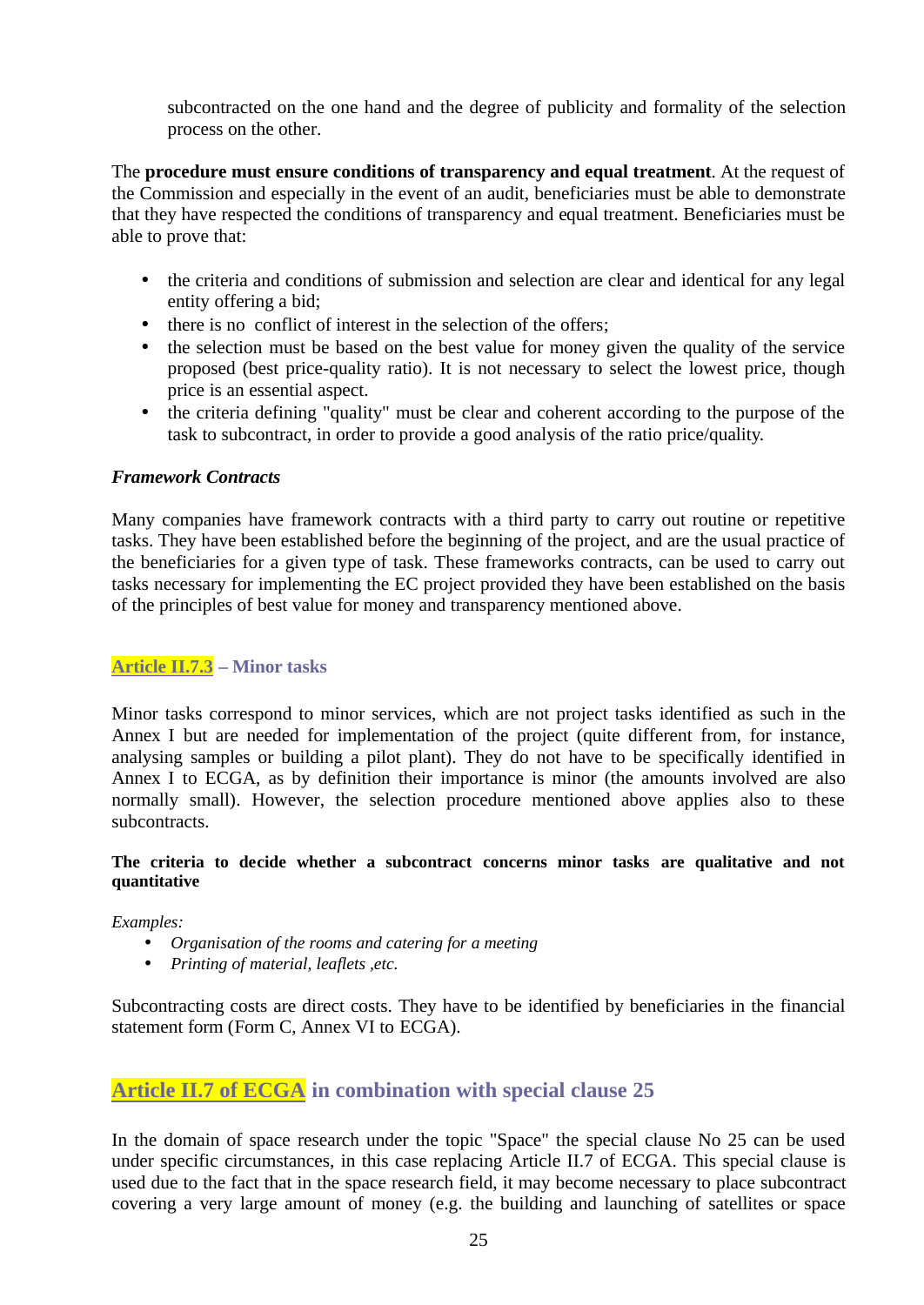infrastructure for research purposes) and representing major project tasks. For this specific purpose – and limited to this field of application – the special clause No 25 can be used by the Commission services, where appropriate. Due to the high importance of such subcontracts and the high technical complexity of such an action, argumentum e contrario, any subcontract following this special clause needs to be concluded with one or several subcontractors on the basis of a very strong direct supervision by the beneficiary placing the subcontract. Further details on the use of this special clause can be found in the Guide for Special Clauses [link].

### **Article II.8 of ECGA – Suspension of the project**

Under the conditions mentioned in Article II.8 of ECGA, the Commission may suspend a project as whole or in parts. Suspending a project has the effect of interrupting the execution of a pro ject in order to fix specific problems or to re-establish an operational status. After the reasons for the suspensions are no longer present, the project can – upon the receipt of a written confirmation by the Commission service in charge – continue at the stage before the suspension.

During the period of suspension, no costs can be charge to the project for carrying out any part of the project that has been suspended. If the Commission services in charge end the suspension and allow the project to continue, the remaining project budget can be used under the given rules. If the suspension leads into a termination of the ECGA, no further costs can be charged to the project except for costs described under Article II.39 of ECGA.

## **Article II.8** à **II.13 of ECGA – No financial issues**

## **PART "B": FINANCIAL PROVISIONS**

## **SECTION 1: GENERAL FINANCIAL PROVISIONS**

### **Article II.14 of ECGA – Eligible costs of the project**

#### **Principle**

Maximum EC grant is based on an estimation of eligible costs prepared by the partners and negotiated with the Commission (see Article 5 of ECGA), to which the reimbursement rate is applied according to the activity and type of organisation.

Estimation of eligible costs of the project must be shown in detail in the provisional budget included in the Grant Preparation Forms (GPF) and subsequently in the technical Annex (Annex I to ECGA).

In order to be considered for reimbursement, costs incurred by the beneficiaries in the course of the project, must satisfy the eligibility criteria laid down by ECGA. It must be stressed that subject to these criteria, it is always the Commission which takes the final decision on the nature and amount of the costs to be considered eligible, either when analysing proposals for the establishment of the estimated budget to be annexed to the ECGA or when examining financial statements for the purposes of determining the EC contribution.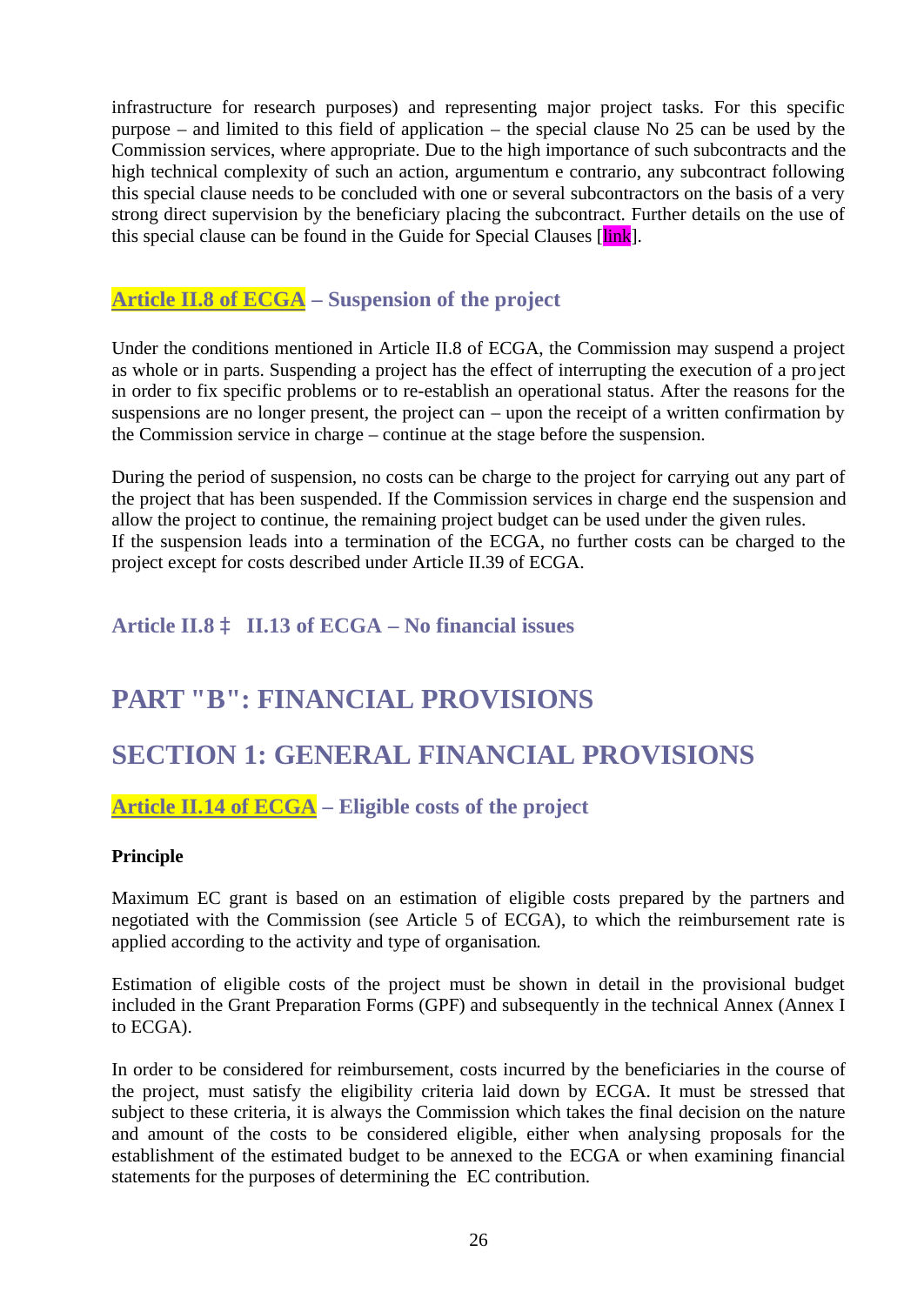#### **Article II.14.1 – Eligibility criteria**

To be considered eligible costs must be:

• *actual (Article II.14.1.a) of ECGA)*

Costs must be actually incurred (actual costs). That means that they must be real and not estimated, budgeted or imputed.

Where actual costs are not available at the time of establishment of the certificate on the financial statements, the closest possible estimate can be declared as actual if this is in conformity with the accounting principles of the beneficiary. This must be mentioned in the financial statement. Any necessary adjustments to these claims must be reported in the financial statement for the subsequent reporting period.

For the last period the costs should be submitted based on the information available at the moment of preparing the financial statement

#### **Specific case of average personnel costs**

Only actual costs are in principle eligible for cost reimbursement.

Notwithstanding this principle, beneficiaries may opt to declare average personnel costs if consistent with the management principles and usual accounting practices and if based on a certified methodology approved by the Commission as described in Section 2 of Part A (Article II.4 of ECGA). These costs are deemed not to significantly differ from actual personnel costs.

Such a certificate needs to be issued in accordance with the provisions laid down in Article II.4 of ECGA and the relevant part of Form E in Annex VII to ECGA.

A beneficiary could opt to declare real costs for non-permanent staff and provide a declaration of average for permanent personnel. This should be explained in the methodology submitted to the Commission.

• *incurred by the beneficiary* **(***Article II.14.1.b) of ECGA)* 

Supporting documents proving the payment of the costs by the beneficiaries must be kept for all costs.

• *incurred during the duration of the project, with the exception of costs relating to final reports and audit certificates (Article II.14.1.c) of ECGA)*

Only costs generated during the lifetime of the project can be eligible; as a result the period during which the project starts determines the period of eligibility of the corresponding costs (Article 2 of ECGA – Duration and start date of the project).

The EC A foresees an exception for costs incurred in relation to final reports and reports corresponding to the last period as well as certificates on the financial statements when requested at the last period and final reviews if applicable. These costs may be incurred during the period of up to 60 days after the end of the project or the date of termination, whichever is earlier.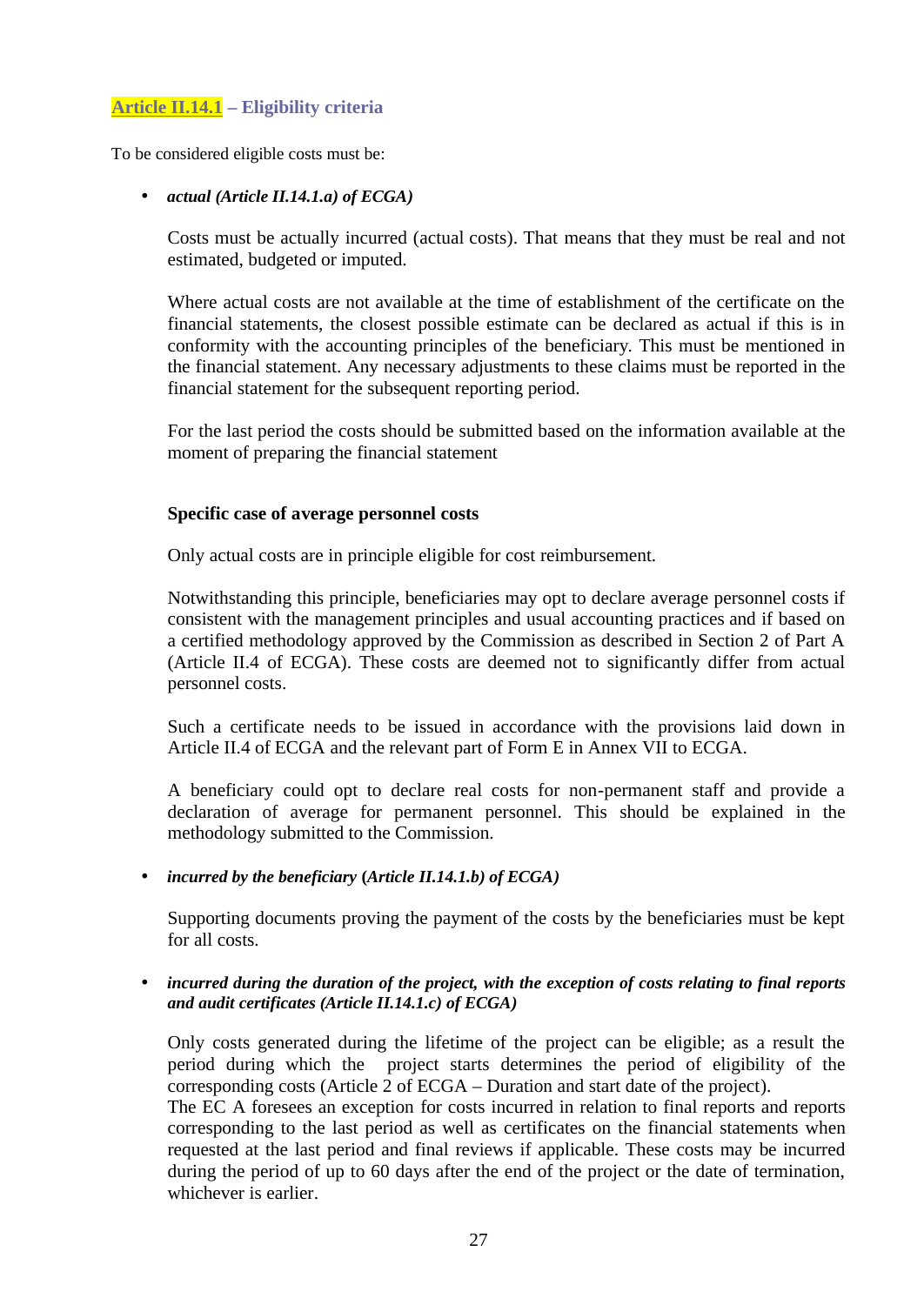It may be that some costs have not been paid when the request for the final payment is sent, in particular because the beneficiary is waiting for the final payment of the grant in order to be able to pay this expenditure. This situation is acceptable if it is certain that a debt exists (invoice or equivalent) for services or goods actually supplied during the lifetime of the project and the final cost is known; the Commission is entitled to check whether payment was actually made by asking for supporting documents to be produced when the payment has been made or during an *ex post* audit carried out later.

*Can depreciation costs for equipment used for the project but bought before the start of the project be eligible?*

If the equipment has not yet been fully depreciated according to the usual accounting practices of principles of the beneficiary, then the remaining depreciation (according to the amount of use, in percentage and time) can be eligible under the project.

#### *Example:*

*Equipment bought in January 2005, with a depreciation period of 48 months according to the beneficiary accounting practices. If a GA is signed in January 2007 (when 24 months of depreciation have already passed), and the equipment is used for this ECGA, the beneficiary can declare the depreciation costs incurred under the project for the remaining 24 months.*

Costs related to preparing and submitting the proposal can never be charged to the project.

• *Determined according to the usual accounting and management principles and practices of the beneficiary identifiable and verifiable (Article II.14.1.d) of ECGA)*

Costs must be determined according to the applicable accounting rules of the country where the beneficiary is established and "*according to the usual accounting and management principles and practices of the beneficiary"*.

This also means that they do not have the possibility to create specific accounting principles for FP7 projects. If in their usual accounting principles a particular cost is always considered as an indirect cost they have to consider it also as an indirect cost in an FP7 indirect action.

Costs which cannot be justified are, as a matter of principle, to be considered not eligible. The grant agreement states that "*the beneficiary's internal accounting and auditing procedures must permit direct reconciliation of the costs and revenue declared in respect of the action with the corresponding accounting statements and supporting documents"*.

The purpose of this provision is to give some assurance about the source of the costs and receipts declared, which must come directly from the beneficiary's accounts and be backed up by appropriate supporting documents. However, when the beneficiary opts to charge indirect costs using a flat rate, by definition these indirect costs do not need to be backed up by accounting documents (see Article II.15.b and c of ECGA).

More explanations on justification and recording of costs are given in Article II.15 of ECGA.

• *used for the sole purpose of achieving the objectives of the project and its expected results, in a manner consistent with the principles of economy, efficiency and effectiveness (Article II.14.1.e) of ECGA)*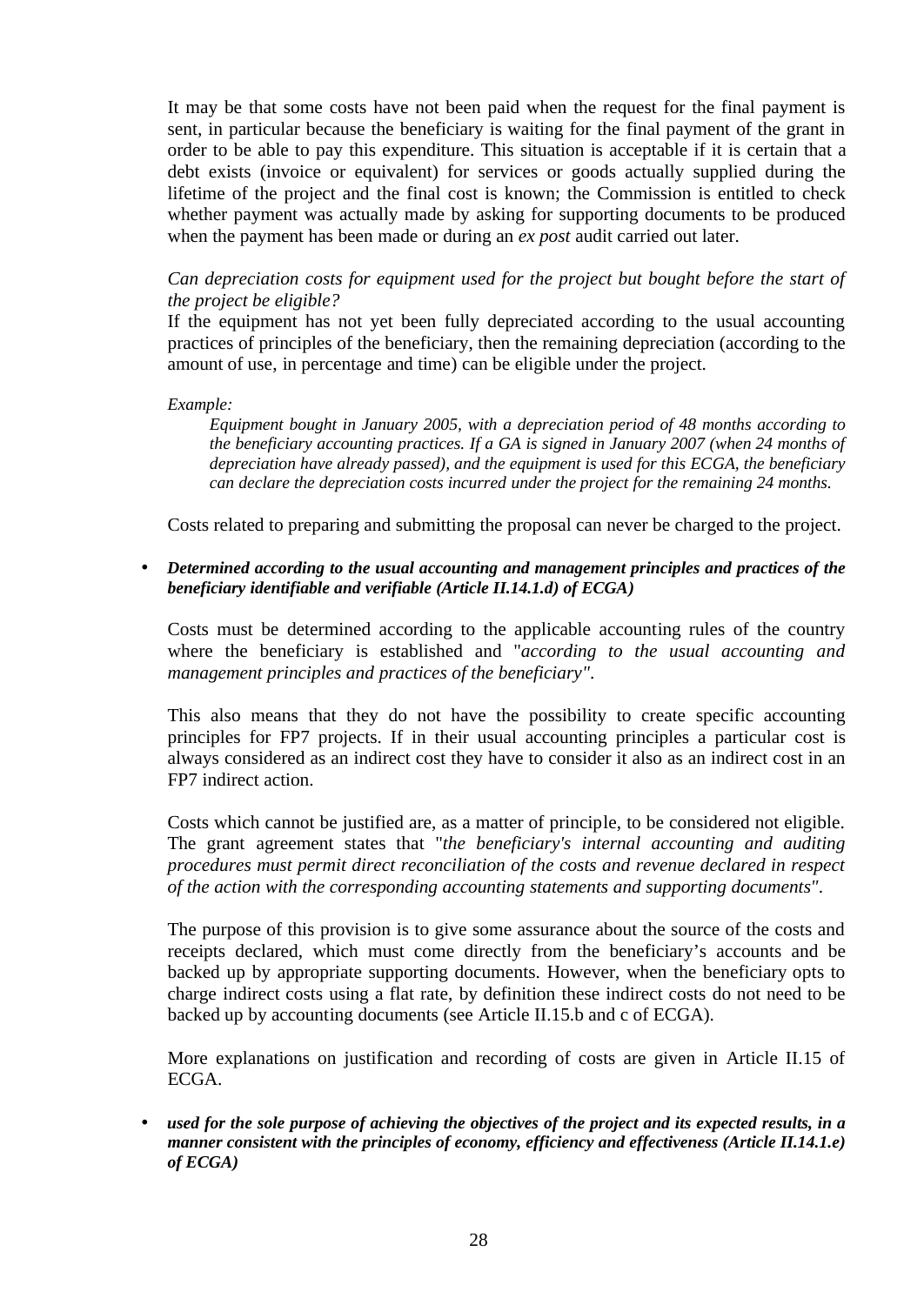These costs must be essential for the performance of the project and would not be incurred if the project did not take place.

The concept of correctly matching estimated costs and expected achievements is a fundamental criterion: the beneficiary must be able to justify the resources used to attain the objectives set. The Community grant must not be diverted to finance other projects.

**The principles of economy, efficiency and effectiveness**: refers to the standard of "good housekeeping" in spending public money effectively. Economy can be understood as minimising the costs of resources used for an activity (input), having regard to the appropriate quality and can be linked to efficiency, which is the relationship between the outputs, in terms of resources used to produce them. Effectiveness is concerned with measuring the extent to which the objectives have been achieved and the relationship between the intended impact and the actual impact of an activity. Cost effectiveness means the relationship between project costs and outcomes, expressed as costs per unit of outcome achieved.

Costs must be reasonable and comply with the principles of sound financial management, with the objectives of the project and with the formal aspects of the reporting of these expenditures, including the follow-up of the budget in terms of budget allocation and schedule of the cost.

- *recorded in the accounts of the beneficiary and, in the case of any contribution from third parties, they must be recorded in the accounts of the third parties (Article II.14.1.f) of ECGA)*
- *have been indicated in the estimated overall budget annexed to ECGA Annex I* **(***Article II.14.1.g) of ECGA)*

When the maximum EC financial contribution is determined, the eligible costs will appear in the estimated budget. It is possible, without a supplementary agreement, to authorise certain transfers of costs between eligible cost items in the estimated budget within the overall amount of eligible costs, in the conditions mentioned in Article 5.2 of ECGA.

Costs like personnel, durable equipment, travel and subsistence, subcontracting, consumables, etc. may be considered as eligible costs, providing they meet the definition of eligible costs in ECGA and are incurred in the context of the activities permitted by the instrument (see examples in Article II.15 of ECGA).

**Article II.14.2 of ECGA – Costs of third parties – Costs of resources made available and costs of third parties carrying out part of the work**

#### **What is a third party?**

A third party is, by definition, any legal entity which does not sign the ECGA. A subcontractor is a type of third party, but not the only one. As the implementation of the project is the responsibility of the beneficiaries (who **do sign** the ECGA), as a general rule beneficiaries should have the capacity to carry out the work themselves. Therefore the rule is that the costs eligible in a project must be incurred by the beneficiaries, (the signatories to the ECGA).

However, in some circumstances the GA accepts some third parties whose costs may be eligible.

A third party may contribute to the project in two possible ways: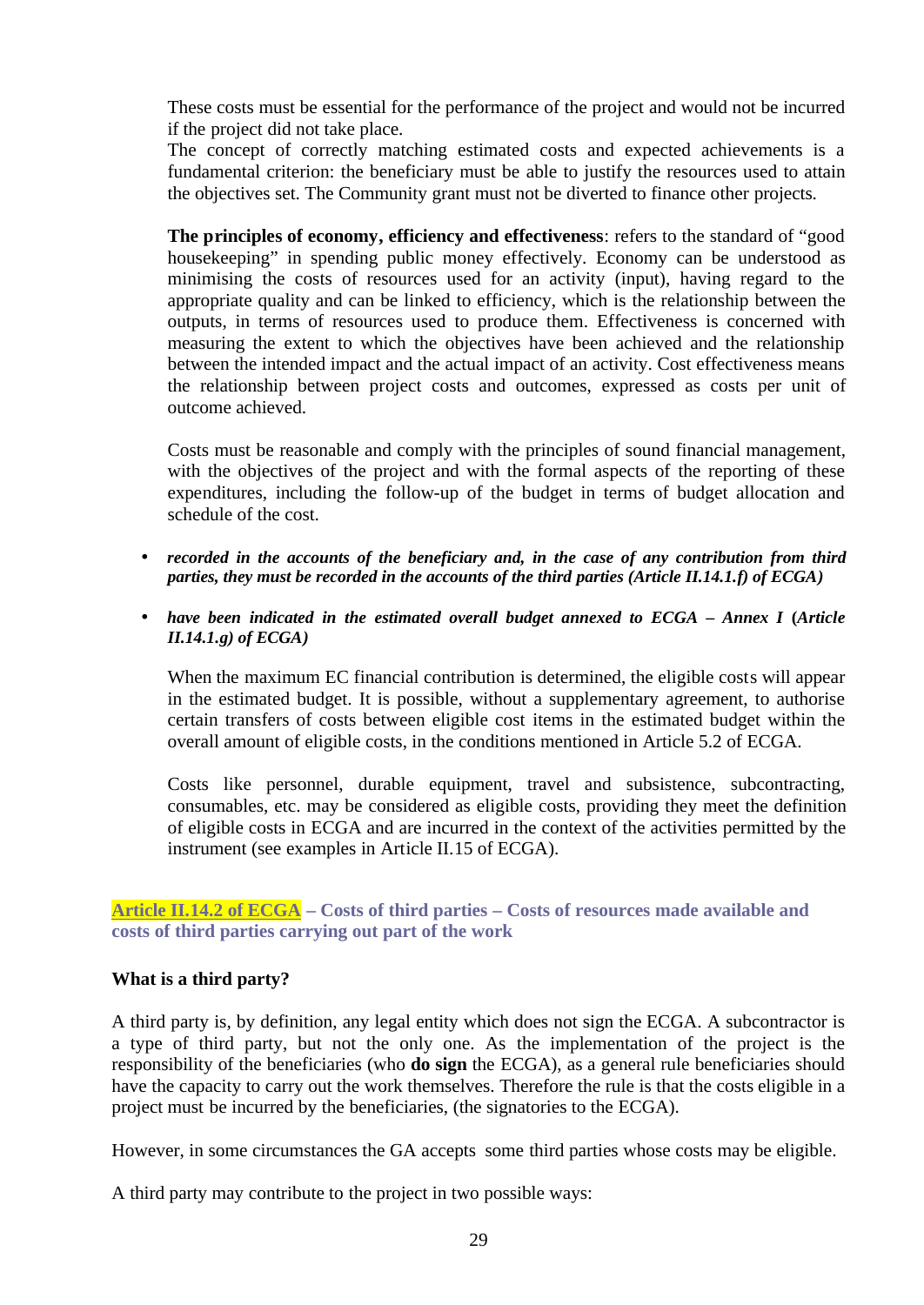- **making available its resources to a beneficiary (in order for the beneficiary to be able to carry our part of the work)**
- **carrying out part of the work themselves.**

Costs may be eligible under certain conditions:

- The third party, the tasks to be performed, an estimation of the costs and the resources allocated to the project by a third party must be identified during the negotiations and mentioned in Annex I to ECGA (and in some cases in a special clause in the ECGA).
- In the case of **third parties carrying out part of the work** which are not subcontractors, the beneficiaries will be entitled to charge their costs only in the cases covered by the special clause below. It is essential therefore to discuss these cases during the negotiations, and if they are accepted, to include the relevant special clause in the grant agreement.

In all cases, **the beneficiary retains sole responsibility for the work** of the third party and has to make sure that the third party complies with the provisions of the ECGA.

Also in these cases (third party contributions) it is important to verify whether this contribution falls under the category of receipts (see Article II.17 of ECGA). These contributions should also comply with the eligibility conditions of Article II.14 of ECGA.

#### **A. THIRD PARTIES MAKING THEIR RESOURCES AVAILABLE TO A BENEFICIARY**

#### • **Free of charge (there is no reimbursement from the beneficiary to the third party)**

This is the case where a third party makes available some of its resources to a beneficiary, who does not reimburse the cost to the third party, but who charges the costs of the third party as an eligible cost of the project. Their costs will be declared by the beneficiary in its Form C (as a cost and, if that is the case, as a receipt) **but must be recorded in the accounts of the third party** (which can be audited if required). The need for the costs to be accurately recorded in the accounts of the third party comes from the fact that such costs are not present in the accounts of the beneficiary.

It is important to remember that this covers only the case of a third party making some of its resources available to a beneficiary. It does not concern those third parties carrying out part of the work themselves, which is discussed below under point B.

#### • **Beneficiary reimburses the third party**

This is not a case of a third party contribution as in this case the reimbursement of the third party for these costs will be a cost for the beneficiary, who in turn will be able to claim it as an eligible cost. By definition then, these costs will appear in the accounts of the beneficiary, and therefore they will be considered as costs incurred by the beneficiary and not as costs incurred by a third party. In these cases, there is a prior agreement that defines the frame in which these resources are made available and the reimbursement to the third party covers only costs and there will not be a profit for the third party. In any case, the details and the reasons for it should be indicated in Annex I to ECGA.

Here also it is important to remember that this covers only the case of a third party making some of its resources available to a beneficiary, not the case where the third party carries out part of the work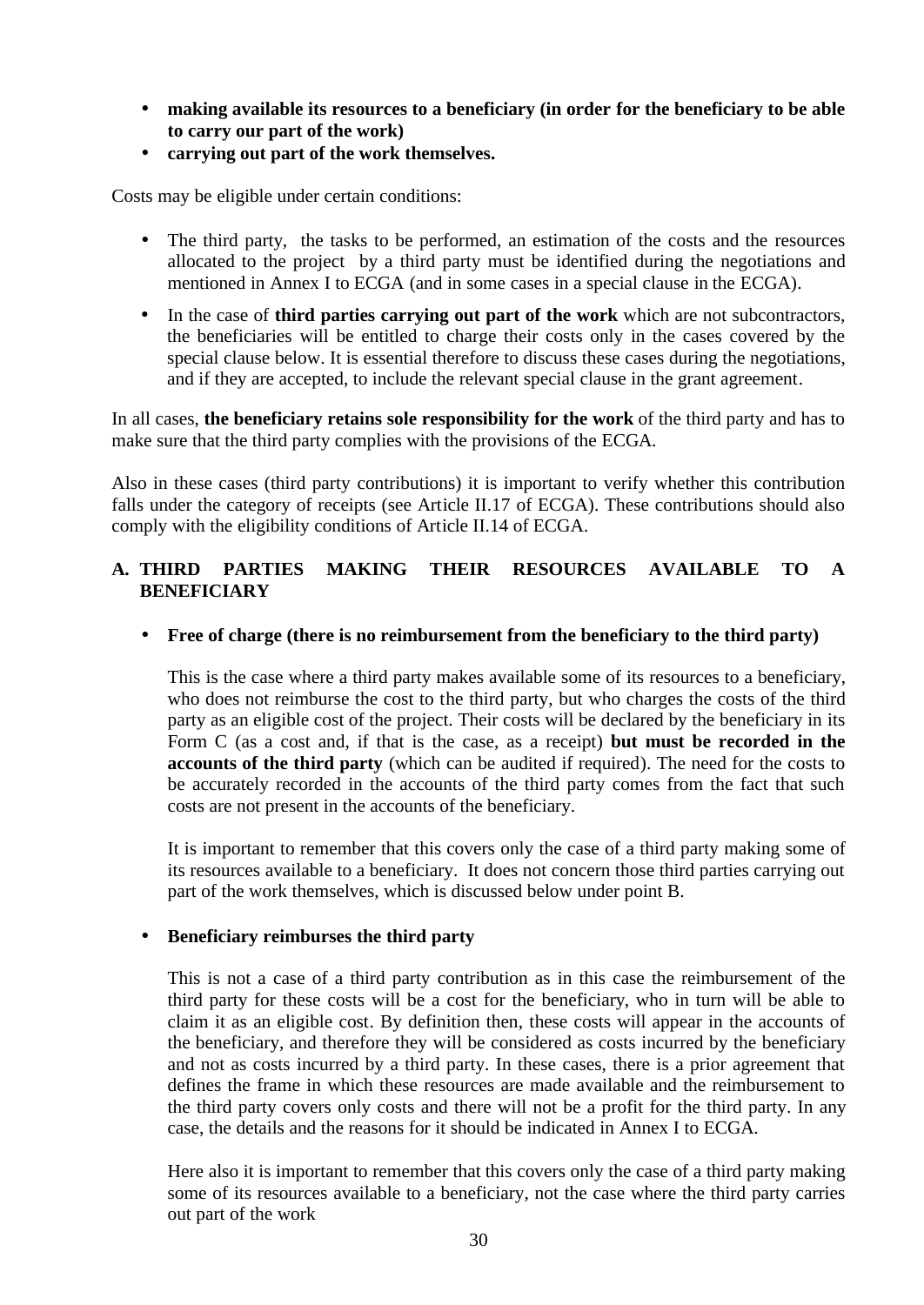Like any other cost, these costs must comply with the conditions of Article II.14 of ECGA.

#### *Example:*

*A legal entity makes available to a beneficiary the use of an installation or specialized piece of infrastructure which the beneficiary needs in order to perform a project task. There are two possibilities here:*

- *The third party charges the costs and is reimbursed by the beneficiary. This is a cost for the beneficiary and not considered as a reimbursement of a third party cost. Details and the reason for the use of the third party should appear in Annex I to ECGA*
- *The third party does not charge the beneficiary for this activity; it is not reimbursed by it. If the beneficiary wants to include the cost of the third party as an eligible cost of the project, then the conditions mentioned above for "free of charge" contributions apply. Equally, the third party, the work, an estimation of the costs and the resources used should appear in the Annex I to ECGA.*

#### • **Special cases:**

1) *Foundation, spin-off company, etc., created in order to manage the administrative tasks of the beneficiary*

This is typically the case of a legal entity created or controlled by a beneficiary which is in charge of the financial administration of the beneficiary; this beneficiary (usually public bodies like Universities/Ministries) has a prior agreement with a spin-off company or a separate company/non-profit foundation, by means of which the latter handles the financial and administrative aspects of the beneficiaries' involvement in research projects, including all issues relating to the employment and payment of additional personnel, purchase of equipment and consumables, etc. . In most of these cases, the aim to improve and rationalise administrative and financial management has led the Universities/Ministries to establish such contracts, which usually are agreements lasting over long periods and established well before the EC project exists. Consequently, this third party often has no resources of its own. The personnel hired for the project by the spin-off/foundation works on the premises of the University (beneficiary) and under its responsibility.

As in the other cases of third parties contribution, the third party and the tasks have to be identified in Annex I to ECGA.

The agreement is not specific to the project, but it is a general agreement for the management of the ECGA with the Commission (and/or other entities), and the costs are reimbursed either directly by the beneficiary or by the coordinator on behalf of the beneficiary. Thus, the costs will not be considered as receipts.

In some cases the agreement between the beneficiary and the third party foresees also the handling of Community financial payments by the third party. Therefore, the coordinator pays directly the EC contribution to the third party and not to the beneficiary. As a consequence, in the accounts of the beneficiary there is no trace of any reimbursement from the beneficiary to the third party. In these cases, the important issue is that even though there is no transfer between the beneficiary and the third party, the work of the third party is not carried out without reimbursement, and there is a reimbursement of costs but directly from the coordinator. Thus, the costs will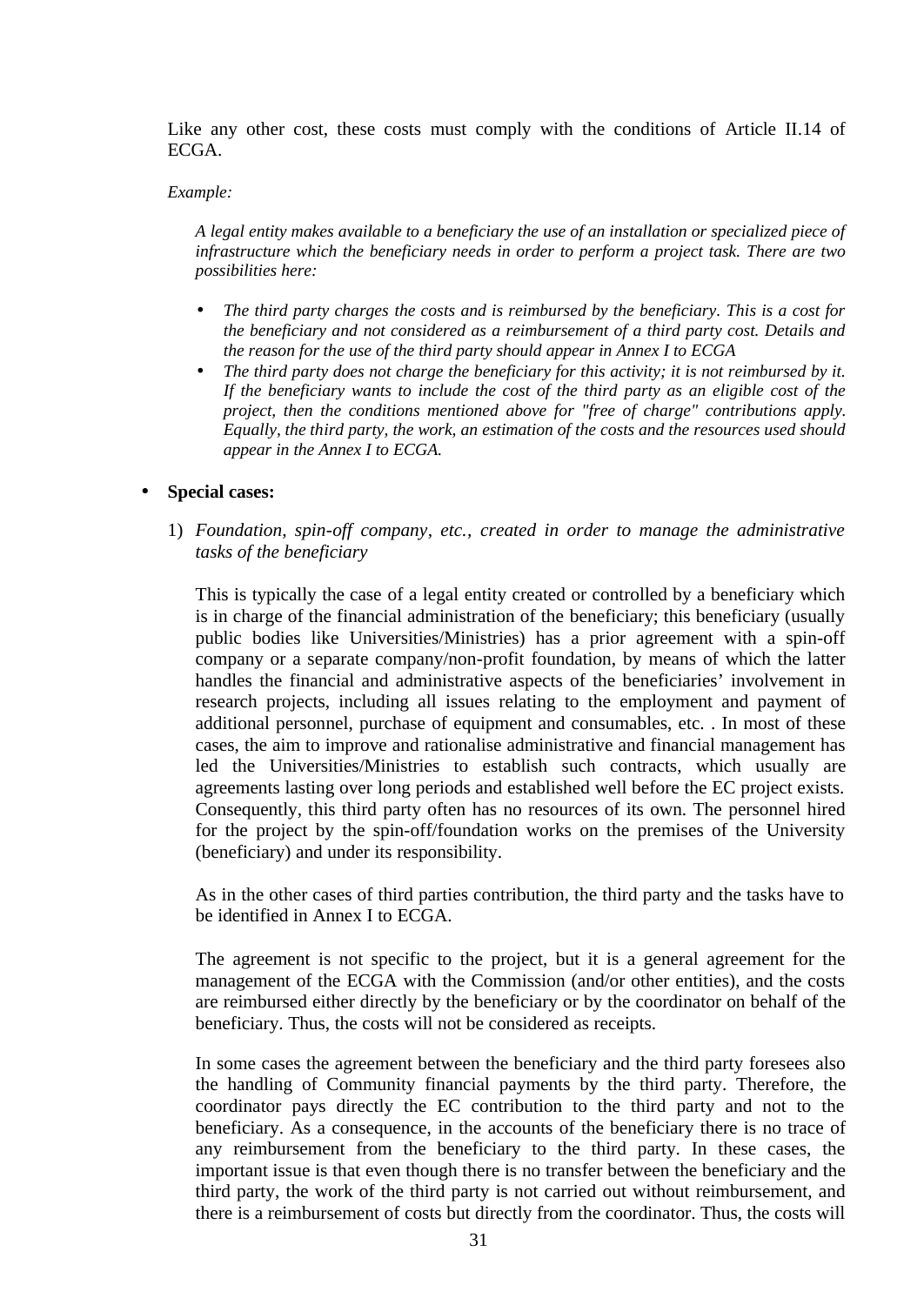not be considered as receipts. Here the costs of the third party will be charged by the beneficiary in its form C, but they are recorded in the accounts of the third party (otherwise they would not be eligible). However all reports, financial statements, etc should be presented in the name of the beneficiary. If a CFS is required, it must certify and cover both the contributions of the beneficiary and those of the third party

*2) The case of resources (professors/equipment) working for or used by a university but whose salaries/costs are paid by the Government*.

In this case the resources made available by the third party (the Government) to the beneficiary can be assimilated to the "own resources" of the beneficiary, and can therefore be charged to the project without being considered a receipt. The reason is that the beneficiary is free to use these resources at will. Like other contributions from third parties, these resources should be identified in Annex I to ECGA. Their cost will be declared by the beneficiary in its own Form C, and they should be recorded in the accounts of the third party and available for auditing if required.

This does not apply to cases where these resources/staff have been specifically seconded to the beneficiary in order to work in a specific project. In this case the costs are eligible but the rules for receipts apply.

3) *The case of a specific "ad-hoc" agreement between a beneficiary and a third party to cooperate in a project*. (example: secondment of a professor from a university which is not beneficiary to a beneficiary or the use of an installation).

The general rules for third parties making available resources apply.

If on the other hand, the third party carry out the work, and not only makes available some resources, then this kind of agreement, does not fulfil the conditions set for the use of the special clause mentioned below under point B, **should be treated in FP7 as a subcontract**, and follow the related rules.

4) The case of an "interim" or temporary work agency that makes available staff to a beneficiary: this is not a third party contribution because the beneficiary pays the agency for the use of those resources. That use has a price charged to the beneficiary, who will declare it according to its usual accounting practices.

#### **B. THIRD PARTIES CARRYING OUT PART OF THE WORK**

Here the third party performs itself certain tasks of the project. The third party **carries out part of the work directly** and is responsible for this vis-à-vis the beneficiary, (although the beneficiary remains responsible vis-à-vis the Commission for the work).

Two different cases may appear:

• **The case of subcontractors**: the costs of the subcontract are part of the direct costs of the beneficiary and are registered in the accounts of the beneficiaries. The price of the subcontract is an eligible cost for the beneficiary, which like other costs must comply with the general eligibility criteria mentioned in Article II.14 of ECGA. **The specific conditions of subcontracting are explained in Article II.7 of ECGA, which describes this case extensively.**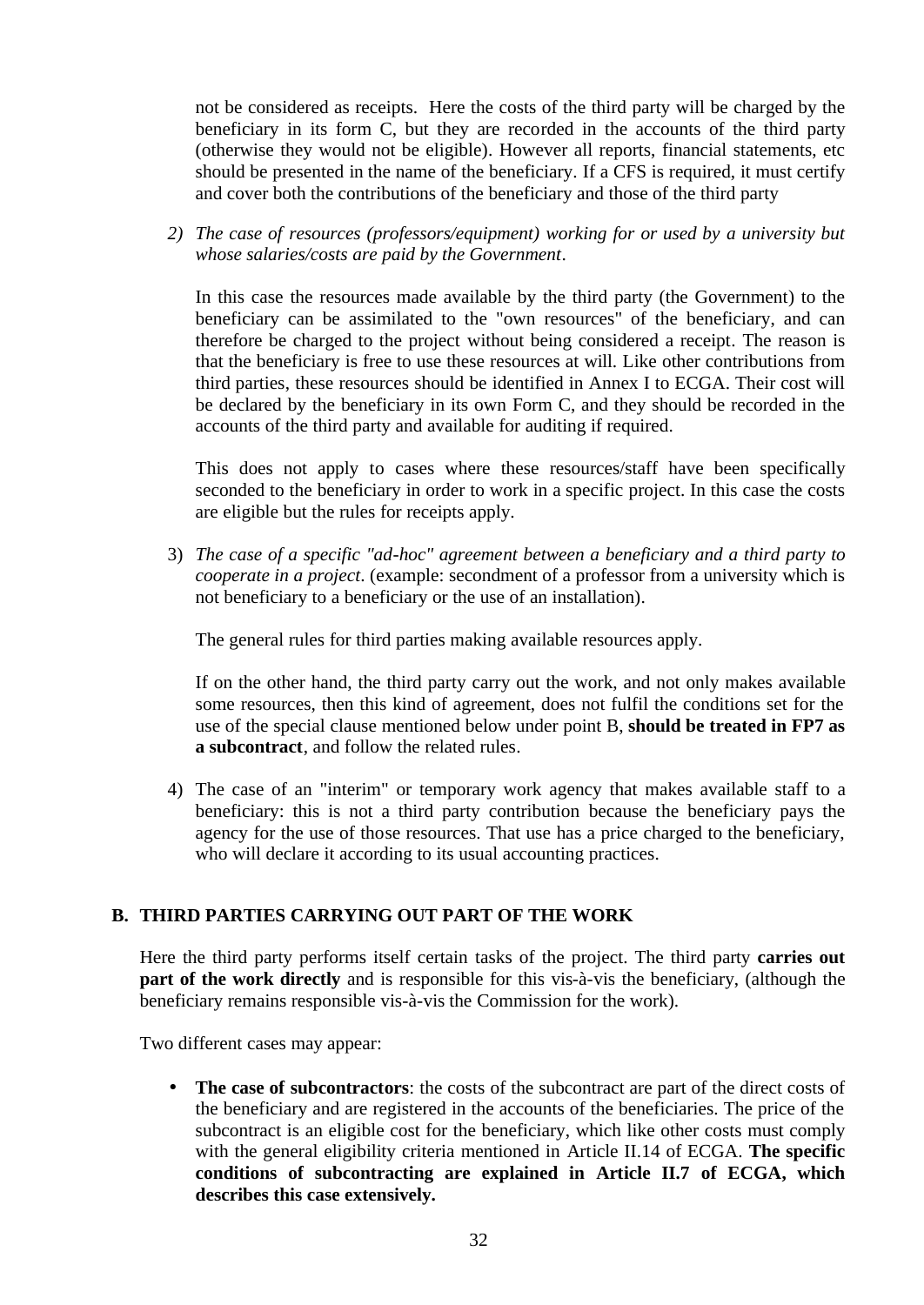• Other third parties may **carry out** under certain conditions part of the work for a beneficiary. For this to be possible, they have to be identified in the ECGA via a special clause. **It is essential** to identify these cases during the negotiations in order to add the special clause to allow for the reimbursement of the third parties' costs. Apart from subcontractors, (which follow their own rules as explained in Article II.7 of ECGA) **only third parties covered by the clause are entitled to carry out work in the project and to charge costs for it**.

#### **Who are the third parties (other than subcontractors) who can carry out work under the project if covered by the relevant special clause in the GA**?

The GA (via Special Clause no 10) refers to third parties linked to a beneficiary. The term "linked" refers to an established formal relationship between a third party and the beneficiary, defined by the following characteristics:

- This relationship by nature is broad and **is not limited to the ECGA, or specifically created for the work in the ECGA.**
- Accordingly, its duration goes beyond the duration of the project and usually pre-dates and outlasts the ECGA.
- It has a formal external recognition, sometimes in the framework of a legal structure (for example, the relationship between an association and its members), sometimes through the sharing of common infrastructure and resources (joint laboratory) or common ownership (holding companies).

Cases specifically covered by the Special clause:

- **Joint Research Units (JRU):** these are research laboratories/infrastructures created and owned by two or more different legal entities in order to carry out research. They do not have a legal personality different from that of its members, but form a single research unit where staff and resources from the different members are put together to the benefit of all. Though lacking legal personality, they exist physically, with premises, equipment, and resources individual to them and distinct from "owner" entities. A member of the JRU is the beneficiary and any other member of the JRU contributing to the project and who is not a beneficiary of the GA has to be identified in the clause. The JRU has to meet the following conditions:
	- ü scientific and economic unity
	- ü last a certain length of time
	- ü recognised by a public authority
- European Economic Interest Grouping (EEIG): an EEIG is a legal entity created under the rules of **Council Regulation (EEC) No 2137/85 of 25 July 1985,** composed of at least two legal entities from different Member States.
- Affiliates: an affiliated entity means any legal entity that is under the direct or indirect control of the beneficiary, or under the same direct or indirect control as the beneficiary. Therefore it is not the case only of parent companies or holdings and their affiliates, but also the case of affiliates between themselves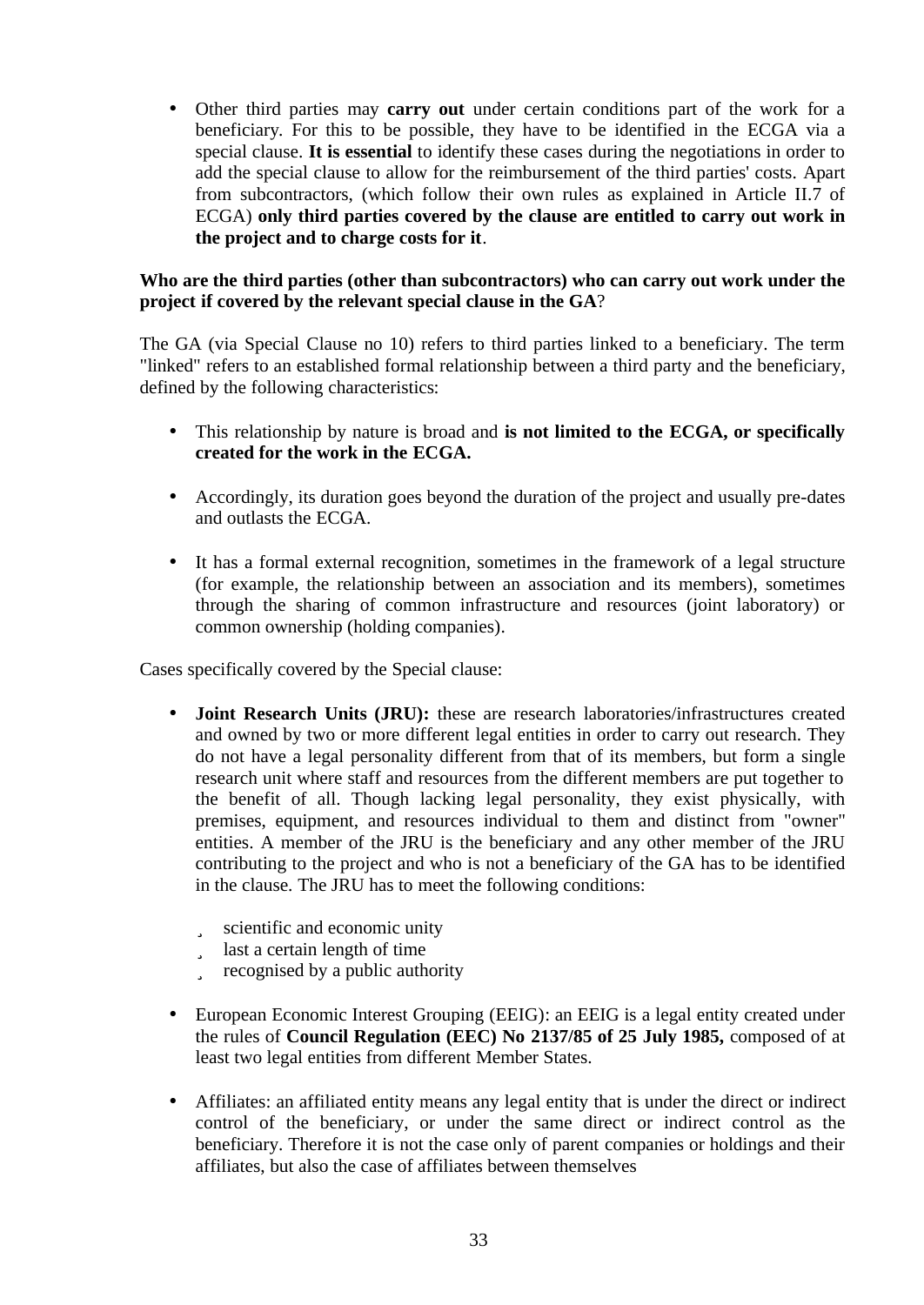• Groupings: The clause is used here either for associations, federations, or other legal entities composed of members (in this case, the Grouping is the beneficiary and the members contributing to the project should be listed). In the case of groupings without legal personality they will be treated as JRU if they meet the conditions mentioned above for Joint Research Units. Therefore structures, agreements or units without legal personality created specifically by different legal entities for their participation in the ECGA are not considered groupings and their costs are not covered under the terms of this special clause.

#### **Which conditions have to be fulfilled by these third parties in order to carry out work and charge costs under the project?**

- They have to be identified in the Special Clause no 10.
- Their costs have to comply with the rules and the principles mentioned in Article II.14 à II.17 of ECGA, in the same way as the beneficiaries, and must be recorded in their accounts. In other words, the rules related to eligibility of costs, identification of direct and indirect costs and upper funding limits apply. Equally those concerning controls and audits of Article II.22 and Article II.23 of ECGA.
- Each third party fills in its costs in an individual form C, and where necessary, shall provide its individual certificate on financial statements and/ or on the methodology which are different from those of the beneficiary. The beneficiary will submit both forms and a summary report integrating both the costs of the beneficiary and those of the third party(ies).

#### *Example:*

*University "X" has created a joint research unit with university "Y". University "X" is a beneficiary in the ECGA, and performs the work via the joint research unit co-owned with "Y". Therefore, "Y" is here the third party linked to "X".*

- *"X" has an analytical accounting system allowing it to declare its actual costs (both direct and indirect). It fills in Form C with its own costs only: EUR 100 as direct costs and EUR 80 as indirect costs.*
- *"Y", as a third party linked to "X", carries out part of the work attributed by the ECGA to "X". However, as it is unable to identify with certainty its actual indirect costs, it uses the flat rate of 60% for indirect costs. It fills in Form C with its own costs only: EUR 100 as direct costs and EUR 60 as a flat rate*

*The financial report presented by "X" (the beneficiary) will include both Forms C, and a summary financial report adding up costs from "X" + "Y"; the costs and funding claimed will be calculated as follows (for the sake of simplicity, only RTD costs are included here)*

*Eligible costs for "X": EUR 180; funding for "X": (75% as university) of EUR 180 = EUR 135 Eligible costs for "Y": EUR 160; funding for "Y"; (75% as university) of EUR 160= EUR 120* 

*TOTAL COSTS declared by "X": EUR 340 TOTAL EC contribution claimed by "X": EUR 255*

#### **Article II.14.3 of ECGA – Non-eligible costs**

Certain costs are, specifically excluded from the eligible costs. The list of these costs mentioned in the grant agreement must be regarded as a minimum reference list and must be fully complied with.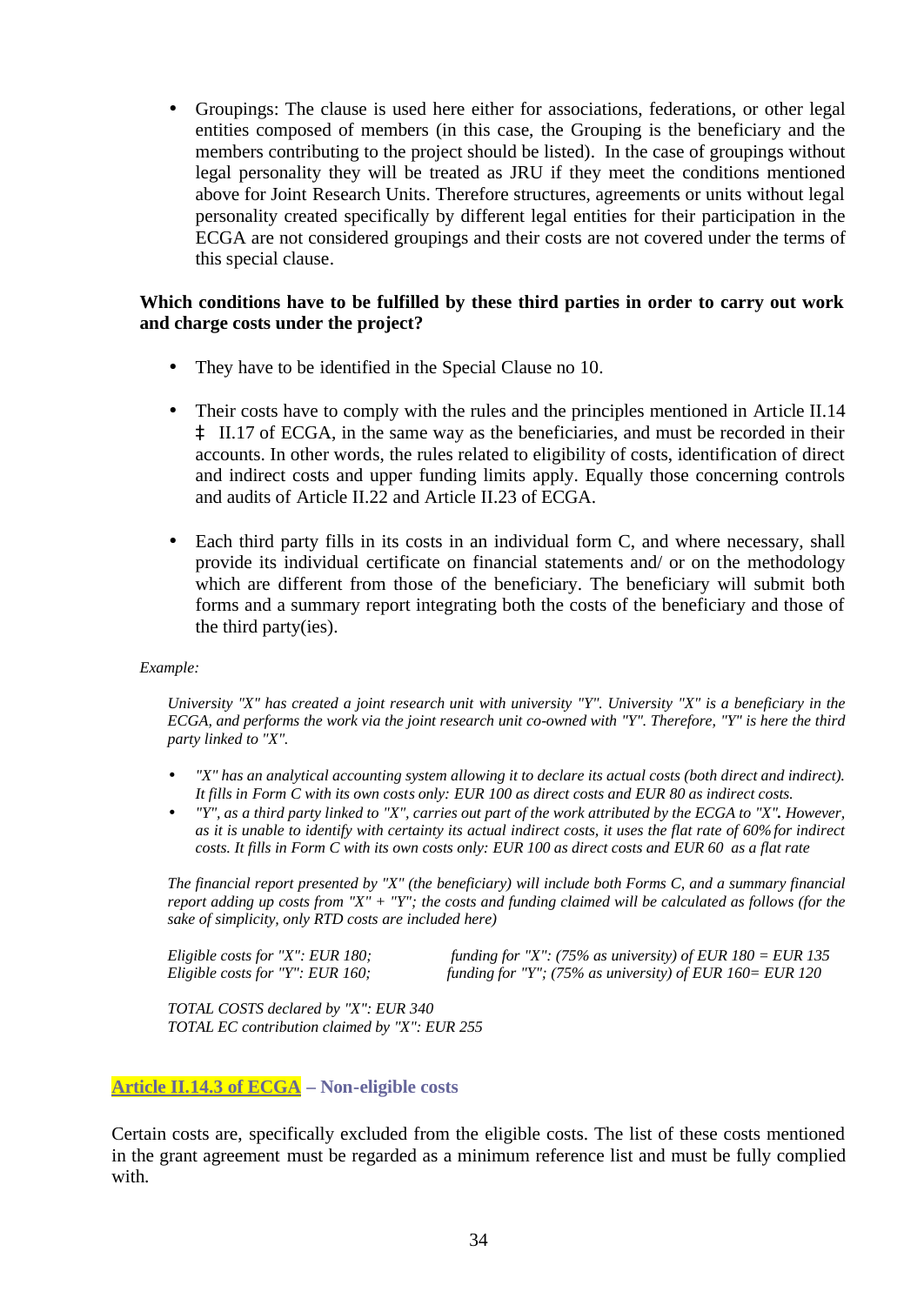The standard model provides that the following costs are not eligible:

• identifiable indirect taxes including value added tax.

In general, the beneficiary is entitled to charge to the project only the net value of the invoice, provided that all eligibility criteria are met. Identifiable VAT is not eligible. As mentioned above, indirect taxes' will be allowed when not identifiable. This may be for example the case with foreign invoices where the price indicated is gross without identifying the tax. In any case, the beneficiary should be able to justify this in the event of audit.

#### *The particular case of Airport taxes*

In general, airport taxes are not real taxes in the sense of tax law but a fee for a service delivered by a public or semi public body in charge of a (public) service, such as airports (independent of the fact that that some airports might have a private legal form). In this case these airport taxes imposed by these authorities may be considered a fee and therefore eligible because they are neither a duty nor an indirect tax.

- duties : mean the amount assessed on an imported or (less often) exported item, nearly equivalent to taxes, embracing all taxations or charges levied on persons or things [or the tax imposed on the importation, exportation, or consumption of goods],
- interest owed.
- provisions for possible future losses or charges,
- exchange losses, cost related to return on capital,
- costs declared or incurred, or reimbursed in respect of another *Community project*, (avoiding double funding )
- debt and debt service charges, excessive or reckless expenditure (a note on the meaning of these terms will be produced late in 2007 by the Commission).

## **Article II.15 of ECGA – Identification of direct and indirect costs**

#### **Distinction between direct and indirect costs**

The reimbursement of beneficiaries shall be based on their eligible direct and indirect costs.

Depending on the characteristics of the operation in question, it is possible that some costs can be considered either direct costs or indirect costs, but no cost can be taken into account twice as a direct cost and an indirect cost.

#### **1. Direct costs**

Direct costs are all those eligible costs which can be attributed directly to the project and are identified by the beneficiary as such, in accordance with its accounting principles and its usual internal rules.

The following direct costs may be considered eligible (this list is not exhaustive):

*(a) The cost of personnel assigned to the project*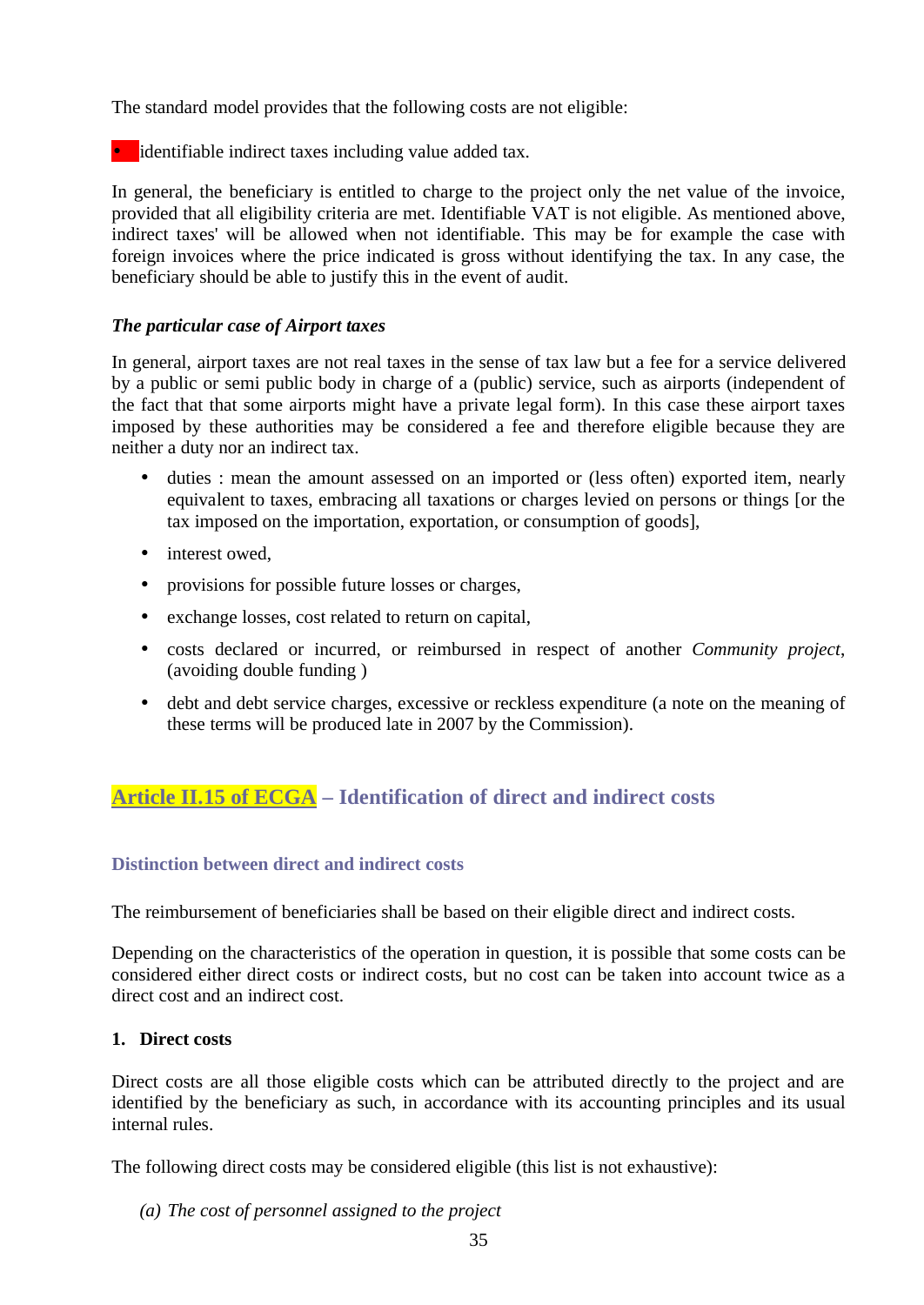- The personnel must be directly hired by the beneficiary in accordance with its national legislation.
- The personnel must work under the sole technical supervision and responsibility of the beneficiary.
- As there is no distinction between cost models, any beneficiary may include in its personnel costs "permanent employees", who have permanent working contracts with the beneficiary or "temporary employees", who have temporary working contracts with the beneficiary.
- Personnel costs should reflect the total remuneration: salaries plus social security charges (holiday pay, pension contribution, health insurance, etc.) and other statutory costs included in the remuneration.

Personnel must be remunerated in accordance with the normal practices of the beneficiary. Only the costs of the actual hours<sup>9</sup> worked by the persons directly carrying out work under the project maybe charged. Working time is the total hours worked, excluding holidays, personnel time, sick leave, or other allowances.

Only the hours worked in the project can be charged. Working time to be charged must be recorded throughout the duration of the project by any reasonable means (i.e. timesheets). Employees have to record their time on a daily, weekly, or monthly basis using a paper or a computer-based system. The time-records have to be authorised by the project manager or other superior.

Where it is the usual practice of the beneficiary to consider certain types of personnel costs (such as administrative or support personnel) as indirect costs, the costs of this personnel can not be charged as direct eligible costs, but only as indirect costs.

If you decide to use timesheets to record working hours (please note that they are not compulsory – **any other reliable way of measuring of working time may be applied**) then they should meet the basic requirements indicated below:

- full name of beneficiary as indicated in the contract;
- full name of the employee directly contributing to RTD project;
- title of RTD project as indicated in the ECGA;
- project account number should be indicated;

 $\overline{a}$ 

- time period concerned (for instance on daily, weekly, monthly basis) according to the beneficiary's normal practice;
- amount of hours claimed on the RTD project. All hours claimed must be able to be verified in a reliable manner;
- full name and a signature of a supervisor (person in charge of the project).

The complete time recording system should enable reconciliation of total hours in cases when personnel work on several projects during the same period.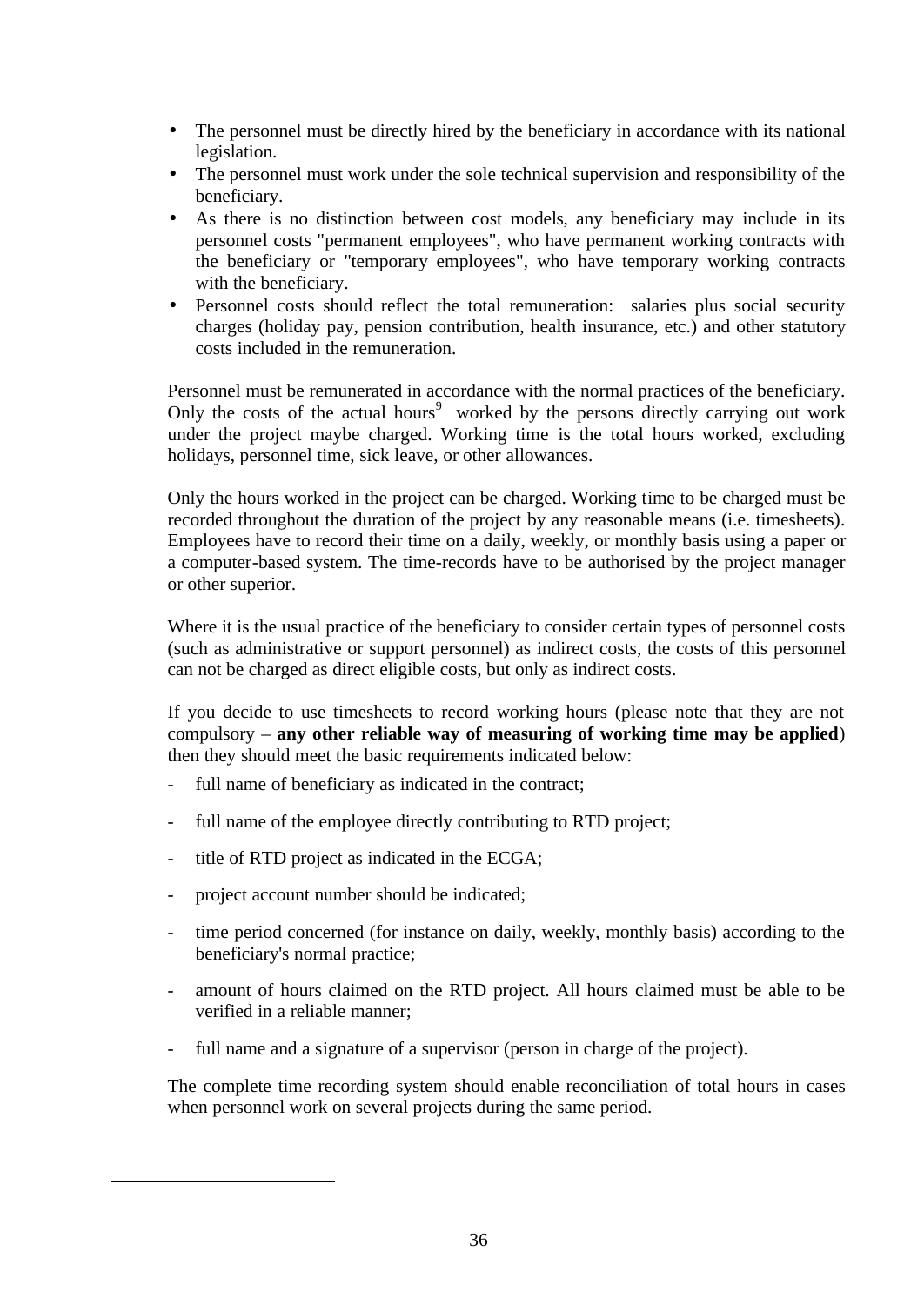Also there must be some system allowing the beneficiary to indicate the activity to which the hours have been attributed. It is worth mentioning that the above elements are the basic ones, thus there are no obstacles to run the timesheets in a more detailed way.

#### *Example of time-sheet template which may be of use:*

|                           | <b>Name</b>   |               | WEEK:          |                                  | JANUARY 2007 |    |    |
|---------------------------|---------------|---------------|----------------|----------------------------------|--------------|----|----|
|                           | <b>Sunday</b> | <b>Monday</b> | <b>Tuesday</b> | Wednesda Thursday FridaySaturday |              |    |    |
| <b>R&amp;D Activities</b> | 01            | 02            | 03             | 04                               | 05           | 06 | 07 |
| Research                  |               |               |                |                                  |              |    |    |
| Project xxxx              |               |               |                |                                  |              |    |    |
| Project yyyy              |               |               |                |                                  |              |    |    |
| Project zzzz              |               |               |                |                                  |              |    |    |
|                           |               |               |                |                                  |              |    |    |
| Management                |               |               |                |                                  |              |    |    |
| Project xxxx              |               |               |                |                                  |              |    |    |
| Project yyyy              |               |               |                |                                  |              |    |    |
| Project zzzz              |               |               |                |                                  |              |    |    |
|                           |               |               |                |                                  |              |    |    |
| Total R&D                 |               |               |                |                                  |              |    |    |
| <b>Other Activities</b>   |               |               |                |                                  |              |    |    |
|                           |               |               |                |                                  |              |    |    |
| $\leq  \Delta $           |               |               |                |                                  |              |    |    |
| $\overline{c}$            |               |               |                |                                  |              |    |    |
| <b>Total Other</b>        |               |               |                |                                  |              |    |    |
| <b>Absences</b>           |               |               |                |                                  |              |    |    |
| Annual Leave              |               |               |                |                                  |              |    |    |
| <b>Special Leave</b>      |               |               |                |                                  |              |    |    |
| <b>Ilness</b>             |               |               |                |                                  |              |    |    |
| <b>Total Absences:</b>    |               |               |                |                                  |              |    |    |
|                           |               |               |                |                                  |              |    |    |
| Total Time:               |               |               |                |                                  |              |    |    |
|                           |               |               |                |                                  |              |    |    |
|                           |               |               |                |                                  |              |    |    |
|                           |               |               |                |                                  |              |    |    |
|                           |               |               |                |                                  |              |    |    |
| Signed:                   |               |               |                |                                  |              |    |    |
|                           |               |               |                |                                  |              |    |    |
|                           |               |               |                |                                  |              |    |    |
| Approved:                 |               |               |                |                                  |              |    |    |
|                           |               |               |                |                                  |              |    |    |
|                           |               |               |                |                                  |              |    |    |
|                           |               |               |                |                                  |              |    |    |
|                           |               |               |                |                                  |              |    |    |
|                           |               |               |                |                                  |              |    |    |

A simple estimation of hours worked is not sufficient. Productive hours must be calculated according to the beneficiary's normal practices.

Particular cases:

- "Teleworking": may be accepted if there is a system that allows the identification of the productive hours worked for the project.
- Overtime: may be accepted if there is a system that allows the identification of the productive hours worked for the project and is in conformity with the usual practices of the beneficiary.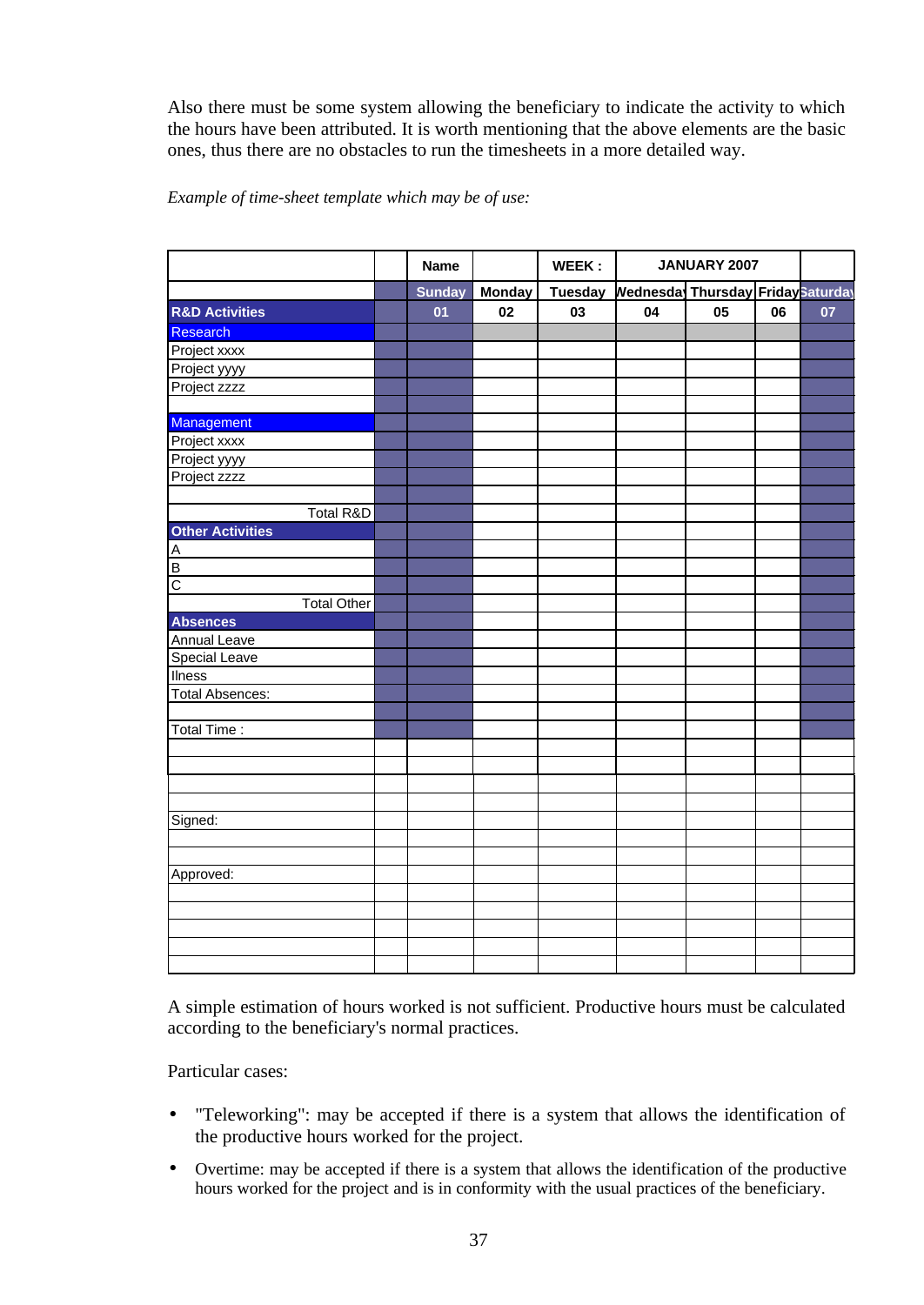- Sick leave: cannot be included in the working time.
- Parental leave of personnel assigned to the action: It may be an eligible cost, in proportion to the time dedicated to the project, provided that parental leave is mandatory under national law.
- Benefits in kind (company car, vouchers, etc.): maybe accepted only they are justified and in conformity with the usual practices of the beneficiary. Like all costs, they should fulfil the conditions of Article II.14.1 of ECGA.
- Redundancy costs are not eligible.
- PhD costs: eligible if they fulfil the conditions of Article II.14.1 of ECGA.
- For public bodies, the costs of public officials paid directly from central government or local government budgets may also be considered as eligible costs if the other provisions of Article II.14 of ECGA are fulfilled. For more explanations concerning the case of personnel (resources) made available by third parties to a beneficiary, please see "special cases" under Article II.14.2 of ECGA.
- The particular case of consultants

Consultants are natural (physical) persons, working for one or more beneficiaries in an FP7-project. They may be either self-employed or they may be working for a third party.

There are three possible ways of classifying the costs of in-house consultants (in any event costs will ONLY be eligible if they fulfil the conditions listed in Article II.14 of ECGA):

- 1) They can be considered as personnel costs; regardless of whether the intra-muros consultants are self-employed or employed by a third party, if the following cumulative criteria are fulfilled:
	- The beneficiary has a contract to engage a physical person to work for it and some of that work involves tasks to be carried out under the EC project,
	- The physical person must work under the instructions of the beneficiary (i.e. the work is decided, designed and supervised by the beneficiary),
	- The physical person must work in the premises of the beneficiary (except in the case of teleworking agreed between both parties),
	- The result of the work belongs to the beneficiary (Article II.26 of ECGA),
	- The costs of employing the consultant are not significantly different from the personnel costs of employees of the same category working under labour law contract for the beneficiary.
	- Travel and subsistence costs related to such consultants' participation in project meetings or other travel relating to the project would have to be paid directly by the beneficiary in order to be eligible.
- 2) Costs related to consultants can be considered as subcontracting costs if the beneficiary has to enter into a subcontract to hire these consultants to perform part of the work to be carried out under the project and the conditions set out in the FP7 Grant Agreement, in particular if the provisions of Article II.7 of ECGA relating to subcontracting are fulfilled. In these cases, the beneficiary's control over the work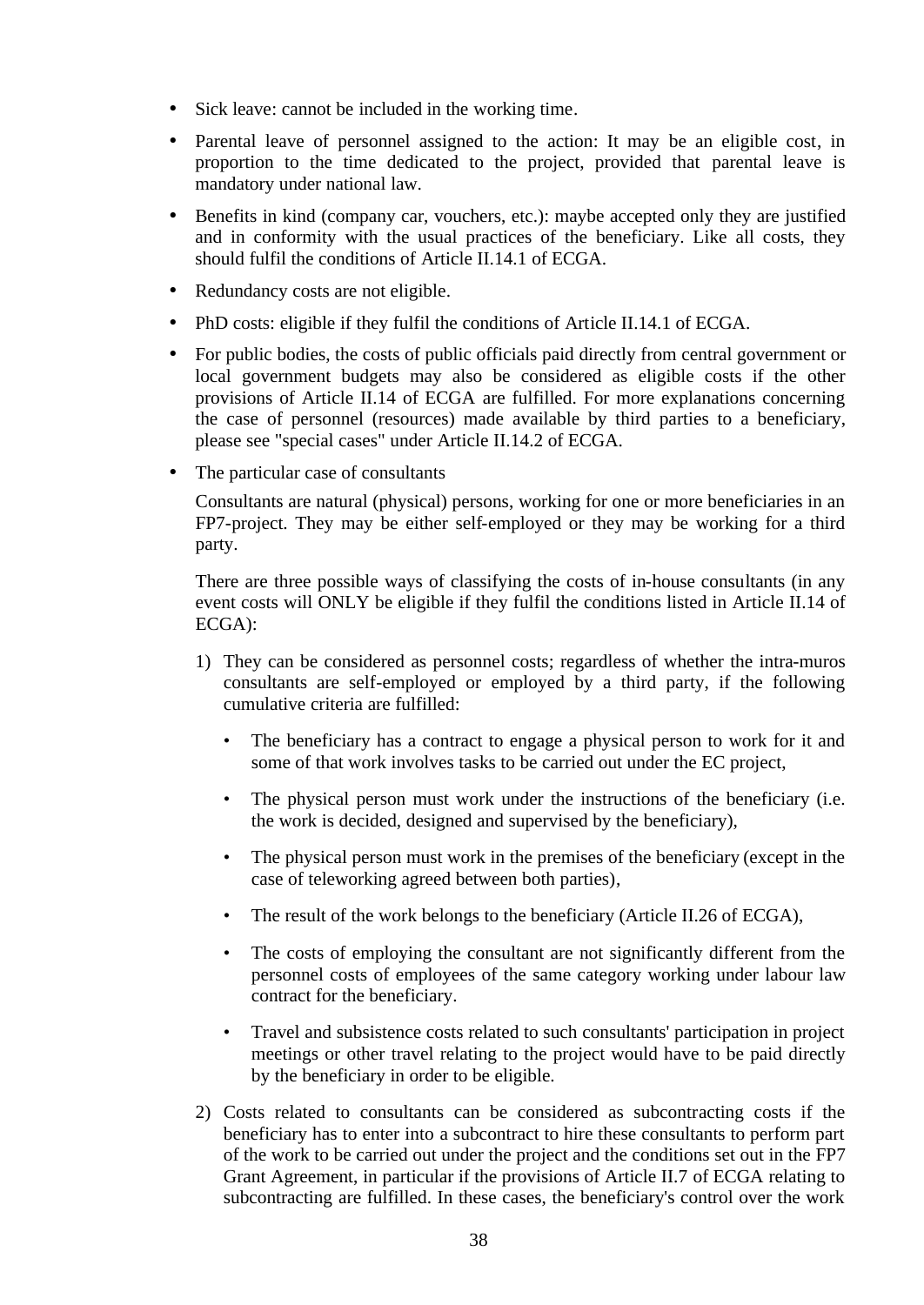to be performed by the subcontractor is determined by the nature of the subcontract - the subcontractor does not usually work on the premises of the beneficiary and the terms of the work are not so closely carried out under the direct instruction of the beneficiary.

- 3) The last possibility is that the consultant participates in the project as a beneficiary (either as a physical person or possibly as an SME, if it meets the definition).
- The particular case of physical persons: their legal status could be assimilated to that of an SME, if they comply with the requirements set by Commission Recommendation 2003/361/EC in the version of 6 May 2003 (see Article II.16 of ECGA). Their costs are eligible if they fulfil the conditions of Article II.14 of ECGA and they are calculated on the basis of the evidence (e.g. tax declarations) submitted within the framework of national law (usually fiscal law). In this sense it is important to remember that rates, costs, etc must correspond to the usual practices of the beneficiary.
- Eligibility of costs relating to personnel costs of owners of SME [TO BE COMPLETED].

#### *(b) Travel and subsistence allowances for staff taking part in the project*

- As a general rule, actual travel and related subsistence costs relating to the project may be considered as direct eligible costs, providing they comply with the beneficiary's usual practices and are adequately recorded, like any other cost.
- If such costs are reimbursed on the basis of a lump sum/or *per diem* payment, it is the lump sump/or per diem and not the actual costs that are considered to be eligible costs.
- Where it is the usual practice of the beneficiary to consider these costs as indirect costs, they cannot be charged as direct eligible costs, but only as indirect costs.

#### *(c) The purchase cost of durable equipment*

- Only equipment purchased for the purposes of carrying out the action can be charged as direct costs. To be considered as eligible a cost must be determined according to the beneficiary's usual accounting practice and each beneficiary must apply its usual depreciation system for durable equipment. Depreciation is charged in each relevant periodic report. Depreciated costs of equipment can never exceed the purchase price of the equipment.
- Depreciation costs for equipment used for the project but bought before the start of the project are eligible under the conditions mentioned in Article II.14.1.c of ECGA above.
- Only the portion of the equipment used on the project may be charged. The amount of use (percentage used and time) must be auditable.
- Cost for equipment can include all those costs necessary for the asset to be in working condition for its intended use (site preparation, delivery and handling, installation, etc.)
- Financial leasing with the option to buy durable equipment shall be charged, in accordance with the beneficiaries' own accounting practices. However, in order to comply with the principle of sound financial management, the cost claimed for durable equipment which is leased with an option to buy cannot exceed the costs that would have been incurred if the equipment had been purchased and depreciated under normal practices.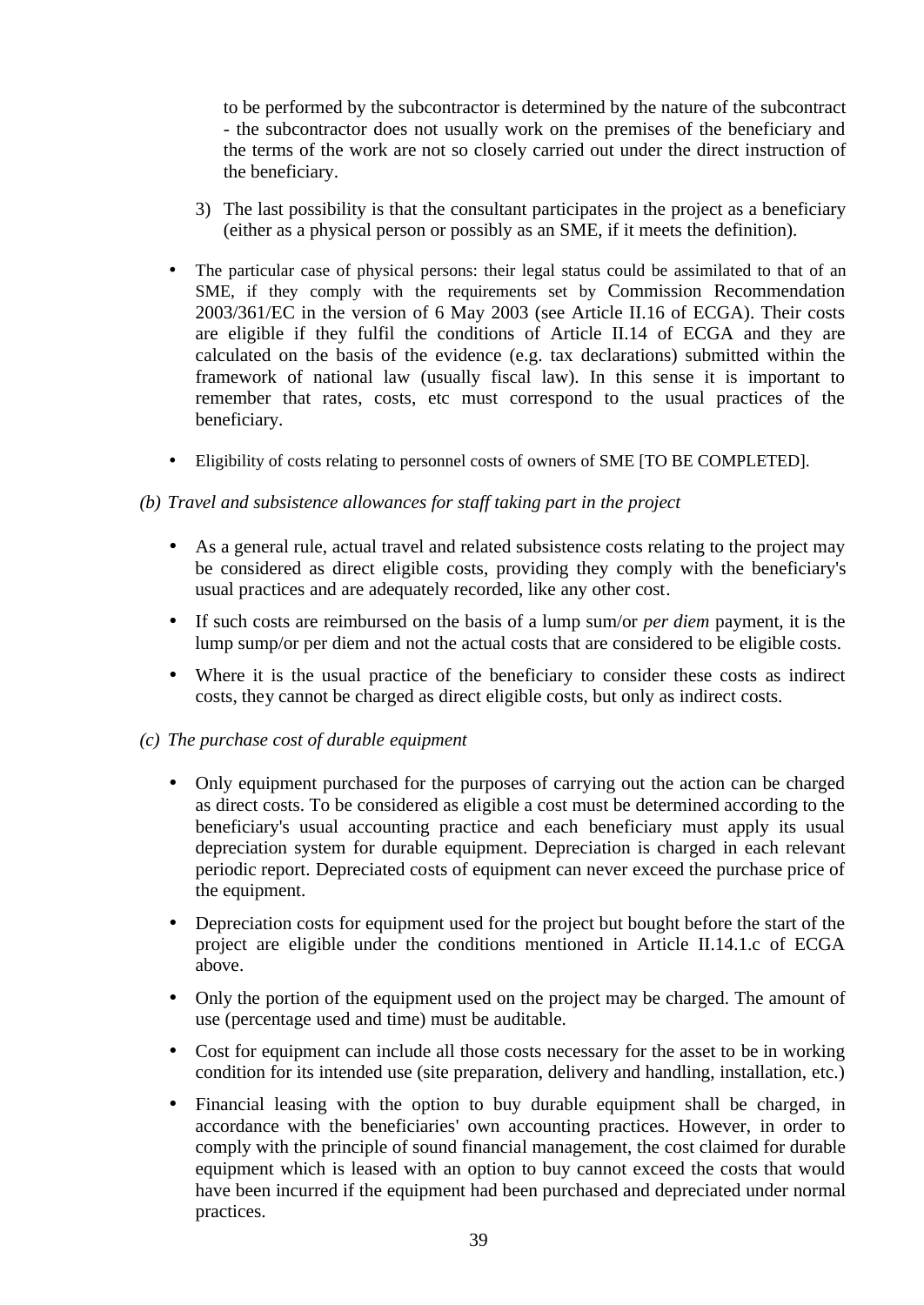Operational leasing (renting): in this case, there is no possibility to buy the equipment. There is no depreciation involved (as the item is still the property of the leasing firm) but the costs are eligible if this follows the beneficiary's normal practices and does not exceed the costs of purchase of the equipment

In both cases, if the beneficiary does not only use the equipment for the purposes of the project, only a proportionate part of the "working time" (that is used on the project) may be charged.

Where it is the usual practice of the beneficiary to consider durable equipment costs (of some of them) as indirect costs, those costs can not be charged as direct costs, but as indirect costs.

#### *(d) The costs of consumables and supplies provided they are identifiable and assigned to the project:*

- Any consumables necessary for the implementation of the project may be considered as direct eligible costs.
- Where it is the usual practice of the beneficiary to consider consumable costs (or some of them) as indirect costs, those costs cannot be charged as direct costs, but as indirect costs.
- Consumables are only eligible costs under the project if bought after the start date of the project.

#### *(e) Subcontracting*

The costs of subcontracting are a direct eligible cost. The definition of subcontracting is given at Article II.7 of ECGA.

#### *(f) Certificate on the methodology and certificate on the financial statements*

Costs incurred for the certificates on the financial statements and certificates on the methodology constitute eligible direct costs and, are charged under management costs which are part of "Other activities"

#### **2. Indirect costs**

Indirect costs are all those eligible costs which cannot be identified by the beneficiary as being directly attributed to the project, but which can be identified and justified by its accounting system as being incurred in direct relationship with the eligible direct costs attributed to the project.

Indirect costs, also called overheads, are all the structural and support costs of an administrative, technical and logistical nature which are cross-cutting for the operation of the beneficiary body's various activities and cannot therefore be attributed in full to the project. The nature of an indirect cost is such that it is not possible, or at least not feasible, to measure directly how much of the cost is attributable to a single cost objective.

#### *Example:*

*Overheads comprise costs connected with infrastructures and the general operation of the organisation such as hiring or depreciation of buildings and plant, water/gas/electricity, maintenance, insurance, supplies and petty office equipment, communication and connection costs, postage, etc. and costs connected with horizontal services such as administrative and financial management, human resources, training, legal advice, documentation, etc.*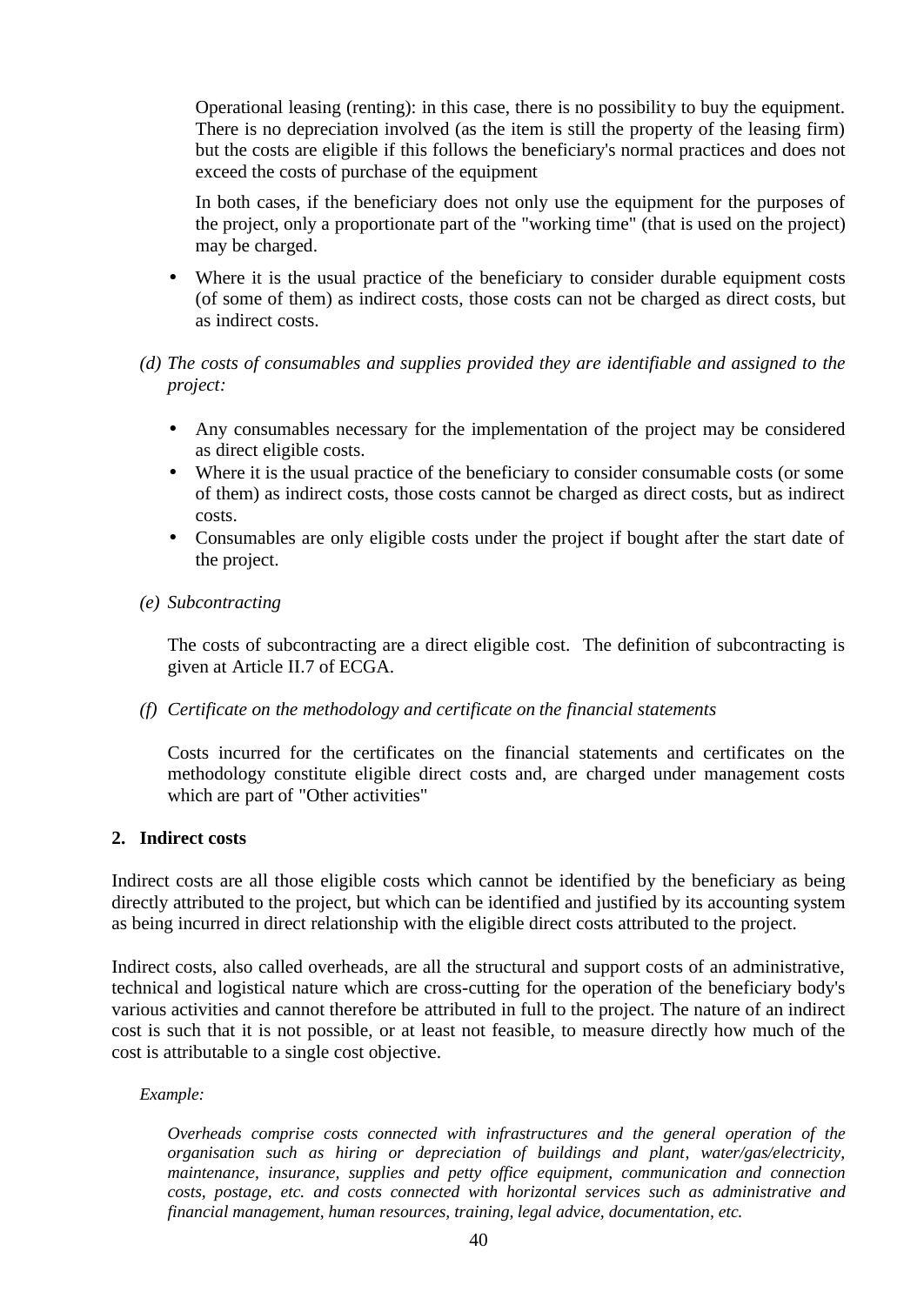Indirect costs must be in accordance with normal accounting practices of the beneficiary and should be extracted from or reconciled with the official accounts.

When the accounting system of the beneficiary includes overhead costs which are not eligible under the ECGA, these costs must be removed when submitting financial reports.

#### **Methods of calculation of indirect costs:**

- Under FP6, direct and indirect eligible costs charged by a participant had to be declared according to a cost reporting model. There were three cost models available.
	- Full cost model (FC), where all the eligible actual costs (direct and indirect) were charged by the contractor.
	- Full cost with flat rate model (FCF), where actual direct cost and a flat rate (20% of direct cost minus subcontracting) for indirect cost were charged by the contractor.
	- Additional costs (AC) basis, where the direct additional eligible costs and a flat rate (20% of additional direct costs minus subcontracting) were charged by the contractor.
- Under the FP7, there are no cost reporting models. The beneficiaries must declare their actual costs (unless a methodology for the use of average personnel costs is approved by the Commission for a beneficiary).

Optionally, beneficiaries may opt to declare their actual direct costs plus a flat rate for indirect costs of 20% of the direct costs (minus subcontracting and third party costs not incurred on the premises of the beneficiary)e.

Also, a specific flat rate is foreseen for certain type of organisations in order to assure the transition between the old AC model and a real indirect cost method. In FP7 all departments, faculties or institutes which are part of the same legal entity must use the same system of cost calculation.

#### **2.a) Actual indirect cost**

Beneficiaries who have an analytical accounting system that can identify and group their indirect costs (pool of costs) in accordance with the eligibility criteria (e.g. exclude noneligible costs) must report their real indirect costs or choose the 20% option.

The organisations need a fair "key" or "driver" to distribute these costs from the "pool" of indirect costs into the different projects. Different allocation methodologies are acceptable as long as they are in line with the general accounting policy of the beneficiary (i.e. allocation of indirect costs to the project via personnel hours, either as a percentage of personnel costs or a fixed hourly rate). No subjective or arbitrary keys can be accepted. This method is the same as that of the previous FC cost model.

#### **Simplified method**

#### Concept:

 The simplified method is a way of declaring indirect costs which applies to organisations which do not aggregate their indirect costs at a detailed level (centre, department), but can aggregate their indirect costs at the level of the legal entity. This simplified method has to be in accordance with their usual accounting and management principles and practices; it does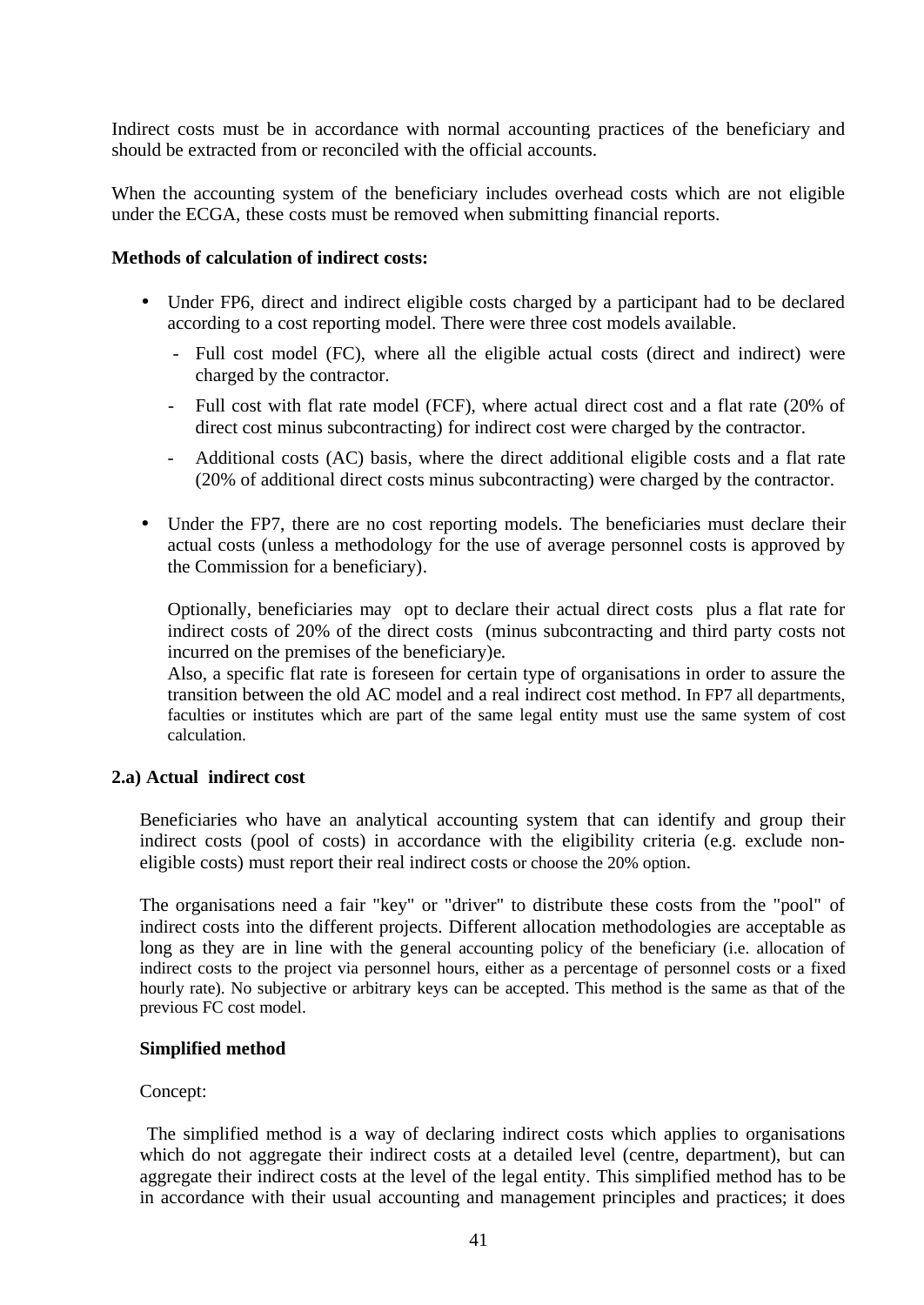not involve the introduction of a new method just for FP7 purposes. Beneficiaries are allowed to use it, provided this simplified approach is based on actual costs derived from the financial accounts of the last closed accounting year.

If an organisation has only one centre or department, by definition, the aggregations of their indirect costs at the level of the centre and at the level of the legal entity coincide. In this case, the way to find out if the organisation can use a simplified method is to check whether the organisation has an analytical accounting system with detailed cost allocation or not. It is only in the second case that the simplified method may be used.

The simplified method does not require previous registration or certification by the Commission. It is a system that can be used if you do not have an accounting system with a detailed cost allocation, and for which the minimum conditions are:

- that it allows for the calculation of the indirect costs at the level of the legal entity,
- that it agrees with your usual accounting principles and practices (current or for the future)
- that is based on your actual costs as per your last closed accounting year.

When you submit your Certificates of Financial Statement your auditor will describe your (simplified) accounting system certifying these points. It is important to remember that this option refers to the possibility for a beneficiary to use a simplified method of declaring indirect costs. There is therefore no "standard model", only different simplified methods used by beneficiaries complying with the requirements mentioned above.

#### *Examples of simplified method:*

*An organisation is working on three projects and has identified EUR 100,000 as eligible overall overheads of the organisation (electricity, administrative tasks, supply, equipment, etc.)*

*For the repartition on the overheads between the three projects, the organisation uses a simplified method based on the key driver personnel: overheads are distributed according a fixed hourly rate.*

*[Example 1: allocation via hourly rate]:* 

*Overheads of the organisation: 10,000 Worked hours at the level of the legal entity: 2,000 Hourly rate: 10,000/2,000 = 5*

*Allocation between projects:*

| Project 1: 600 worked hours   |  | $\Rightarrow$ 600 $x 5 = 3,000$ indirect costs |
|-------------------------------|--|------------------------------------------------|
| Project 2: 400 worked hours   |  | $\Rightarrow$ 400 $x 5 = 2.000$ indirect costs |
| Project 3: 1.000 worked hours |  | $\Rightarrow$ 1.000 x 5 = 5,000 indirect costs |

*[Example 2: allocation via percentage of personnel cost]*

*Overheads of the organisation: 10,000 Personnel cost at the level of the legal entity: 100,000 Rate: 10,000/100,000 = 0,1 (10%)*

*Allocation between projects:*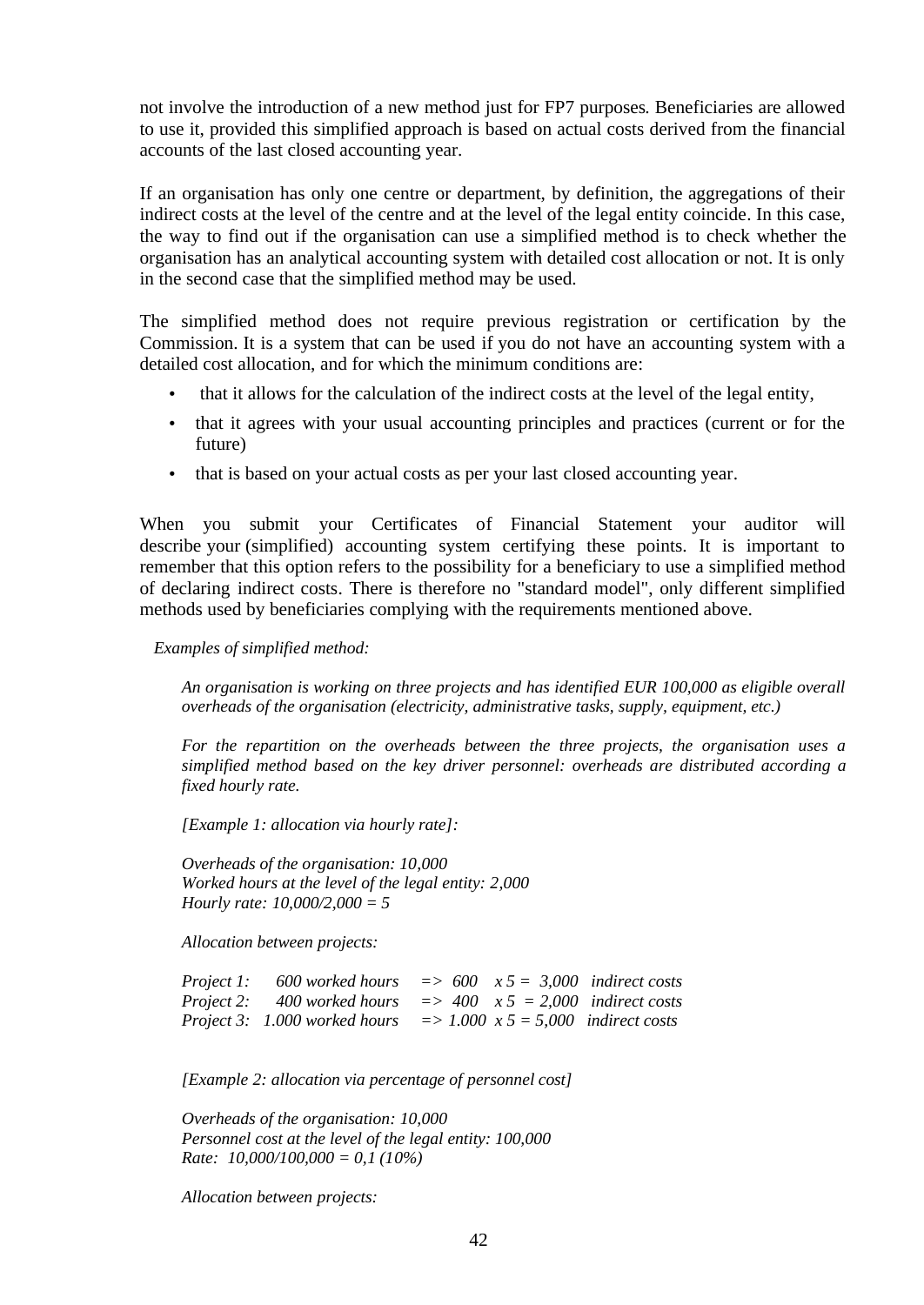*Project 1: personnel cost = 30,000 => 30,000 x 0,1 = 3,000 indirect costs Project 2: personnel cost = 20,000 => 20,000 x 0,1 = 2,000 indirect costs Project 3: personnel cost = 50,000 => 50,000 x 0,1 = 5,000 indirect costs*

#### **Is it possible to obtain a certification on the simplified methodology used to calculate and allocate the indirect costs?**

**There is no certification of the simplified method used by a beneficiary**. The beneficiary has the responsibility to ensure that the simplified method used is compliant with the requirements. However, the certification on the methodology - described in Article II.4 of ECGA – may cover the methodology of calculation of indirect costs (including the simplified method) for those beneficiaries who are allowed to use the certification on the methodology.

#### **2.b Flat Rates**

#### • **Flat rate of 20%**

- Ø This flat rate is open to any beneficiary whatever the accounting system he uses
- Ø The base of calculation is the total direct eligible costs of the beneficiary, excluding the costs for subcontracting and the costs of resources made available by third parties that are not used on the premises of the beneficiary. In both cases, the overheads (electricity, supply, etc…) are not incurred by the beneficiary but by the subcontractor or the third party.

*Example: calculation of indirect costs when the option of the 20% flat rate is chosen:*

| Personnel                                                           | 1,000,000 |
|---------------------------------------------------------------------|-----------|
| Subcontracting                                                      | 100,000   |
| Researcher from a third university who works in his university      | 20,000    |
| Researcher from a third university who works in the premises of the | 15,000    |
| beneficiary                                                         |           |
| Travel cost                                                         | 5,000     |
| Equipment                                                           | 50,000    |
| <b>Total of direct costs</b>                                        | 1,190,000 |

*Calculation of indirect costs:*

*1,190,000 – 100,000 (subcontracting) -20,000 (researcher who does not work in the premises of the beneficiary) = 1,070,000 % 0,20 = 214,000*

Ø A beneficiary who opts for the flat rate of 20% for its first participation under FP7 can subsequently opt for the analytical actual indirect cost system or the simplified method in future participations, provided its accounting system allowing for the identification of its real costs has been updated. This change will not affect the previous grant agreements. After this change, this organisation cannot opt again for the flat rate

#### • **Transitional Flat rate of 60%**

Concept:

This flat rate is called a "transitional flat rate" because it will apply to grants awarded under calls for proposals closing before  $1<sup>st</sup>$  January 2010. The objective is to help the organisations during the transition from a flat rate calculation of their overheads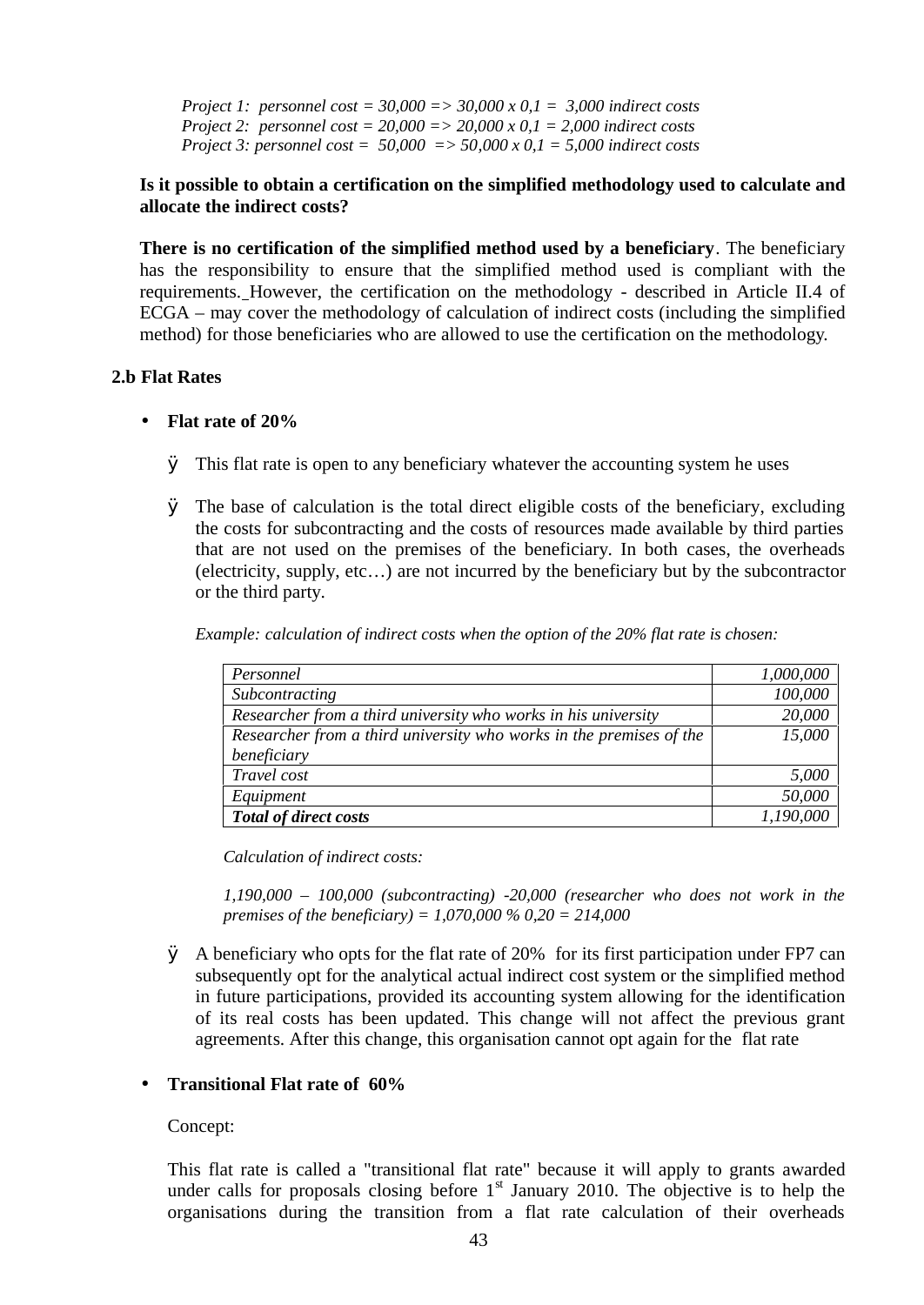(organisations using the AC cost basis in previous Framework Programmes) to an actual cost calculation (which will often be a simplified method of calculation of the overheads).

After that date, this 60% rate will be revised, the Commission shall establish an appropriate level of flat rate which should be an approximation of the real indirect costs concerned but not lower than 40%. At that moment a special clause will be adopted and inserted in subsequent ECGA.

- $\varnothing$  The use of this flat rate is subject to three cumulative conditions :
	- 1) Status of the organisation

The flat rate is reserved to:

- non-profit public bodies
- secondary and higher education establishments
- research organisations
- SMEs

For the relevant definitions of these organisations see Article II.16 of ECGA.

If these beneficiaries change their status during the life of the project, "*this flat rate shall be applicable up to the moment they lose their status"*. Therefore, from that moment on, they will not be able to use the 60% flat rate in subsequent financial statements.

*Example:* 

*A company which qualifies as SME, signs a ECGA in 2007, with a 60% flat rate. In 2008, this company (due to internal growth, acquisitions, etc) becomes bigger and no longer qualifies as SME.* 

*Result: The Company can not use the 60% flat rate for any new financial statement sent from the moment it stops qualifying as an SME (2008). From then on, the indirect costs will have to be declared either on the basis of actual costs or using the 20% flat rate choice for indirect costs.*

2) Accounting system of the organisation

The flat rate is foreseen for the organisations which are unable to identify with certainty their real indirect costs for the project.

#### **How will it be proved that an organisation is unable to identify with certainty their real indirect costs for the project**?

The beneficiary (for example, an SME) does not have to change its accounting system or its usual accounting principles.

If its accounting system can identify overall overheads but does not allocate them to project costs, then the beneficiary can use this flat rate if the other conditions are fulfilled.

 *Example:*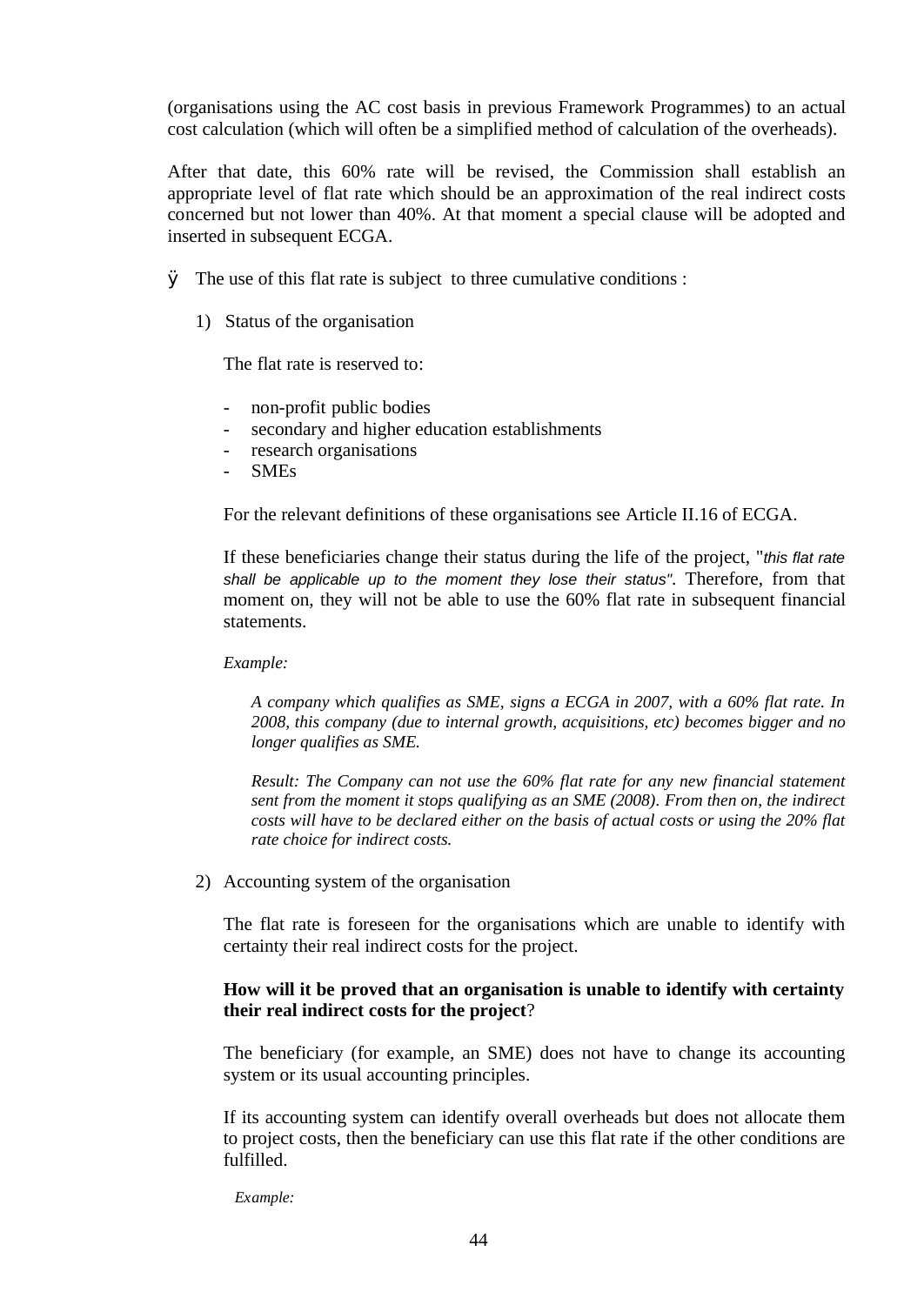*A University, which in FP6 has used the AC cost basis because its accounting system did not allow for the share of their direct and indirect costs to the project to be distinguished may under FP7:*

- § *either opt for the 60% flat rate, knowing that it will be revised at the end of 2009, or*
- § *introduced a cost accounting system "simplified method" by which a basic allocation per project of the overhead costs of the legal entity will be introduced, or*
- § *introduce a full analytical accounting system.*

Following this, an organisation which used the Full cost model (FC) under FP6 is presumed to be in a situation to be able to identify the real indirect costs and allocate them to the projects. Accordingly, this organisation would not in principle be able to opt for the 60% flat rate for FP7. If a particular reason (merger, takeover, etc.) could explain the change in their accounting system, this should be raised and discussed during the negotiations of the FP7 project. In any case, this beneficiary could be audited for projects under FP6. According to the results of the audit, all projects under FP6 or FP7 could be reviewed in order to check the compliance of the beneficiary with the applicable Framework Programmes rules at the time of the signature of the projects.

An organisation which can identify the real indirect costs but does not use a key driver or a system to allocate these indirect costs s can opt for this 60% flat rate.

The choice of this transitional flat rate lies within the responsibility of the beneficiary. If a subsequent audit shows that the above-mentioned cumulative conditions are not fulfilled, all projects where this beneficiary is involved might be reviewed.

#### *What about legal entities (non-profit public bodies, SMEs, research organisations and secondary and higher education establishments) which currently use a simplified method of allocating indirect costs?*

The ECGA indicates that costs must be determined in accordance with the usual accounting and management principles and practices of the beneficiary (in this case, its "simplified" method). However, and according to their particular circumstances and ability to allocate their indirect eligible costs for the project with certainty, they may decide to opt for a temporary use of this transitional flat rate.

3) Type of funding scheme

The flat rate is reserved to funding schemes which include research and technological development and demonstration activities: Network of Excellence and Collaborative projects (including research for the benefit of specific group – in particular SMEs).

The basis for the calculation of the flat rate excludes the costs for subcontracting and the costs of resources made available by third parties which are not used on the premises of the beneficiary because in these two cases, the indirect costs are not incurred by the beneficiary but by the subcontractor or the third party.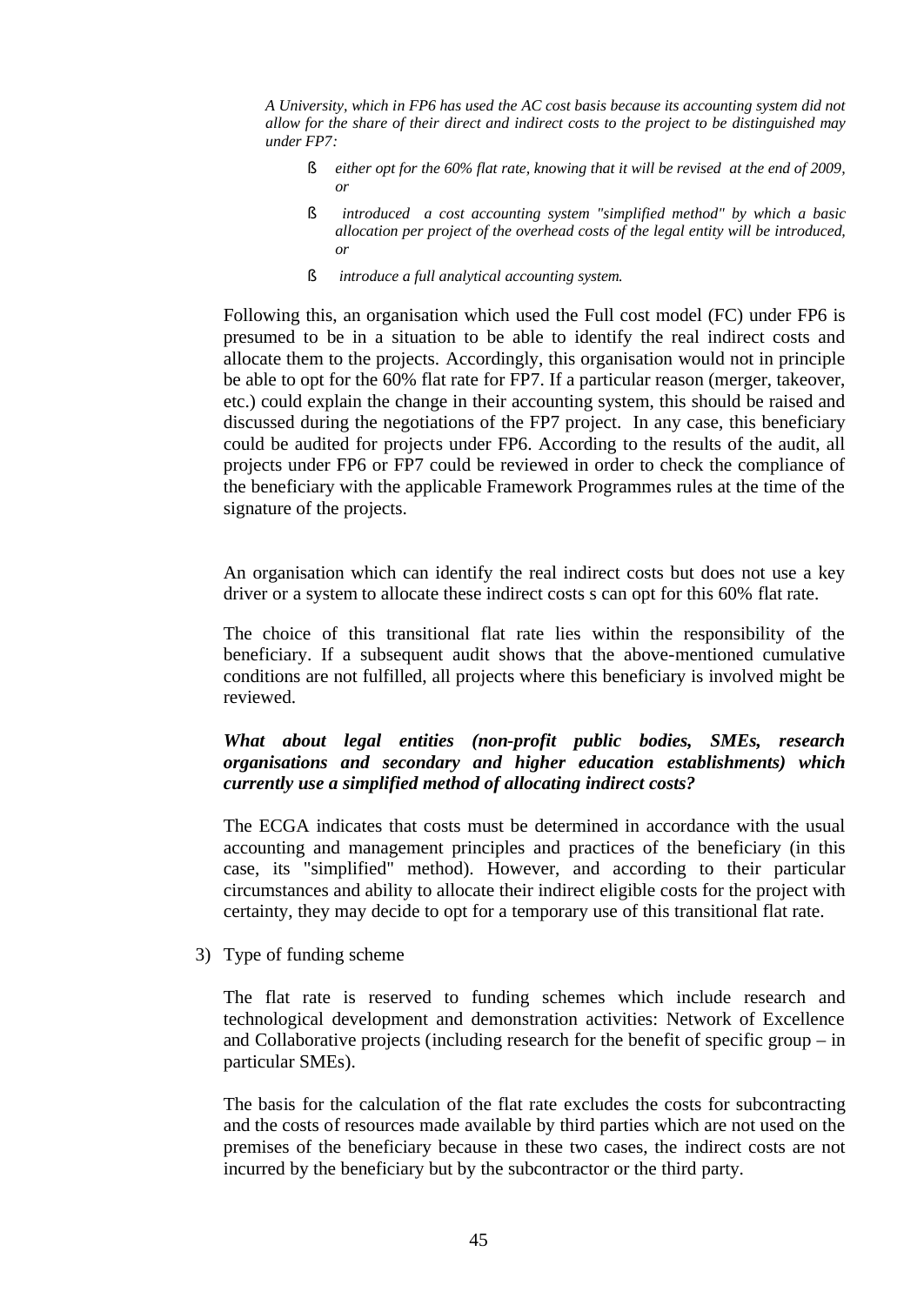#### **3. Maximum of 7% of direct costs for CSA**

In the case of Coordination and Support Actions (CSA), the reimbursement of indirect eligible costs for every *beneficiary* may reach a maximum of 7% of the direct eligible costs, excluding the direct eligible costs for subcontracting and the costs of resources made available by third parties which are not used on the premises of the *beneficiary*.

For this funding scheme, the Community financial contribution may reach a maximum of 100% of the total eligible costs but the reimbursement of indirect costs cannot exceed a maximum of 7% of the direct eligible costs.

Each beneficiary which opts for the transition flat rate of 60 % for its first participation under FP7 can opt afterwards for the actual indirect costs system for subsequent participations. This change does not affect previous ECGA. After this change, this organisation cannot opt again for a flat rate system.

#### [Example under Article II.16 of ECGA]



(1) excluding direct eligible costs for subcontracting and the costs of reimbursement of resources made available by third parties which are not used on the premises of the beneficiary

(2): This flat rate can be used for any proposal submitted under calls for proposals closing before 1 January 2010. The Commission shall establish for grants awarded under calls closing after 31 December 2009, an appropriate level of flat rate which shoul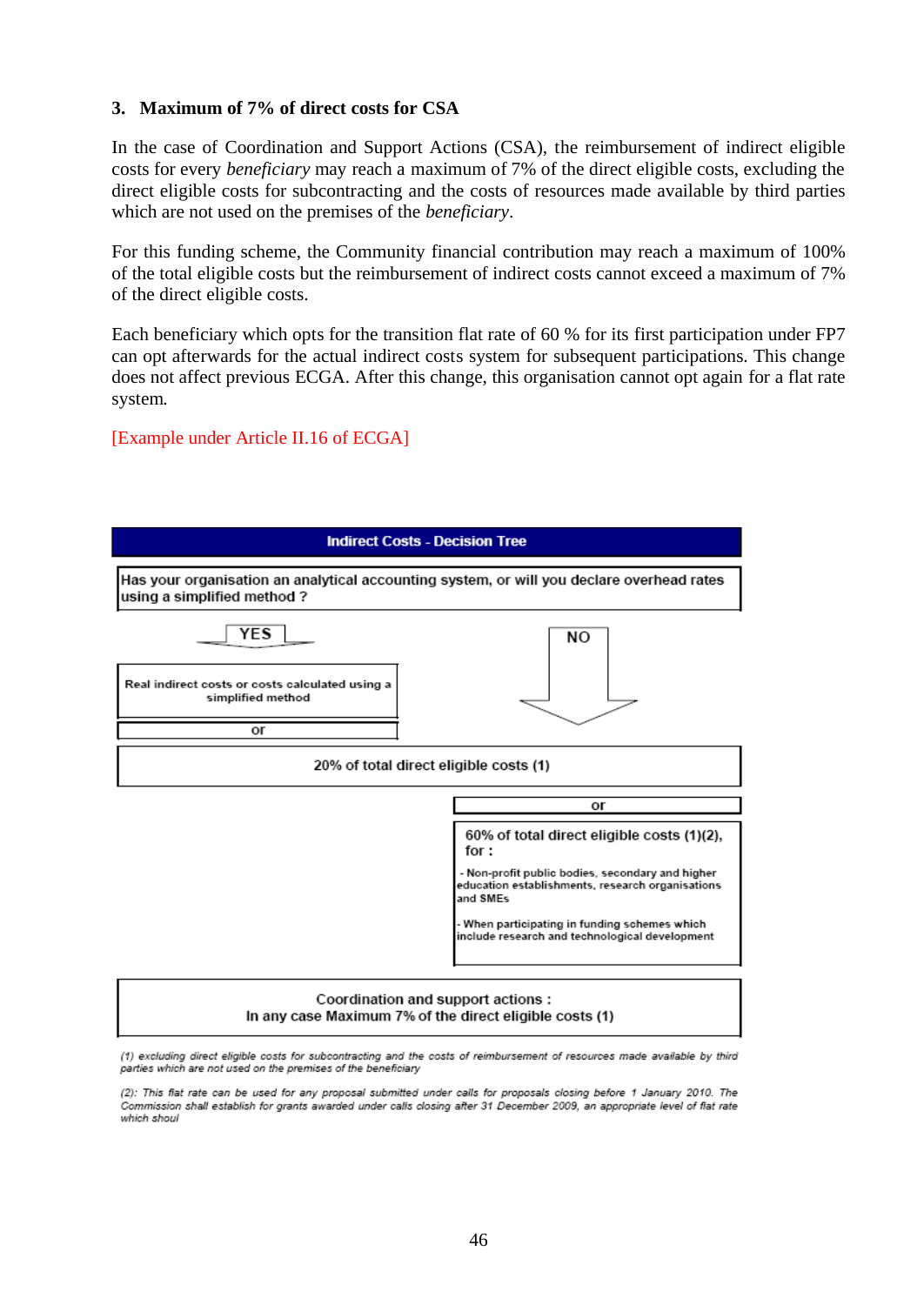## **Article II.16 of ECGA – Upper funding limits**

The reimbursement of eligible costs must be established following the principles of *co-financing* and *non profit.* The upper funding limit fixes the maximum rate of reimbursement per activity and per beneficiary. However, the resulting total EC funding for the project cannot go beyond the maximum Community financial contribution indicated in Article 5 of the ECGA.

*Example 1: Project with two beneficiaries with RTD & Management activities only*

- *TOTAL accepted RTD Costs of the project (at the end of the project): 250,000*
- *TOTAL accepted management costs of the project: 15,000*
- *TOTAL accepted costs of the project: 265,000*
- *Maximum EC Financial contribution indicated in Article 5 of ECGA: 120,.000*
- *Upper funding rate for the project (RTD activities) was 50%, therefore 125,000*
- *Upper funding rate for the project (Management activities) was 100%, therefore 15,000*
- *However the EC funding for the project is limited to 120,000 to respect the maximum Community contribution fixed in Article 5 of ECGA.*

It is also possible for a beneficiary to request a lower reimbursement rate (for instance, to allow another beneficiary to claim the upper funding limit while respecting the maximum Community financial contribution). However, it is not possible for a beneficiary to request a smaller rate to allow another beneficiary to claim reimbursement beyond the funding limit, even if the maximum EC contribution is respected

*Example 2:*

*Project X: EU funding : 100.000 Beneficiary "A": Total RTD costs: 100.000 Upper funding limit for RTD: 50% however, "A" only claims 25%, therefore, EU contribution claimed by "A" 25.000*

*Beneficiary "B": Total RTD costs: 150,000 (maximum funding rate: 50%) EU contribution claimed by "B" 75.000*

The *different upper funding limits*, 50%, 75% or 100%, will depend on the type of activity and on the type of beneficiary. Concerning the type of activity (RTD, demonstration, other) the definitions provided here are general, and should be read in connection with the text of the "Call" where the proposal is submitted and the related "Guide for applicants".

1. *Research and technological development activities* **(RTD) :** RTD activities means activities directly aimed at creating new knowledge, new technology, and products, including scientific coordination.

For RTD activities there will be two different upper funding limits (50% or 75%) depending on the status of the beneficiary and – in the case of security related research – on the specific conditions explained under 1.b. below.

- a. The general reimbursement rate will be 50% of the total eligible costs**. However, the rate may reach a maximum of 75% for the following beneficiaries:**
	- ü *non-profit public bodies*: "public body" can be :
		- 1. either any legal entity established as such by national law,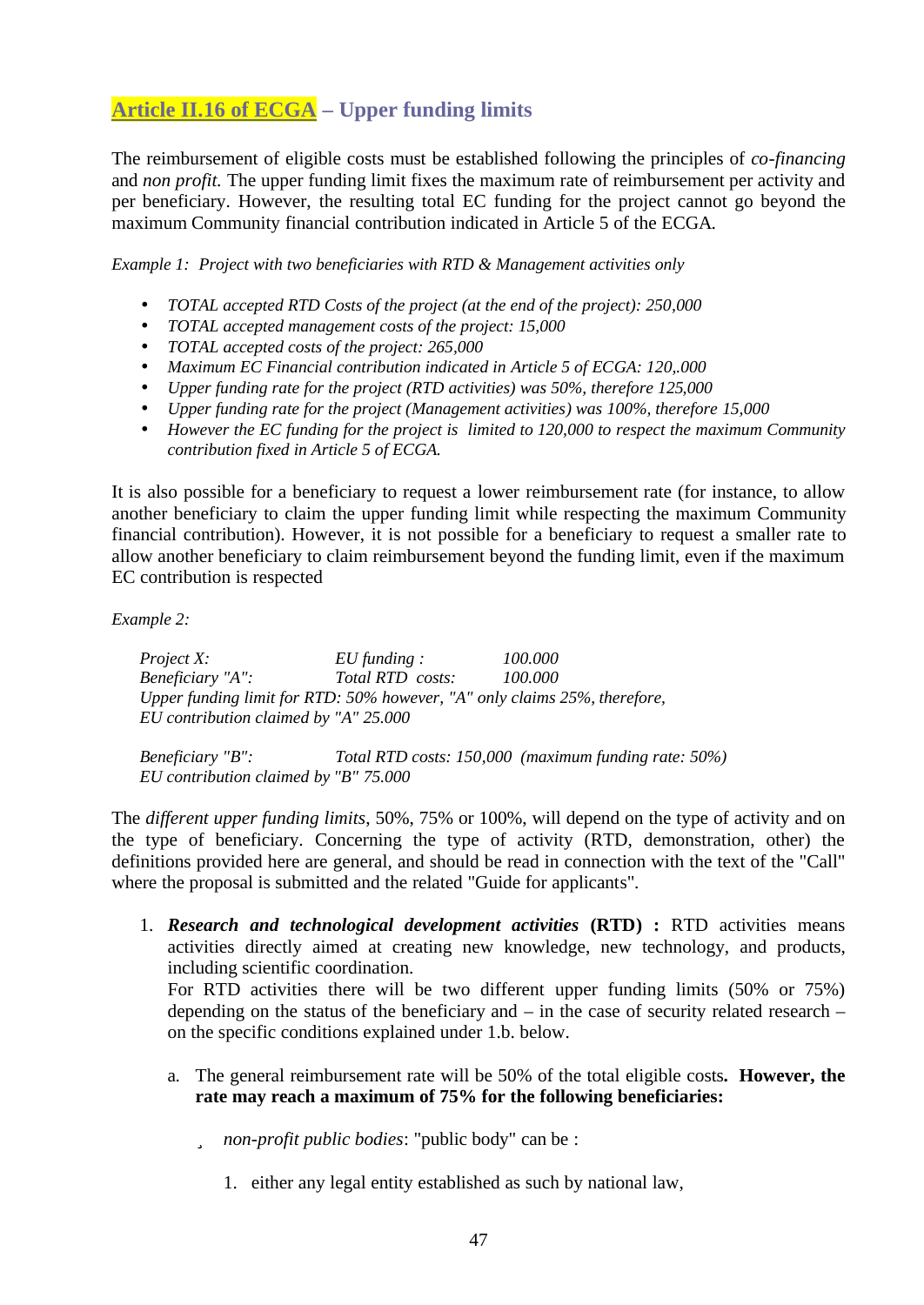- 2. or an international organisation, which is an intergovernmental organisation (for instance, the UN), other than the Community, which has legal personality under international public law, as well as any specialised agency set up by such an international organisation <sup>10</sup>
- ü secondary and higher education establishments (for example, universities)
- ü *research organisations:* this means a legal entity which is:
	- established as a non-profit organisation; A legal entity is qualified as "*nonprofit*" when considered as such by national or international law (to be developed);
	- and carries out research or t technological development as one of its main objectives
- ü SMEs: *SMEs* means small and medium size enterprises within the meaning of Commission Recommendation 2003/361/EC in the version of 6 May 2003. According to Article 2 of the Annex, an SME (Micro, Small or Medium-sized Enterprise) is an enterprise which:
	- has fewer than 250 employees,
	- has an annual turnover not exceeding 50 million EUR, and/or
	- has an annual balance-sheet total not exceeding 43 million EUR.

Please be aware that according to the new SME definition, you may have to take into account possible relationships with other enterprises when calculating the data of your enterprise. Research centres, research institutes, contract research organisations or consultancy firms will not be considered eligible SMEs for the purposes of the Co-operative and Collective research schemes. For further information please check the full text of Recommendation 2003/361/EC in the version of 6 May 2003.

In most cases the type of legal entity will be determined by the participants' national law. It will be up to the legal entity to prove it. In certain cases a legal entity may find it difficult to determine its status. In these cases other indicative facts or evidence should be established.

#### *Example:*

 $\overline{a}$ 

#### *A beneficiary could indicate its status under national tax law to support its claim to be a non-profit research organisation.*

The Commission will assist in providing some indicators for assessment, support and registration of the legal entities in a unique Commission database. This database will recognize the particular legal status of each beneficiary, which will be used for all its participations in projects under the  $7<sup>th</sup>$  Framework Programme.

<sup>&</sup>lt;sup>10</sup> For these and the following definitions please see Article 2 of the  $7<sup>th</sup>$  Framework Programme "Rules for the participation of undertakings, research centres and universities ...(..)", Regulation (EC) N° 1906/2006 of the European Parliament and the Council of 18<sup>th</sup> December 2006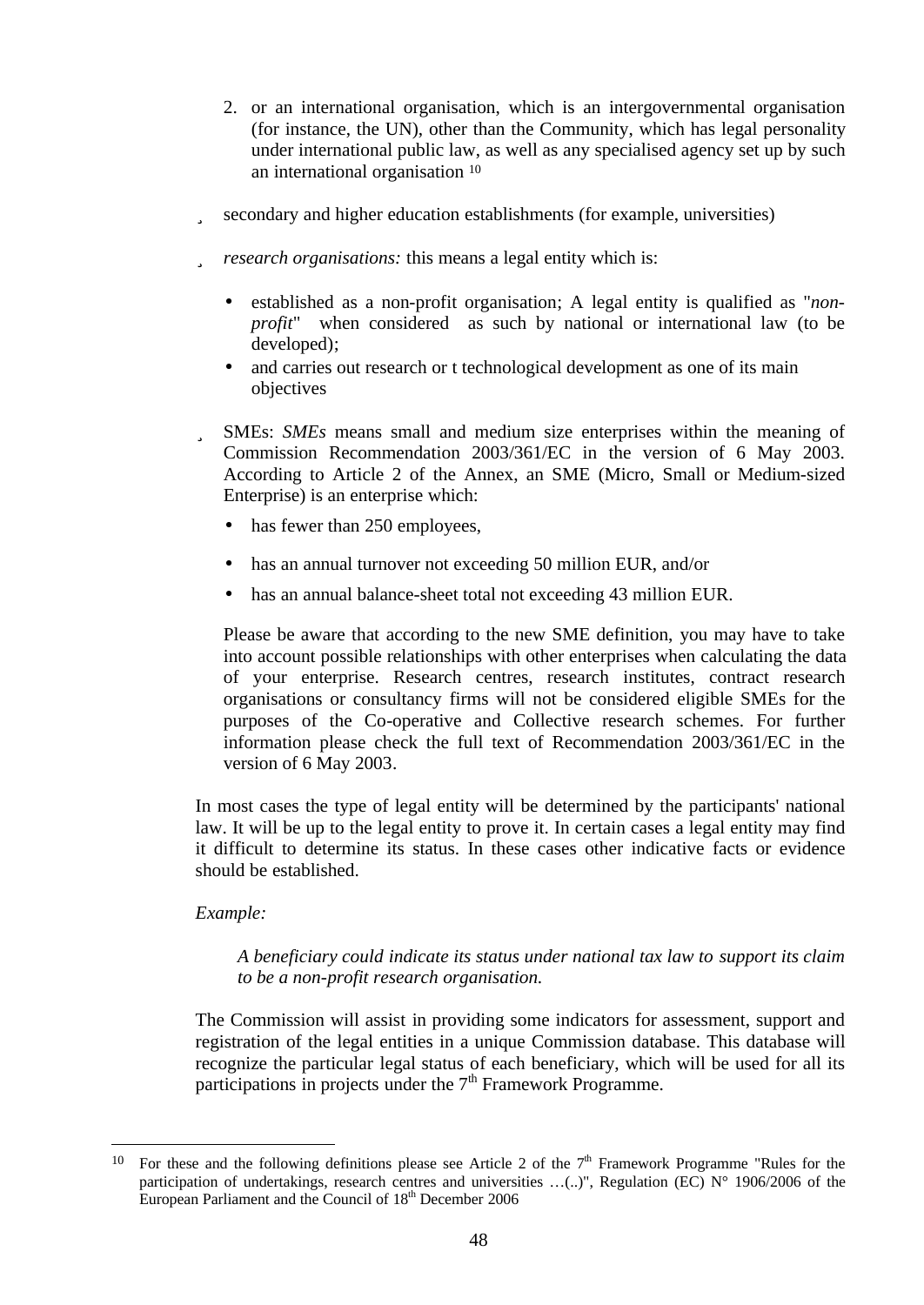If one of these entities entitle to claim a 75% EC funding changes their legal status during the life of a project, this reimbursement rate shall be applicable only up to the moment they lose their status.

#### *Example:*

*A company which qualifies as SME, signs a GA in 2007, with a maximum 75% EC funding rate for RTD activities. In 2008, this company (due to internal growth, acquisitions, etc) becomes bigger and no longer qualifies as SME. For any financial statement for that GA submitted after their change of status, the funding rate for RTD activities will be reduced to 50%.*

- b. However, the reimbursement rate for RTD-activities may reach 75 % for securityrelated RTD-activities, given that the following conditions are met $11$ :
	- The project partners are developing capabilities in a domain with very limited market size.
	- Due to the specific situation in this very domain, there is a risk of a market failure.
	- The project partners are developing accelerated equipment in response to new threats

For information on legal status of beneficiaries please go to [LINK TO THE RULES ON LEGAL STATUS AND FINANCIAL VIABILITY]

- 2. *Demonstration activities* means activities designed to prove the viability of new technologies that offer a potential economic advantage, but which cannot be commercialised directly (e.g. testing of products such as prototypes). The EC contribution may reach a maximum of 50% of the total eligible costs.
- 3. *Other activities:* Other activities, which are not covered by the activities mentioned above and not part of the non exhaustive list included in Article II.16 of ECGA, may be reimbursed up to 100% of the eligible costs. A non exhaustive list is included in Article II.16 of ECGA. They should be discussed carefully during the negotiations, and be included in Annex I to ECGA.

#### *Examples:*

 $\overline{a}$ 

- *dissemination (for example the establishment of a website, the presentation of the project during conferences or workshops, the drafting of a scientific publication including, if applicable, the payment of a fee for its publication)*
- *networking (for example the organisation of a seminar for networking)*
- *coordination (for example the organisation of a meeting or travel for coordination purposes)*
- intellectual property *(for example the filing and prosecution of patent (and other IPR) applications, including patent searches and legal advice or the payment of royalties to a third party for intellectual property rights which are needed to implement the project)*

<sup>&</sup>lt;sup>11</sup> See Article 33 (1)  $2<sup>nd</sup>$  subparagraph of the Rules for Participation FP7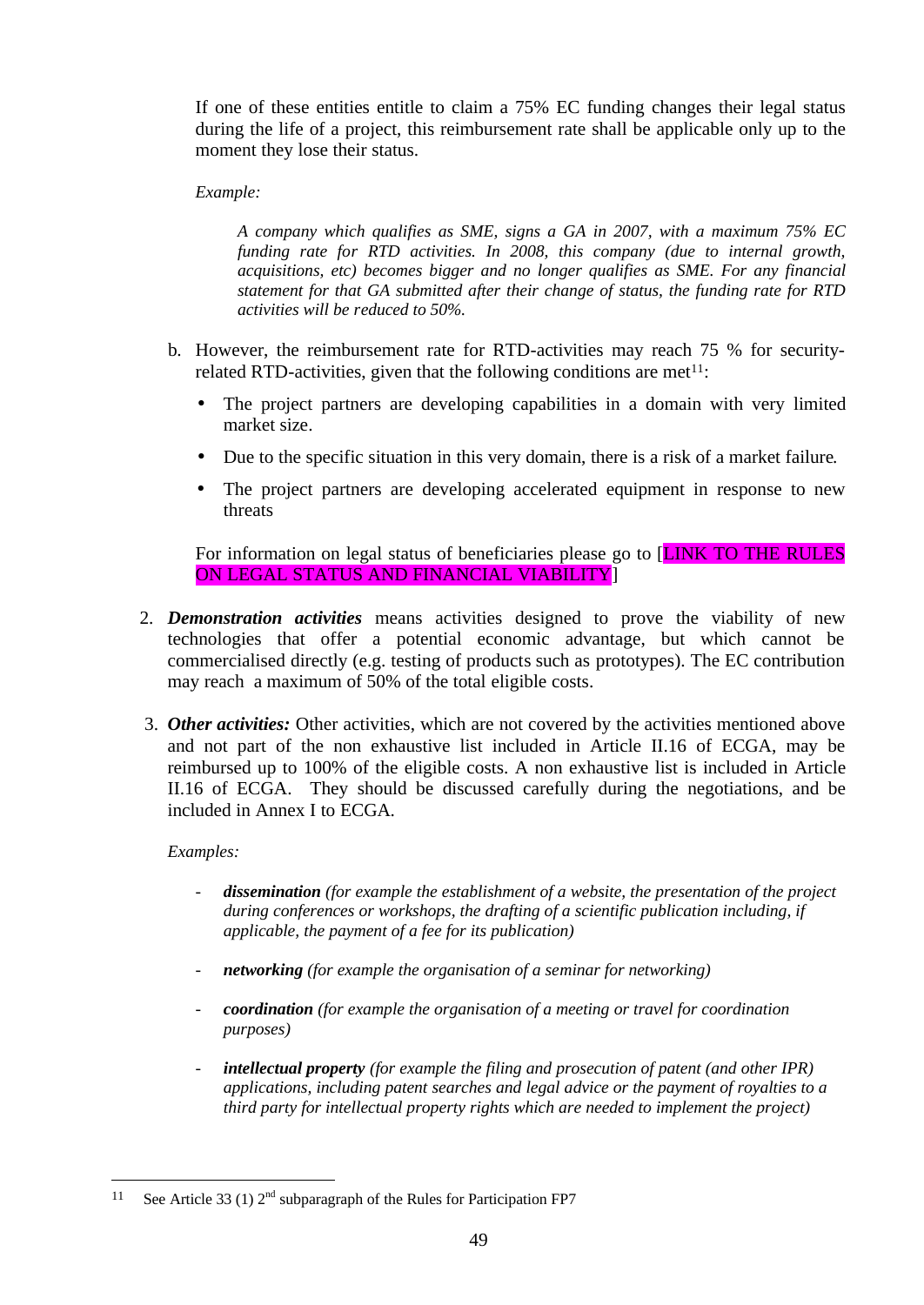- *studies on the socio-economic impact (for example the assessment of the expected socioeconomic impact of the foreground or analysis of the factors that would influence their use)*
- *promotion of the exploitation of the project's foreground\* (for example feasibility studies for the creation of spin-offs or "take up" activities regarding the assessment, trial and validation of promising, but not yet established technologies and solutions)* 
	- *\* Remark: Actual commercial exploitation and any concrete preparation thereof (as opposed to the above mentioned feasibility studies or "take up" activities), as well as related activities (e.g. marketing) cannot receive funding.*

*If complying with all the other requirements for eligibility (Article II.14 of ECGA) (actual, economic, for the sole purpose of achieving the objectives of the project, etc..)*

4. **Management activities are part of the other activities:** they **include** the activities mentioned under Article II.2 of ECGA. They may include others, like for example the costs to organise a call or a tender to choose a subcontractor.

The reimbursement to a participant which has only management costs may reach a maximum of 100% of the total eligible costs whatever its type of legal entity.

There is not a defined ceiling of costs or percentage of EC funding which can be used for management activities. However, like all costs, in order to be eligible, they must comply with the condition set out in Article II.14 of ECGA(economy, efficiency, etc.).

As mentioned in the ECGA, they can never include what is commonly known as "scientific coordination", which may be reimbursed at 50% as an RTD activity.

5. **Training activities are also part of the other activities** – they may cover the salary costs of those providing the training (if in conformity with Article II.14 of ECGA) but not the salary costs of those being trained.

#### **It is important to mention that the funding limits depend not only on the activities but also on the funding scheme concerned (as shown in the table in Article II.6.6 of ECGA).**

For Collaborative projects and Networks of Excellence, the upper funding ratios as described above apply.

For non profit public bodies, secondary and higher education establishments, research organisations and SMES, participating in a Network of Excellence or in a Collaborative project, the Community contribution for the research and technological activities may reach a maximum of 75% of the total eligible costs. Under FP7, these participants will be able to charge all their real costs to the project (including the costs of their permanent staff).

In order to identify their indirect costs they may opt for a flat rate of 60% only if they are unable to identify with certainty their real indirect costs for the project (see Article II.4 of ECGA).

*General example:* 

*EC funding of a beneficiary (university) in a project which has RTD, demonstration and management activities with the following direct costs*; *RTD costs: EUR 100,000 Demonstration costs: EUR 100,000 Management costs: EUR 100,000*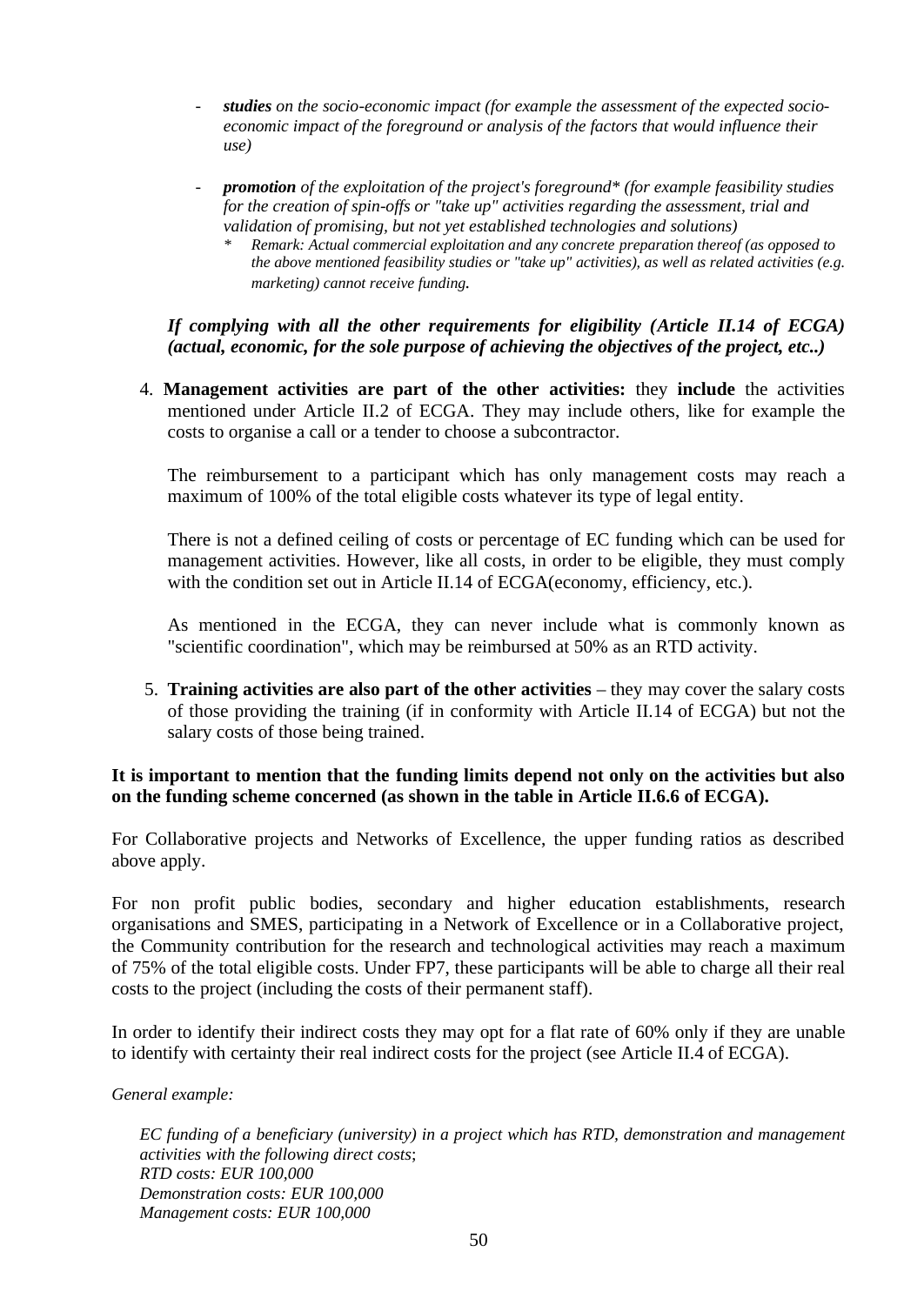*Calculation of the Indirect costs: RTD costs: EUR 100,000 \* 0.6 = EUR 60,000 Demonstration costs: EUR 100,000 \* 0.6 = EUR 60,000 Management costs: EUR 100,000 \* 0.6 = EUR 60,000*

*Reimbursement as follows using reimbursement rates against total eligible costs RTD costs: 75% of (EUR 100,000 + EUR 60,000) = EUR 120,000 Demonstration costs: 50% of (EUR 100,000 + EUR 60,000) = EUR 80,000 Management costs: 100% of (EUR 100,000 + EUR 60,000) = EUR 160,000*

*Total to be reimbursed = EUR 360,000*

**Coordination and support actions (CSA)** are activities which aim at coordinating or supporting research activities and policies. The actions will cover a broader spectrum of activities from coordinating and networking programmes and policies to more specific or shorter-term support activities. **They will not cover research, development or demonstration activities.** For coordination and support activities, the Community financial contribution may reach a maximum of 100% of the total eligible costs.

The EC contribution may reach a maximum of 100% of the total direct eligible costs. For indirect costs, it may reach a maximum of 7% of the direct eligible costs, excluding subcontracting and the costs of resources made available by third parties which are not used on the premises of the beneficiary.

*Example of funding in a CSA:* 

*Total eligible costs (at the end of project) of EUR 300,000 Direct Costs: EUR 200,000 EC funding for Direct Costs (100%) = EUR 200,000 (including EUR 20,000 for subcontracting) Indirect costs: EUR 100,000 EC funding for indirect costs = 7% of (EUR 200,000 – EUR 20,000= EUR 180,000) = EUR 12.600 TOTAL EC funding for Project X= EUR 212,600*

### **Article II.17 of ECGA – Receipts of the project**

**The Community financial contribution may not have the purpose or effect of producing a profit for the beneficiaries (the participants). For this reason, the total requested ECfunding plus additional, project-related funding cannot exceed 100% of the total eligible costs.** 

#### **If Total EC contribution + receipts < total eligible costs = No reduction of EC contribution**

#### **Profit must be assessed at the level of the beneficiary.**

As a consequence, since the Community financial contribution is calculated, among other criteria, on the basis of a provisional budget and according to maximum reimbursement rates of eligible costs, this provisional budget must be composed of estimated eligible costs as well as of **estimated receipts,** (if they can be estimated in advance).

Three kinds of receipts must be taken into consideration: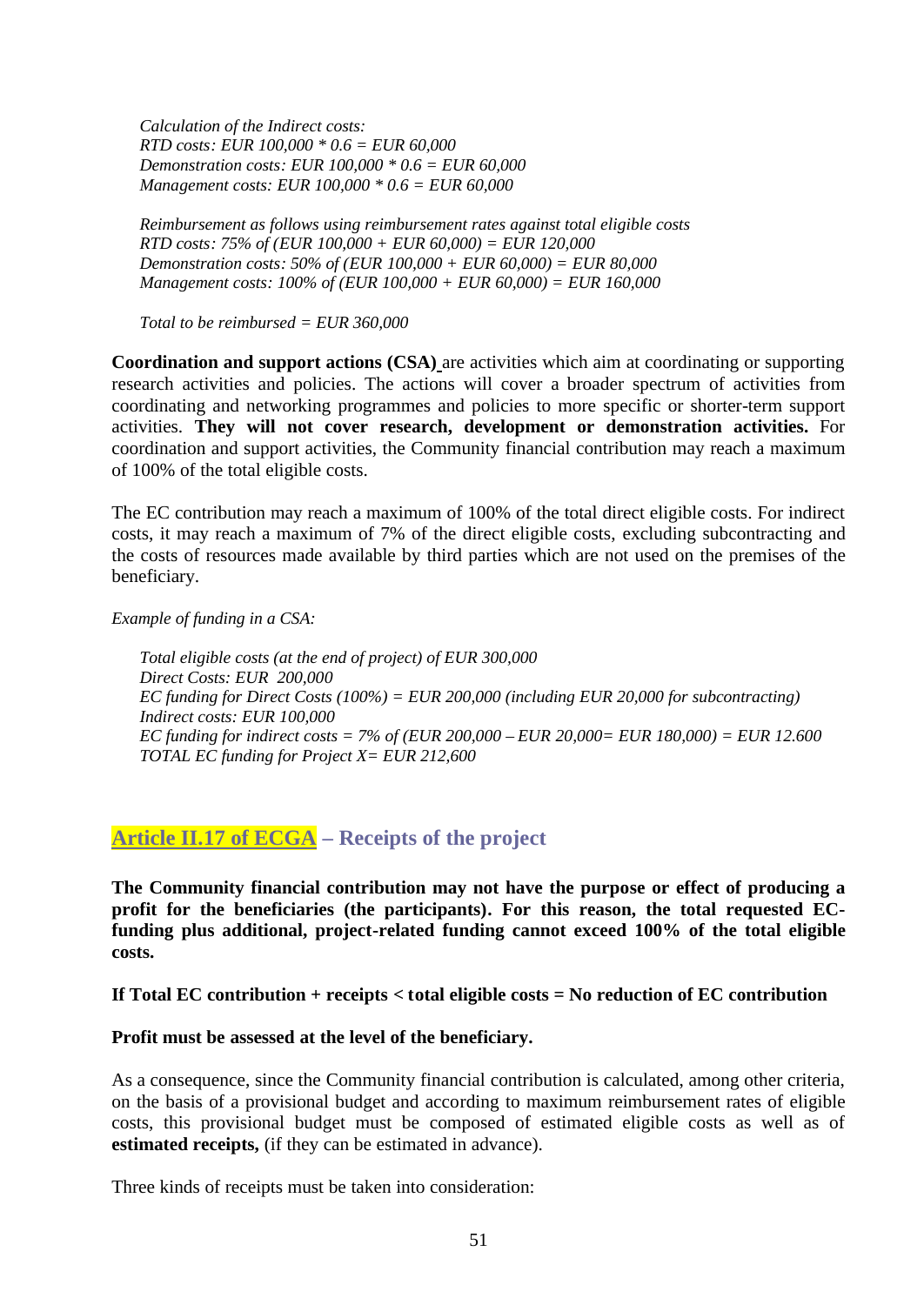- Financial transfers or their equivalent to the beneficiary from third parties;
- Contributions in kind from third parties
- Income generated by the project.
- a) In the first two cases (financial transfers or contributions in kind), these endowments are considered as receipts of the project if the third party has provided them specifically to be used in the project. However, if the use of these contributions is at the discretion of the contractor they may be considered as eligible costs of the project but are not to be considered as receipts.

In the first two cases (financial transfers or contributions in kind), there are two cumulative conditions to be fulfilled in order to consider these costs as receipts of the project, as foreseen in Article II.17 of Annex II (General Conditions) to ECGA :

- If the contribution made by a third party is **allocated to the beneficiary specifically for use on the project**, the resources must be declared as receipts of the project in the beneficiary's Financial Statement (Form C).
- If there is **no full reimbursement** by the beneficiary to the third party, the part of the costs that has not been reimbursed has to be considered as a receipt and must be declared by the beneficiary as such. The part which has been reimbursed is not a receipt or a contribution by a third party, but a cost to the beneficiary, and should be declared as such.

Where the contribution made by the third party to the beneficiary is not to be used specifically for the project (that is, the use is at the discretion of the beneficiary) those resources can be considered own resources of the beneficiary and eligible costs of the beneficiary (but not receipts).

#### *Example:*

*A university professor whose costs are charged by the university in the ECGA, but whose salary is paid by the Ministry. This contribution in kind from a third party (the Ministry) is not to be considered a receipt, unless the professor has been specifically detached by the Ministry to the university to work for the project in question. In other words, if the University is free to decide the allocation of the professor's work, then his/her contribution is assimilated to an "own resource" of the university, and it is not a receipt.*

In any case where contributions from third parties are used by the beneficiary for the project, the latter is required to inform the third party of this use, in accordance with the national legislation or practice in force.

b) In the case of income generated by the project itself, any income generated by the project itself, including the sale of assets bought for the project (limited to the initial cost of purchase) are considered as income to the project (eg. admission fee to a conference carried out by the consortium; sale of the proceedings of such a conference; sale of equipment bought for the project, etc.)

By derogation to the above-mentioned principle, income generated in using the foreground resulting from the project is not considered as a receipt. The use of the foreground resulting from the project is often the main objective of any project supported by a Community financial contribution, and therefore considering it a receipt could penalise it.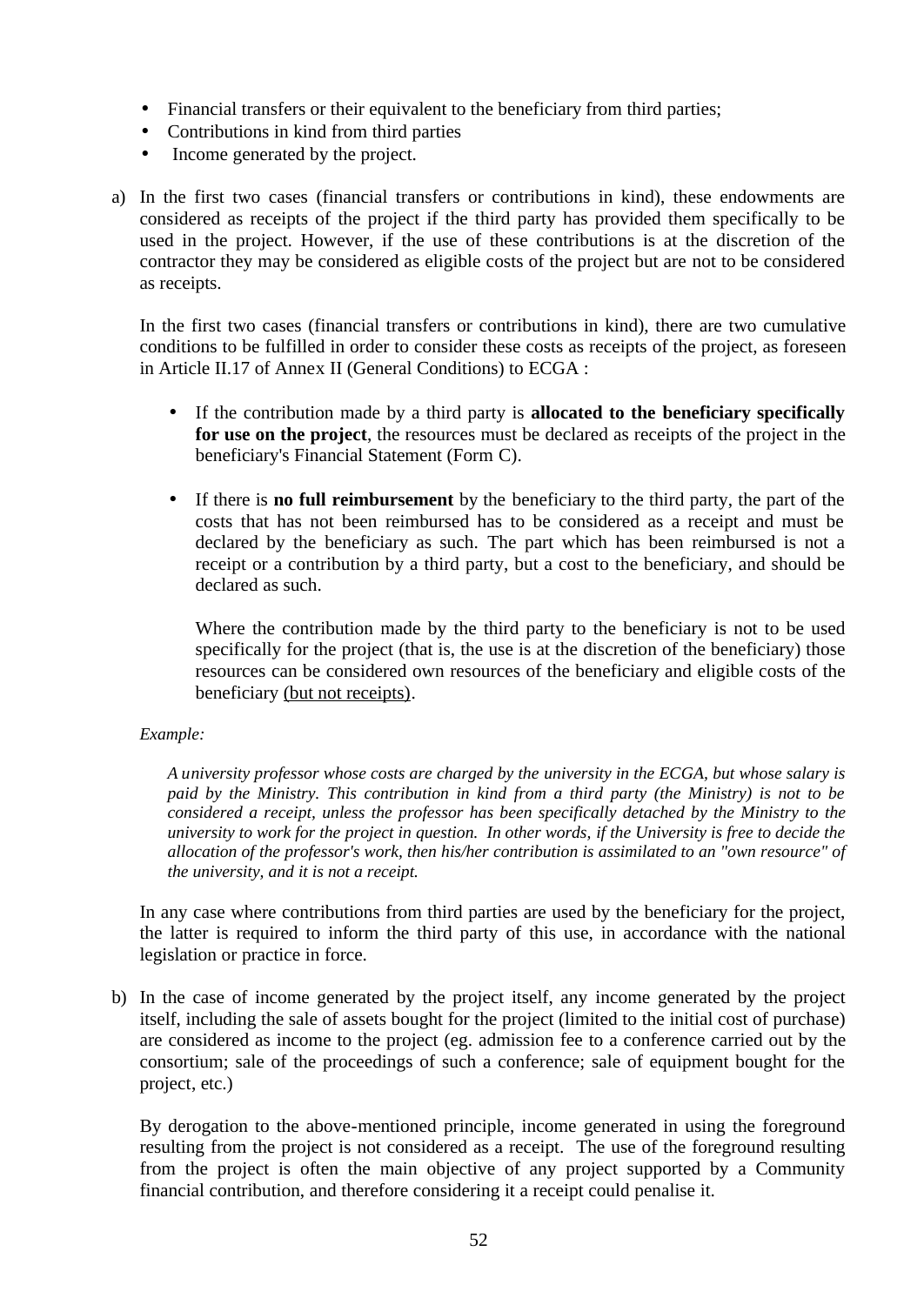In most cases, therefore, the receipts would not have an impact on the EC contribution, as long as their amount did not exceed the difference between the eligible costs of the project and the EC contribution provided:

Eligible costs: 100, EC contribution: 50, receipts: 50 à no impact

Eligible costs: 100, EC contribution: 50, receipts: 20 à no impact

Eligible costs: 100, EC contribution: 50, receipts: 60 à the EC contribution will be reduced to 40

#### **Receipts are to be taken into account at the moment of the final payment (see Article II.18.3 of ECGA)**.

*Example:*

*Beneficiary X with total eligible costs in a project of: 100 EC contribution: 50 Receipts:* • *National grant to the beneficiary for the work in the project: 20* • *Support from industrial sponsor for the work in the project: 20*

• *Fees charged to participants in a seminar at the end of the project: 5*

*Total costs= 100 Total receipts= 45 EC contribution = 50 + total receipts (45)= 95 which is below the total costs of the beneficiary, therefore no changes to the EC contribution*

Contributions from one beneficiary to another within the same project are not considered as receipts. A receipt is a contribution from a third party to the project. Therefore, if one beneficiary funds another beneficiary in the same ECGA to help it carry out work, this will not be considered a receipt, as it is received from a beneficiary, and not from a third party.

Beneficiaries are required to include the receipts received during to the reporting period in the financial statements (Form C) corresponding to this reporting period. They will be taken into account when calculating the final payment (i.e. after the end of the project) and then the potential reduction of the EC contribution may take place.

*Example:*

*Income generated by the project itself (e.g. sale of equipment bought for the project, admission fee to a conference carried out by the consortium) will be income generated for the project that has to be declared and deducted from the grant to avoid profit.*

## **Article II.18 of ECGA – Community financial contribution**

#### **1. Community financial contribution in the form of reimbursement of eligible costs.**

Principles of calculation of the EC contribution.

• The EC contribution shall be calculated by reference to the costs of the project as a whole and its reimbursement shall be based on the accepted costs of each beneficiary.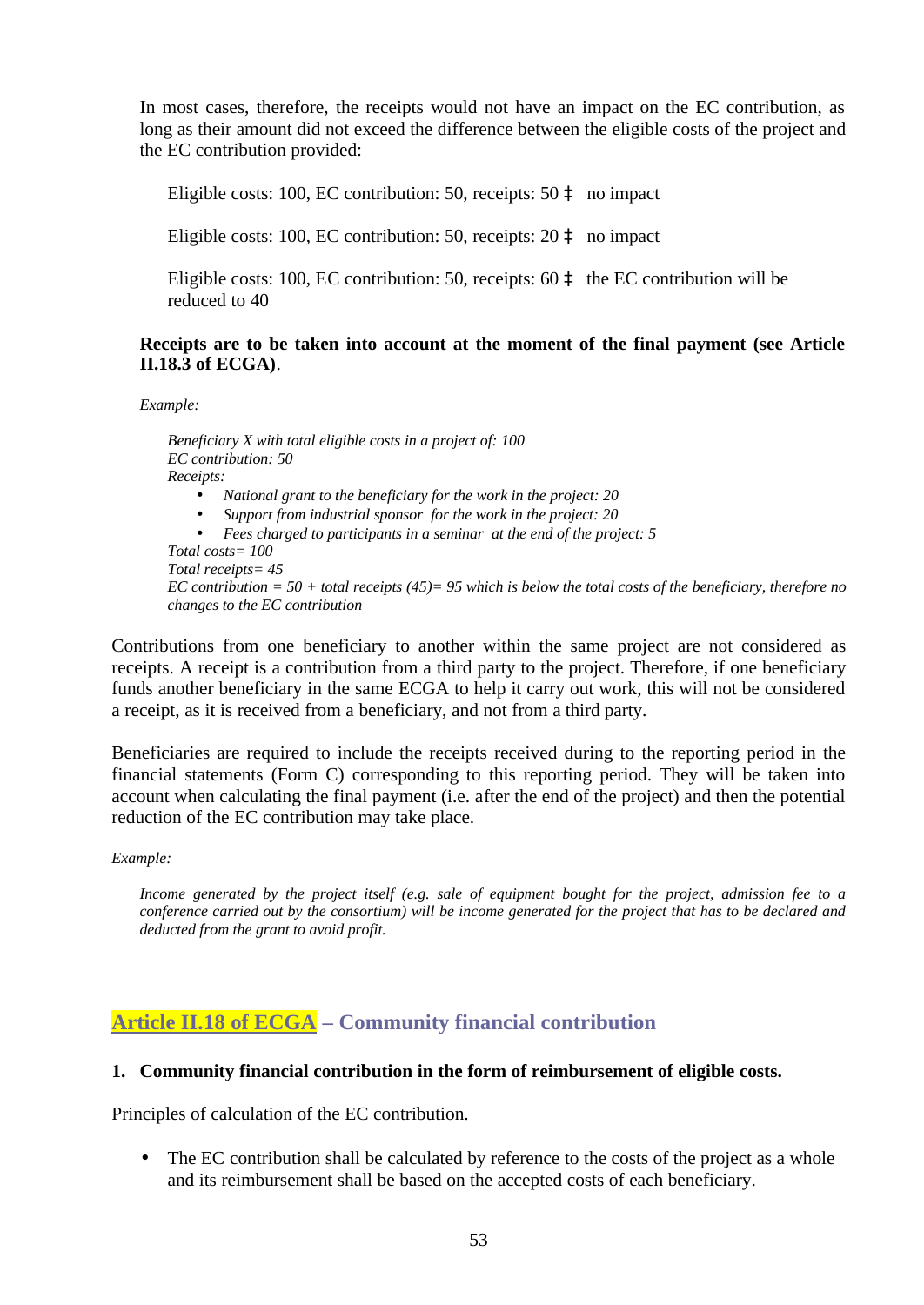- The contribution shall be determined by applying the upper funding limits indicated in Article II.16 per activity and per beneficiary to the actual eligible costs.
- The EC contribution cannot give rise to any profit for any *beneficiary*
- For each *beneficiary*, the EC contribution cannot exceed the eligible costs minus the *receipts* for the *project*
- The total amount of payments by the Community shall not exceed in any circumstances the maximum amount of the EC contribution referred to in Article 5, even if the consortium decides to increase the work on the project or to add new beneficiaries with the approval of the EC.

*Example:*

| <i><u><b>Activities</b></u></i> | Cost accepted         | Cost reimbursed                |
|---------------------------------|-----------------------|--------------------------------|
|                                 | $(Direct + indirect)$ | (EUR)                          |
|                                 | (EUR)                 |                                |
| <b>RTD</b>                      | 100,000               | $100,000 \times 75\% = 75,000$ |
| Demonstration                   | 100,000               | $100,000 \times 50\% = 50,000$ |
| Management                      | 40,000                | $40,000 \times 100\% = 40,000$ |
| <i>Other</i>                    | 10,000                | $10,000 \times 100\% = 10,000$ |
| <b>Total</b>                    | 250,000               | 175,000                        |
| <b>Receipts</b>                 |                       | 25,000                         |
| <b>EC</b> contribution          |                       | 175,000                        |

*Beneficiary n° 1 (SME)*

*The EC contribution does not change as the addition of the EC contribution (EUR 175,000) + the receipts of the project (EUR 25,000) is less than the total cost of the project for the beneficiary (EUR 250,000).*

#### **2. EC contribution in the form of lump sums.**

#### TO BE COMPLETED.

2.1 Lump sums for ICP countries (**DISCLAIMER: The decision on lump sums has not been yet adopted by the Commission. The text may have to be adapted according to the decision of the Commission**)

The lump sum contribution for participants from International Cooperation Partner Countries (ICPC) is:

| Economy of the ICPC | Contribution<br>(EUR/researcher/year) |
|---------------------|---------------------------------------|
| low-income          | 8,000                                 |
| lower middle income | 9,800                                 |
| upper middle income | 20,700                                |

Table 1: Lump sum contribution per country income group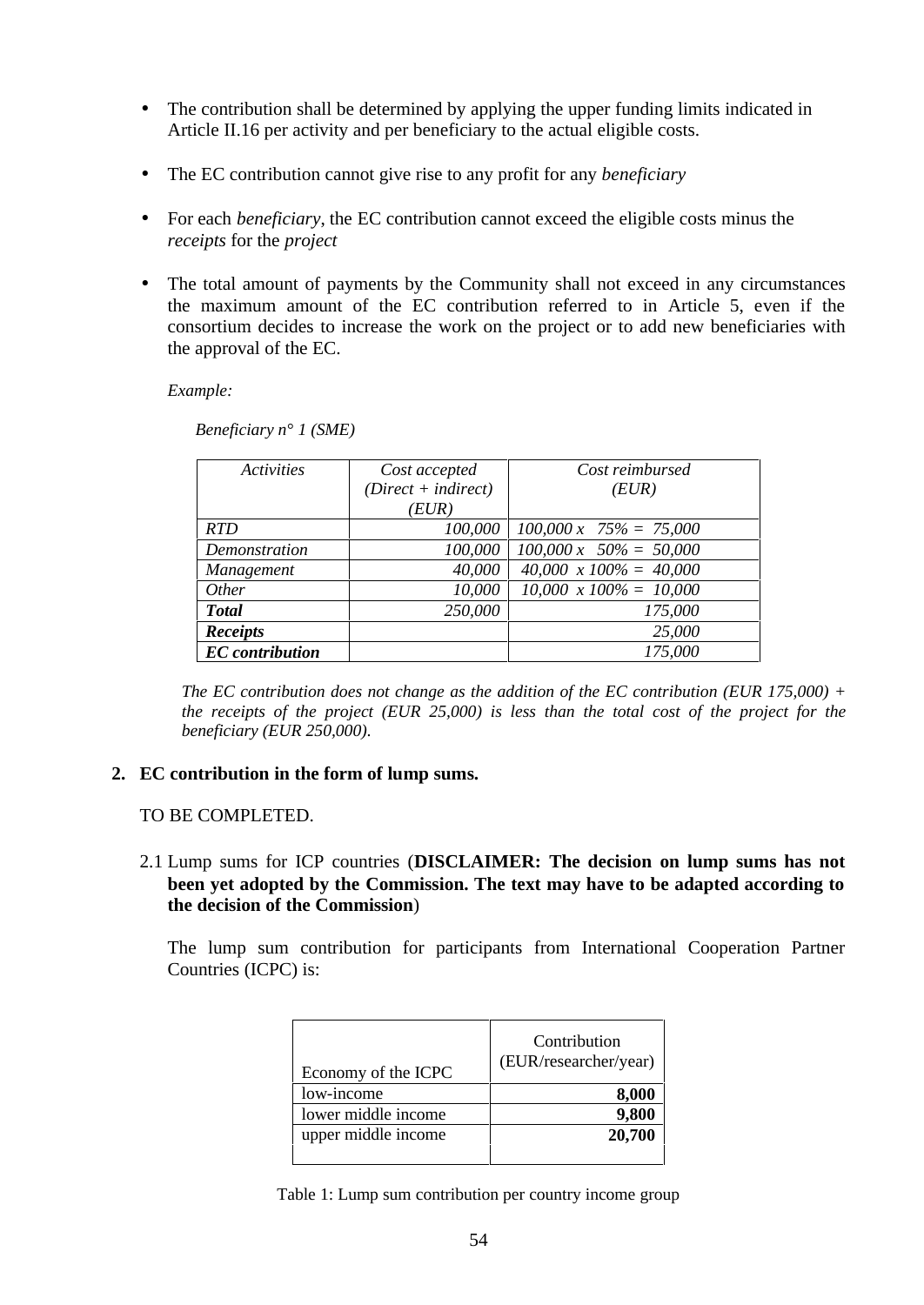| <b>Funding Scheme</b>                                                          | Non-profit public bodies,<br>secondary and higher<br>education establishments,<br>research organisations and<br><b>SMEs</b> | All other organisations |
|--------------------------------------------------------------------------------|-----------------------------------------------------------------------------------------------------------------------------|-------------------------|
| Collaborative project                                                          | 75%                                                                                                                         | 50% (1)                 |
| Network of Excellence                                                          | 75%                                                                                                                         | 50% (1)                 |
| Coordination and support action                                                | 100%                                                                                                                        | 100%                    |
| Support for "frontier" research<br>(ERC)                                       | 100%                                                                                                                        | 100%                    |
| Research for the benefit of<br>specific groups                                 | 75%                                                                                                                         | 50% (1)                 |
| Support for training and career<br>development of researchers<br>(Marie Curie) | Not applicable                                                                                                              | Not applicable          |

The upper funding limits to be applied for the different funding schemes are as follows:

Table 2: Upper funding limits per funding scheme and type of legal entity

(1) For security-related research and technological development activities, it may reach a maximum of 75% in the case of the development of capabilities in domains with very limited market size and a risk of 'market failure' and for accelerated equipment development in response to new threats.

For a legal entity established in an ICPC, if the lump sum option is chosen, the contribution in a project is based on the amounts in Table 1 multiplied by the total number of person-years for the project requested by the ICPC legal entity. The maximum EC contribution is calculated by applying the upper funding limits in Table 2 to the resulting amount. This amount is all inclusive, covering support towards both the direct and the indirect costs.

| <b>Economy</b> | Code       | <b>Region</b>              | Income group        |
|----------------|------------|----------------------------|---------------------|
| Afghanistan    | AFG        | South Asia                 | Low income          |
| Albania        | ALB        | Europe & Central Asia      | Lower middle income |
| Algeria        | <b>DZA</b> | Middle East & North Africa | Lower middle income |
| American Samoa | <b>ASM</b> | East Asia & Pacific        | Upper middle income |
| Angola         | AGO        | Sub-Saharan Africa         | Lower middle income |
| Argentina      | ARG        | Latin America & Caribbean  | Upper middle income |
| Armenia        | <b>ARM</b> | Europe & Central Asia      | Lower middle income |

#### **List of ICPC economies**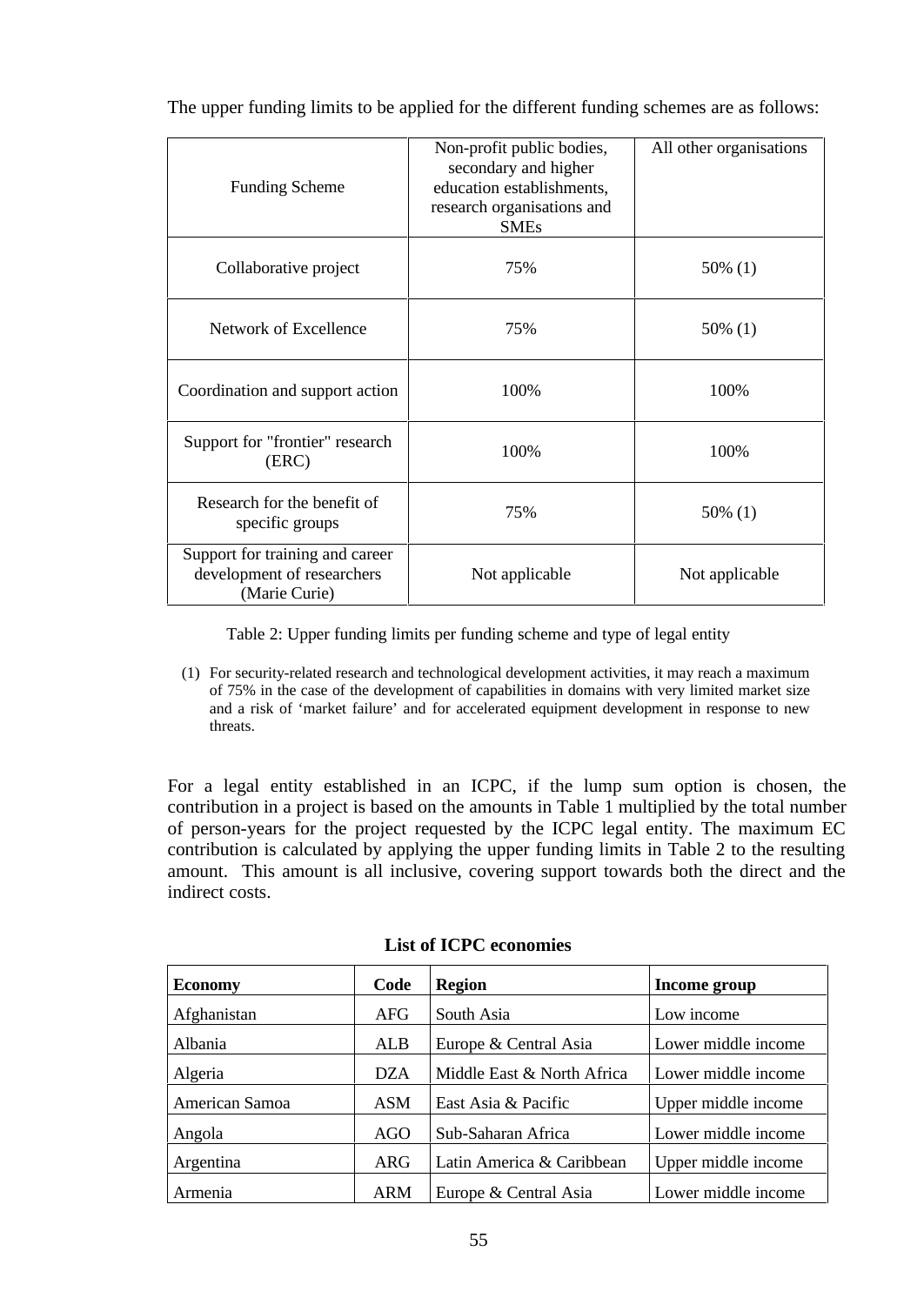| Azerbaijan               | <b>AZE</b> | Europe & Central Asia      | Lower middle income |
|--------------------------|------------|----------------------------|---------------------|
| Bangladesh               | <b>BGD</b> | South Asia                 | Low income          |
| <b>Barbados</b>          | <b>BRB</b> | Latin America & Caribbean  | Upper middle income |
| <b>Belarus</b>           | <b>BLR</b> | Europe & Central Asia      | Lower middle income |
| <b>Belize</b>            | <b>BLZ</b> | Latin America & Caribbean  | Upper middle income |
| Benin                    | <b>BEN</b> | Sub-Saharan Africa         | Low income          |
| <b>Bhutan</b>            | <b>BTN</b> | South Asia                 | Low income          |
| <b>Bolivia</b>           | <b>BOL</b> | Latin America & Caribbean  | Lower middle income |
| Bosnia and Herzegovina   | <b>BIH</b> | Europe & Central Asia      | Lower middle income |
| <b>Botswana</b>          | <b>BWA</b> | Sub-Saharan Africa         | Upper middle income |
| <b>Brazil</b>            | <b>BRA</b> | Latin America & Caribbean  | Lower middle income |
| <b>Burkina Faso</b>      | <b>BFA</b> | Sub-Saharan Africa         | Low income          |
| Burundi                  | <b>BDI</b> | Sub-Saharan Africa         | Low income          |
| Cambodia                 | <b>KHM</b> | East Asia & Pacific        | Low income          |
| Cameroon                 | <b>CMR</b> | Sub-Saharan Africa         | Lower middle income |
| Cape Verde               | <b>CPV</b> | Sub-Saharan Africa         | Lower middle income |
| Central African Republic | <b>CAF</b> | Sub-Saharan Africa         | Low income          |
| Chad                     | <b>TCD</b> | Sub-Saharan Africa         | Low income          |
| Chile                    | <b>CHL</b> | Latin America & Caribbean  | Upper middle income |
| China                    | <b>CHN</b> | East Asia & Pacific        | Lower middle income |
| Colombia                 | <b>COL</b> | Latin America & Caribbean  | Lower middle income |
| Comoros                  | <b>COM</b> | Sub-Saharan Africa         | Low income          |
| Congo, Dem. Rep.         | <b>ZAR</b> | Sub-Saharan Africa         | Low income          |
| Congo, Rep.              | COG        | Sub-Saharan Africa         | Lower middle income |
| Cook Islands*            | <b>COK</b> | East Asia & Pacific        | Upper middle income |
| Costa Rica               | <b>CRI</b> | Latin America & Caribbean  | Upper middle income |
| Côte d'Ivoire            | <b>CIV</b> | Sub-Saharan Africa         | Low income          |
| Cuba                     | <b>CUB</b> | Latin America & Caribbean  | Lower middle income |
| Djibouti                 | DJI        | Middle East & North Africa | Lower middle income |
| Dominica                 | <b>DMA</b> | Latin America & Caribbean  | Upper middle income |
| Dominican Republic       | <b>DOM</b> | Latin America & Caribbean  | Lower middle income |
| Ecuador                  | ECU        | Latin America & Caribbean  | Lower middle income |
| Egypt, Arab Rep.         | EGY        | Middle East & North Africa | Lower middle income |
| El Salvador              | <b>SLV</b> | Latin America & Caribbean  | Lower middle income |
| <b>Equatorial Guinea</b> | <b>GNQ</b> | Sub-Saharan Africa         | Upper middle income |
| Eritrea                  | ERI        | Sub-Saharan Africa         | Low income          |
| Ethiopia                 | <b>ETH</b> | Sub-Saharan Africa         | Low income          |
| Fiji                     | <b>FJI</b> | East Asia & Pacific        | Lower middle income |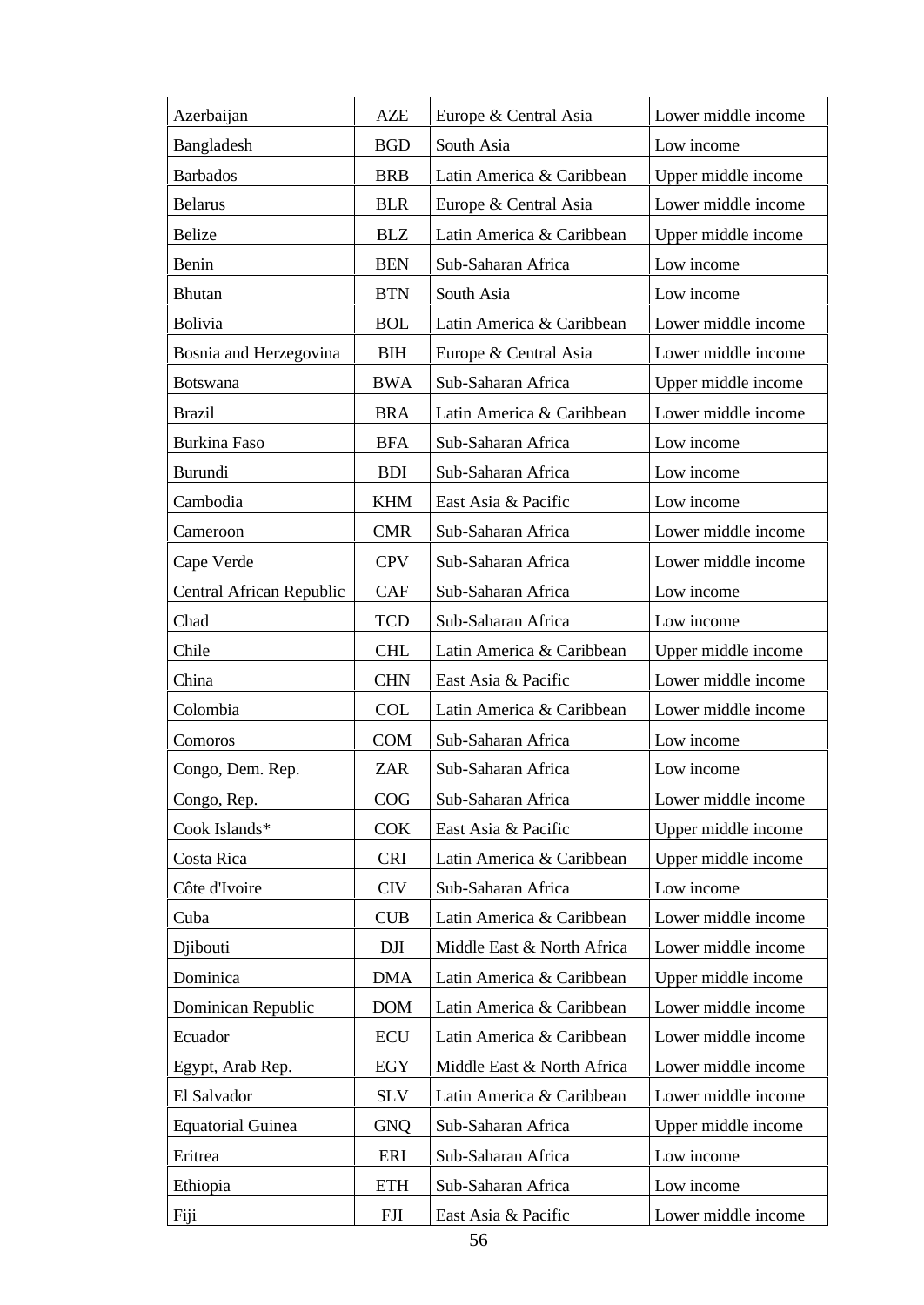| Gabon                 | <b>GAB</b> | Sub-Saharan Africa         | Upper middle income |
|-----------------------|------------|----------------------------|---------------------|
| Gambia, The           | <b>GMB</b> | Sub-Saharan Africa         | Low income          |
| Georgia               | <b>GEO</b> | Europe & Central Asia      | Lower middle income |
| Ghana                 | <b>GHA</b> | Sub-Saharan Africa         | Low income          |
| Grenada               | <b>GRD</b> | Latin America & Caribbean  | Upper middle income |
| Guatemala             | <b>GTM</b> | Latin America & Caribbean  | Lower middle income |
| Guinea                | <b>GIN</b> | Sub-Saharan Africa         | Low income          |
| Guinea-Bissau         | <b>GNB</b> | Sub-Saharan Africa         | Low income          |
| Guyana                | <b>GUY</b> | Latin America & Caribbean  | Lower middle income |
| Haiti                 | <b>HTI</b> | Latin America & Caribbean  | Low income          |
| Honduras              | <b>HND</b> | Latin America & Caribbean  | Lower middle income |
| India                 | <b>IND</b> | South Asia                 | Low income          |
| Indonesia             | <b>IDN</b> | East Asia & Pacific        | Lower middle income |
| Iran, Islamic Rep.    | <b>IRN</b> | Middle East & North Africa | Lower middle income |
| Iraq                  | <b>IRQ</b> | Middle East & North Africa | Lower middle income |
| Jamaica               | <b>JAM</b> | Latin America & Caribbean  | Lower middle income |
| Jordan                | <b>JOR</b> | Middle East & North Africa | Lower middle income |
| Kazakhstan            | <b>KAZ</b> | Europe & Central Asia      | Lower middle income |
| Kenya                 | <b>KEN</b> | Sub-Saharan Africa         | Low income          |
| Kiribati              | <b>KIR</b> | East Asia & Pacific        | Lower middle income |
| Korea, Dem. Rep.      | <b>PRK</b> | East Asia & Pacific        | Low income          |
| Kyrgyz Republic       | KGZ        | Europe & Central Asia      | Low income          |
| Lao PDR               | <b>LAO</b> | East Asia & Pacific        | Low income          |
| Lebanon               | <b>LBN</b> | Middle East & North Africa | Upper middle income |
| Lesotho               | <b>LSO</b> | Sub-Saharan Africa         | Lower middle income |
| Liberia               | <b>LBR</b> | Sub-Saharan Africa         | Low income          |
| Libya                 | LBY        | Middle East & North Africa | Upper middle income |
| Macedonia, FYR        | <b>MKD</b> | Europe & Central Asia      | Lower middle income |
| Madagascar            | <b>MDG</b> | Sub-Saharan Africa         | Low income          |
| Malawi                | <b>MWI</b> | Sub-Saharan Africa         | Low income          |
| Malaysia              | <b>MYS</b> | East Asia & Pacific        | Upper middle income |
| Maldives              | <b>MDV</b> | South Asia                 | Lower middle income |
| Mali                  | MLI        | Sub-Saharan Africa         | Low income          |
| Marshall Islands      | <b>MHL</b> | East Asia & Pacific        | Lower middle income |
| Mauritania            | <b>MRT</b> | Sub-Saharan Africa         | Low income          |
| Mauritius             | <b>MUS</b> | Sub-Saharan Africa         | Upper middle income |
| Mexico                | <b>MEX</b> | Latin America & Caribbean  | Upper middle income |
| Micronesia, Fed. Sts. | <b>FSM</b> | East Asia & Pacific        | Lower middle income |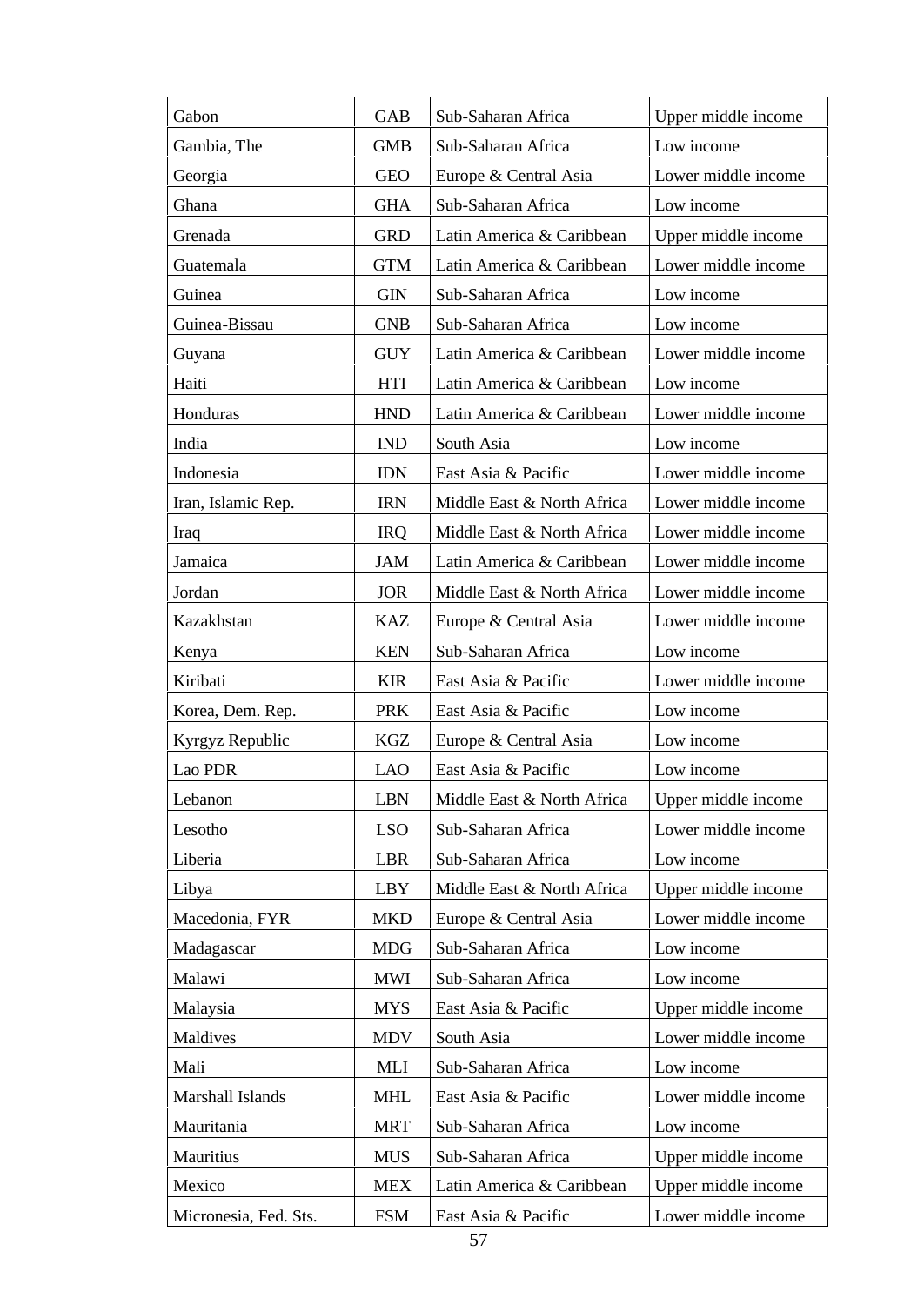| Niue*                             | <b>NIU</b> | East Asia & Pacific        | Upper middle income |
|-----------------------------------|------------|----------------------------|---------------------|
| Moldova                           | <b>MDA</b> | Europe & Central Asia      | Lower middle income |
| Mongolia                          | <b>MNG</b> | East Asia & Pacific        | Low income          |
| Morocco                           | <b>MAR</b> | Middle East & North Africa | Lower middle income |
| Mozambique                        | <b>MOZ</b> | Sub-Saharan Africa         | Low income          |
| Myanmar                           | <b>MMR</b> | East Asia & Pacific        | Low income          |
| Namibia                           | <b>NAM</b> | Sub-Saharan Africa         | Lower middle income |
| Nauru*                            | <b>NRU</b> | East Asia & Pacific        | Upper middle income |
| Nepal                             | <b>NPL</b> | South Asia                 | Low income          |
| Nicaragua                         | <b>NIC</b> | Latin America & Caribbean  | Lower middle income |
| Niger                             | <b>NER</b> | Sub-Saharan Africa         | Low income          |
| Nigeria                           | <b>NGA</b> | Sub-Saharan Africa         | Low income          |
| Northern Mariana Islands          | <b>MNP</b> | East Asia & Pacific        | Upper middle income |
| Oman                              | <b>OMN</b> | Middle East & North Africa | Upper middle income |
| Pakistan                          | <b>PAK</b> | South Asia                 | Low income          |
| Palau                             | <b>PLW</b> | East Asia & Pacific        | Upper middle income |
| Panama                            | PAN        | Latin America & Caribbean  | Upper middle income |
| Papua New Guinea                  | <b>PNG</b> | East Asia & Pacific        | Low income          |
| Paraguay                          | <b>PRY</b> | Latin America & Caribbean  | Lower middle income |
| Peru                              | <b>PER</b> | Latin America & Caribbean  | Lower middle income |
| Philippines                       | PHL        | East Asia & Pacific        | Lower middle income |
| <b>Russian Federation</b>         | <b>RUS</b> | Europe & Central Asia      | Upper middle income |
| Rwanda                            | <b>RWA</b> | Sub-Saharan Africa         | Low income          |
| Samoa                             | WSM        | East Asia & Pacific        | Lower middle income |
| São Tomé and Principe             | <b>STP</b> | Sub-Saharan Africa         | Low income          |
| Senegal                           | <b>SEN</b> | Sub-Saharan Africa         | Low income          |
| Serbia and Montenegro             | <b>YUG</b> | Europe & Central Asia      | Lower middle income |
| Seychelles                        | <b>SYC</b> | Sub-Saharan Africa         | Upper middle income |
| Sierra Leone                      | <b>SLE</b> | Sub-Saharan Africa         | Low income          |
| Solomon Islands                   | <b>SLB</b> | East Asia & Pacific        | Low income          |
| Somalia                           | SOM        | Sub-Saharan Africa         | Low income          |
| South Africa                      | ZAF        | Sub-Saharan Africa         | Upper middle income |
| Sri Lanka                         | <b>LKA</b> | South Asia                 | Lower middle income |
| St. Kitts and Nevis               | <b>KNA</b> | Latin America & Caribbean  | Upper middle income |
| St. Lucia                         | <b>LCA</b> | Latin America & Caribbean  | Upper middle income |
| St. Vincent and the<br>Grenadines | <b>VCT</b> | Latin America & Caribbean  | Upper middle income |
| Sudan                             | <b>SDN</b> | Sub-Saharan Africa         | Low income          |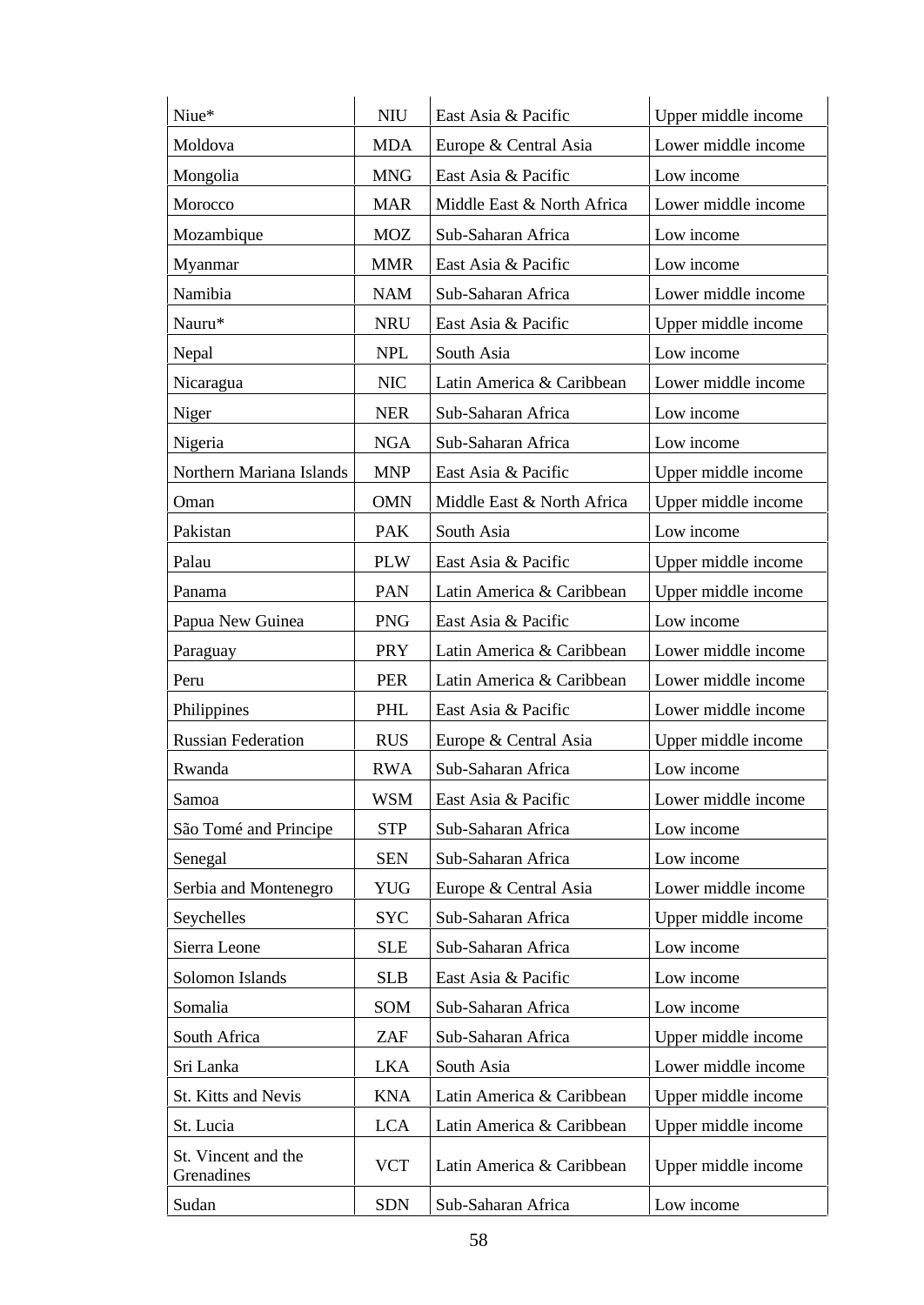| Suriname                  | <b>SUR</b> | Latin America & Caribbean  | Lower middle income |
|---------------------------|------------|----------------------------|---------------------|
| Swaziland                 | <b>SWZ</b> | Sub-Saharan Africa         | Lower middle income |
| Syrian Arab Republic      | <b>SYR</b> | Middle East & North Africa | Lower middle income |
| Tajikistan                | <b>TJK</b> | Europe & Central Asia      | Low income          |
| Tanzania                  | <b>TZA</b> | Sub-Saharan Africa         | Low income          |
| Thailand                  | <b>THA</b> | East Asia & Pacific        | Lower middle income |
| Timor-Leste               | <b>TMP</b> | East Asia & Pacific        | Low income          |
| Togo                      | <b>TGO</b> | Sub-Saharan Africa         | Low income          |
| Tonga                     | <b>TON</b> | East Asia & Pacific        | Lower middle income |
| Trinidad and Tobago       | <b>TTO</b> | Latin America & Caribbean  | Upper middle income |
| Tunisia                   | <b>TUN</b> | Middle East & North Africa | Lower middle income |
| Turkmenistan              | <b>TKM</b> | Europe & Central Asia      | Lower middle income |
| Tuvalu*                   | <b>TUV</b> | East Asia & Pacific        | Lower middle income |
| Uganda                    | <b>UGA</b> | Sub-Saharan Africa         | Low income          |
| Ukraine                   | <b>UKR</b> | Europe & Central Asia      | Lower middle income |
| Uruguay                   | <b>URY</b> | Latin America & Caribbean  | Upper middle income |
| Uzbekistan                | <b>UZB</b> | Europe & Central Asia      | Low income          |
| Vanuatu                   | <b>VUT</b> | East Asia & Pacific        | Lower middle income |
| Venezuela, RB             | <b>VEN</b> | Latin America & Caribbean  | Upper middle income |
| Vietnam                   | <b>VNM</b> | East Asia & Pacific        | Low income          |
| <b>West Bank and Gaza</b> | <b>WBG</b> | Middle East & North Africa | Lower middle income |
| Yemen, Rep.               | <b>YEM</b> | Middle East & North Africa | Low income          |
| Zambia                    | <b>ZMB</b> | Sub-Saharan Africa         | Low income          |
| Zimbabwe                  | <b>ZWE</b> | Sub-Saharan Africa         | Low income          |

2.2 Other lump sums (NoEs)

Not yet defined

**3. Community financial contribution in the form of lump sums (other than for ICPC).** The case of the Networks of Excellence (NoE)

#### **NoE funding**

In FP7 the forms of grants (funding) are provided by the work programme and the call where the NoE is published. The form of funding can be:

- either on the basis of eligible costs , like other funding schemes
- or, where the work programme and the individual call indicates this, the EC contribution will take the form of a lump sum of EUR 23.500 per researcher/year (as defined by the Rules for Participation). This lump sum modality has not been retained for the first calls for proposals. Details on the implementation modalities will be given at a later stage.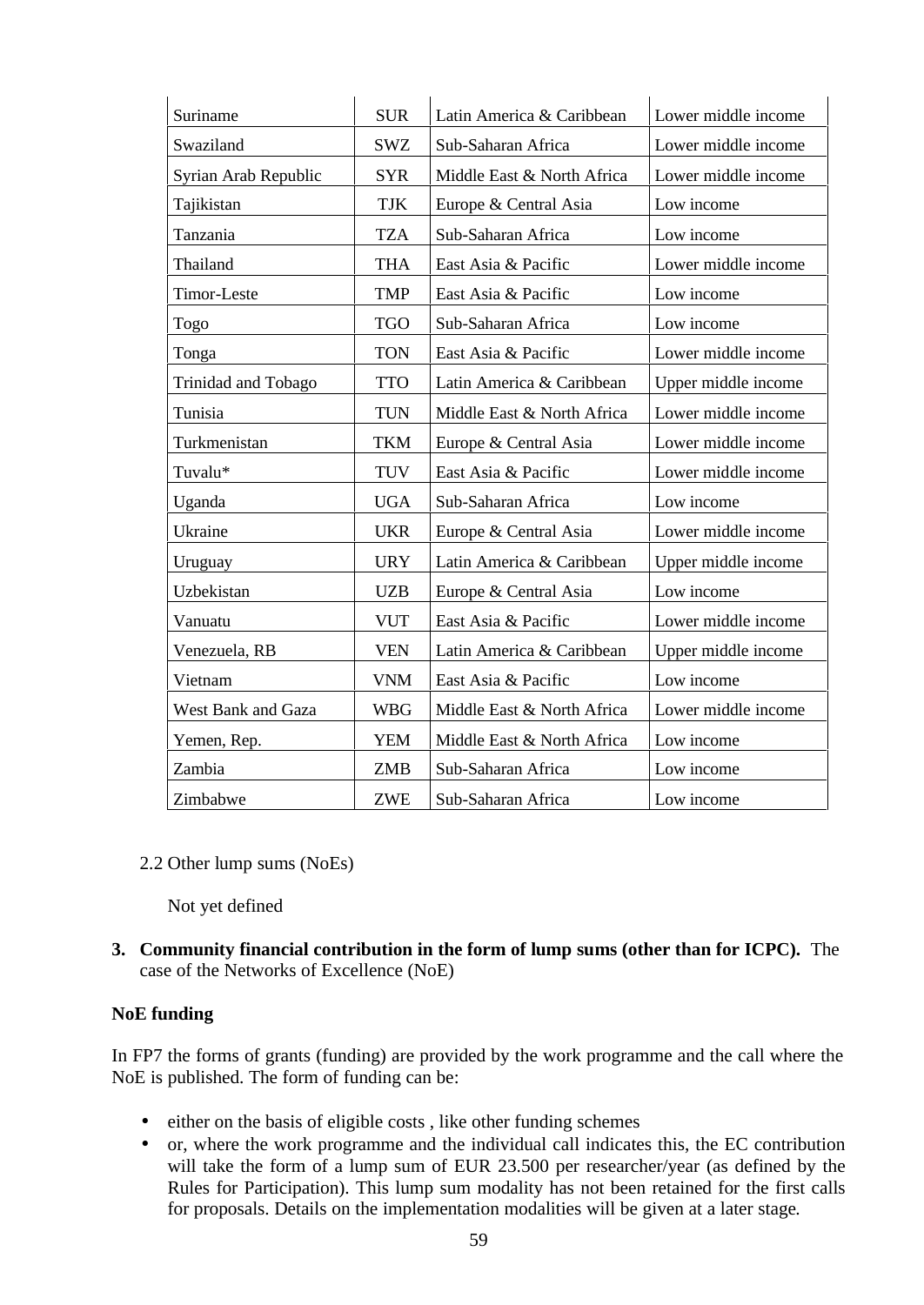In their proposal form NoE proposers must forecast their costs in the same way as for other funding schemes. They will therefore use the three categories *R&D*, *Management* and *Other Activities* explained under Article II.16 of ECGA.

## **Article II.19 of ECGA – Interest yielded by the pre-financing provided by the Commission**

Pre-financing remains the property of the Community until the final payment. This Article makes reference to the Financial Regulation of the European Communities (FR) and its Implementing Rules (IR) since any significant amount of interest earned from that pre-financing by the entity receiving pre-financing direct from the Commission (the coordinator) must be taken into account in determining the final EC contribution.

In the current version of the IR a significant amount has been fixed when the amount of prefinancing exceeds EUR 50,000.Therefore, when the amount of the pre-financing is less than this amount there is no need to declare the interest generated by that pre-financing.

The reference and explanations concerning the bank account for the project are in the third paragraph of Article 5 of ECGA.

This means that as long as the pre-financing remains in the coordinator's bank account any interest generated by it remains the property of the Community. On the other hand:

- **The pre-financing will remain the property of the Communities until the last payment) but the interest generated by the part of the pre-financing transferred from the Coordinator to the other beneficiaries (if any) will not need to be reported.**
- **There is only one single pre-financing per project, paid usually within 45 days following the entry into force of the ECGA. the rules concerning interest therefore apply only to that single pre-financing, and not to interim payments.**

The coordinator (and only the coordinator) shall inform the Commission of the amount of any interest yielded by the pre-financing it has received from the Commission at least once a year, if such interest represents significant amounts, and in any event whenever requests are made for interim payments or payments of balances that clear the pre-financing.

The amount of periodic interest declared by the coordinator should be mentioned in its financial statements (Form C) and will be offset against the subsequent payment.

#### *Example:*

#### *3-year project.*

*The consortium receives a single pre-financing of EUR 1,600,000 for the whole duration of the project and transfers to each of the beneficiaries the amount agreed between the consortium; the coordinator retains for himself the agreed amount corresponding to his pre-financing EUR 400,000. The amount held by the coordinator has earned interest of:*

- *2000 EUR generated by the 1,200,000 transferred to the other beneficiaries during the period between the reception of funds from the Commission and its transfer to the other beneficiaries*
- *2800 for the 400,000 kept by the coordinator in the account mentioned in the ECGA.*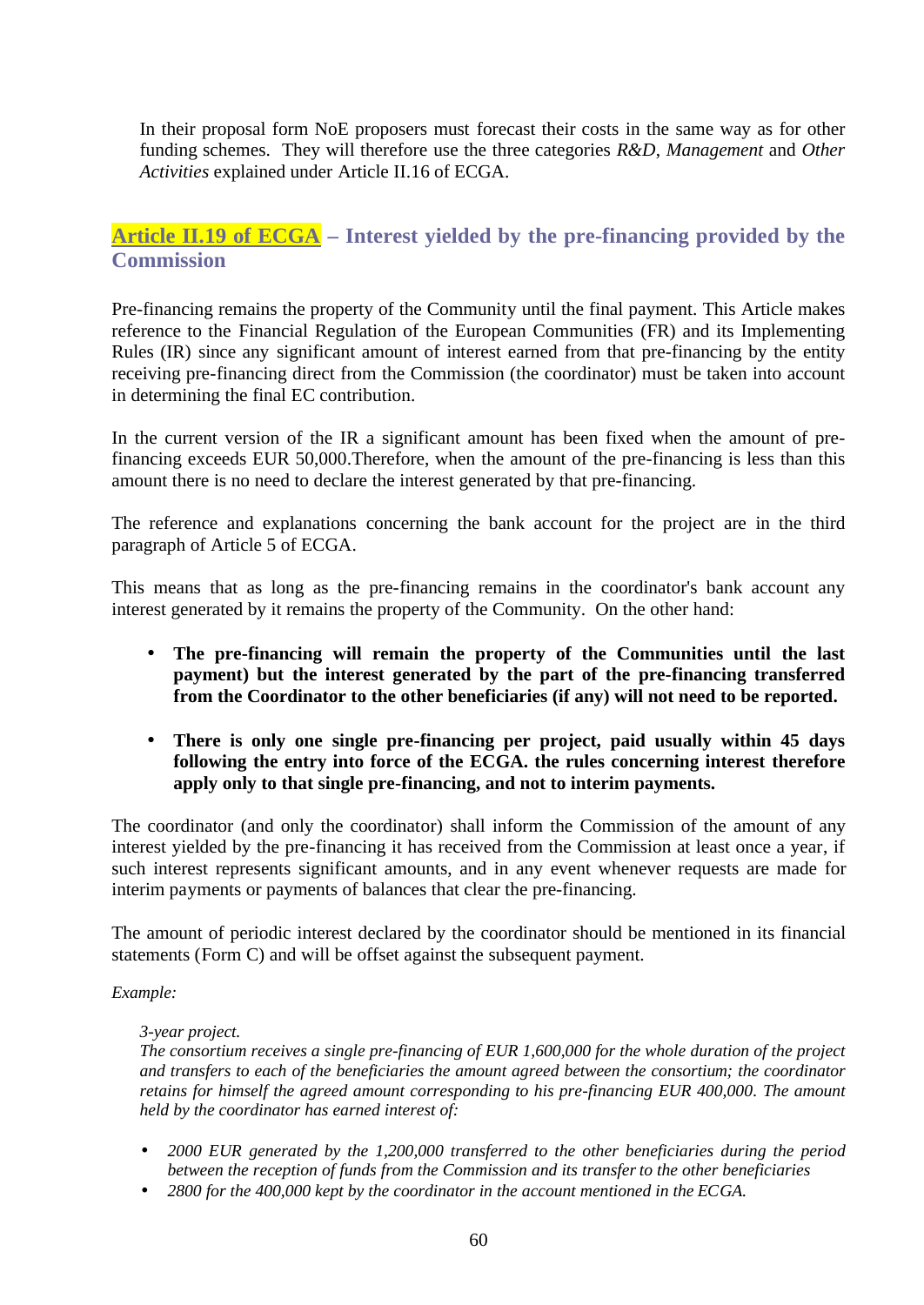*Total interest: EUR 4,800*

*At the end of the reporting period the coordinator has to declare this amount of EUR 4,800 as interest generated by the pre-financing in its financial statement (Form C). It will be deduced from the subsequent interim payment.*

## **SECTION 2: GUARANTEE FUND AND RECOVERIES**

## **Article II.20 of ECGA – Guarantee Fund**

#### **1. Presentation**

The Guarantee Fund is a mutual benefit instrument establishing solidarity among participants in indirect actions. It replaces the financial collective responsibility between participants in the  $6<sup>th</sup>$ Framework programme.

It aims primarily at covering the financial risks incurred by the Community and the participants during the implementation of the indirect actions of FP7. It is a kind of insurance contract by the beneficiaries to guarantee the financial losses of the projects.

The Fund is the property of the beneficiaries. Each beneficiary will contribute to the Guarantee Fund. This contribution corresponding to 5% of the maximum EC contribution in the project will be subtracted from the pre-financing and transferred by the Commission, in the name of the beneficiaries, into the Guarantee Fund. However, legally speaking, beneficiaries have received the full pre-financing.

The beneficiaries' contributions to the Fund will be paid by the Commission on their behalf into a Bank Account. The interest generated by the contributions will cover the risks incurred by the non reimbursement of undue amounts by the beneficiaries.

At the end of a project, beneficiaries will recover their contribution. However, if at the time of payment, the fund is in a situation where the interest has been insufficient to cover the losses, a deduction will be made from the amount to be returned. The calculation method applicable to obtain the deduction is foreseen in Article II.21 of ECGA and will never exceed 1% of the EC contribution. This potential deduction does not concern public bodies or legal entities whose participation is guaranteed by a Member State or an Associated Country and higher and secondary education establishments.

A the end of a project, the contribution to be returned to the beneficiary, could be, assigned, as appropriate, to the payment of any debt due by the said beneficiary to the Community under any obligation irrespective of its origin*.*

#### **2. How is the amount to be reimbursed calculated?**

At the moment of the final payment, the amount contributed to the Fund will be returned to the beneficiaries. A "fund index" will be established at the end of each month by the Bank to be applied during the following month.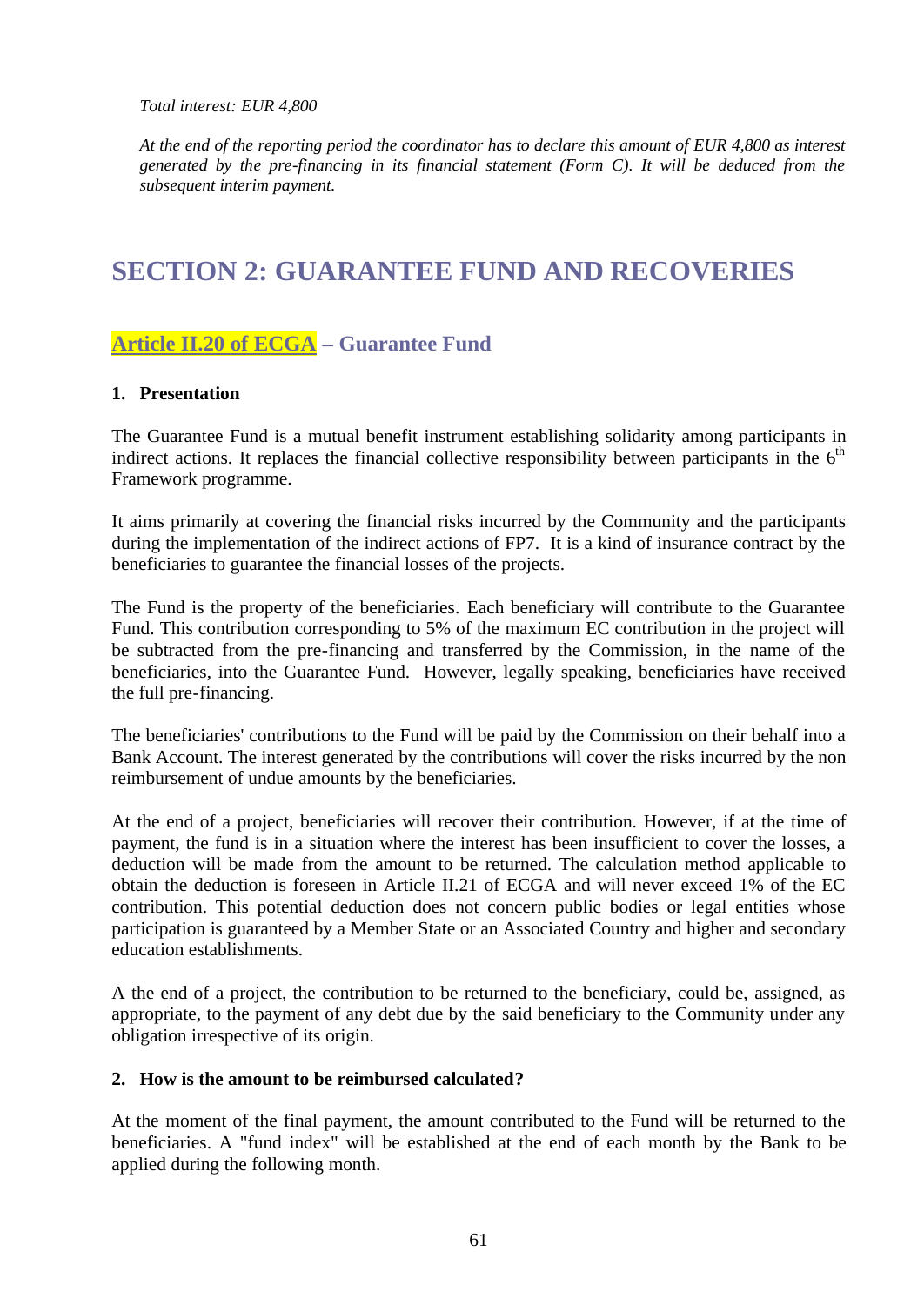When this "funding index" is equal or superior to 1, the contribution will be returned without deduction.

When this "funding index" is less than 1, the contribution will be returned with a deduction which shall not exceed 1% of the final EC contribution due to the beneficiary. This deduction shall not apply to amounts due to pubic bodies, or to legal entities, whose participation in the grant agreement is guaranteed by a Member State or an Associated country, or to higher and secondary education establishments.

*Example of calculation of the index fund:* 

*Fund index =*  $(C + I + B) / C$ 

*C= contributions to the guarantee fund of all on-going projects when establishing the index I = cumulated interest generated by the Fund B = Balance of the operations (recoveries to the profit of the fund - transfers from the fund & recoveries on the fund )*

*Calculation of the fund index on 31 January 2009.* 

*Total contributions: EUR 1 000,000,000 Cumulated interest: EUR 50,000,000*

*If Balance: 50,000,000 – 300,000,000 = - 250,000,000*

*Then Fund index = (1,000,000,000 + 50,000,000 – 250,000,000) / 1,000,000,000 = 0,80*

*The fund index = 0,80 and will be applied during the final payment made in February 2009*

*Example of calculation of the amount to be reimbursed at the final payment:*

*Maximum community financial contribution: 100,000 Contribution to the fund: 5,000 If Final Community contribution at the end of the project: 90,000*

*- For public bodies or legal entities whose participation is guaranteed by a Member State or an Associated country or higher and secondary education establishments*

 *Contribution to be reimbursed = initial contribution to the fund = 5,000*

*- For other legal entities not mentioned above*

*Contribution to be returned = initial contribution to the fund*  $x$  *0,80 = 4000* 

*In any case, the deduction shall not exceed 1% of the final Community financial contribution: 90,000 x 0,01 = 900* 

*Then: Contribution to be returned =*  $5,000 - 900 = 4,100$ *.* 

### **Article II.21 of ECGA – Reimbursement and recoveries**

#### **1. During the duration of the project**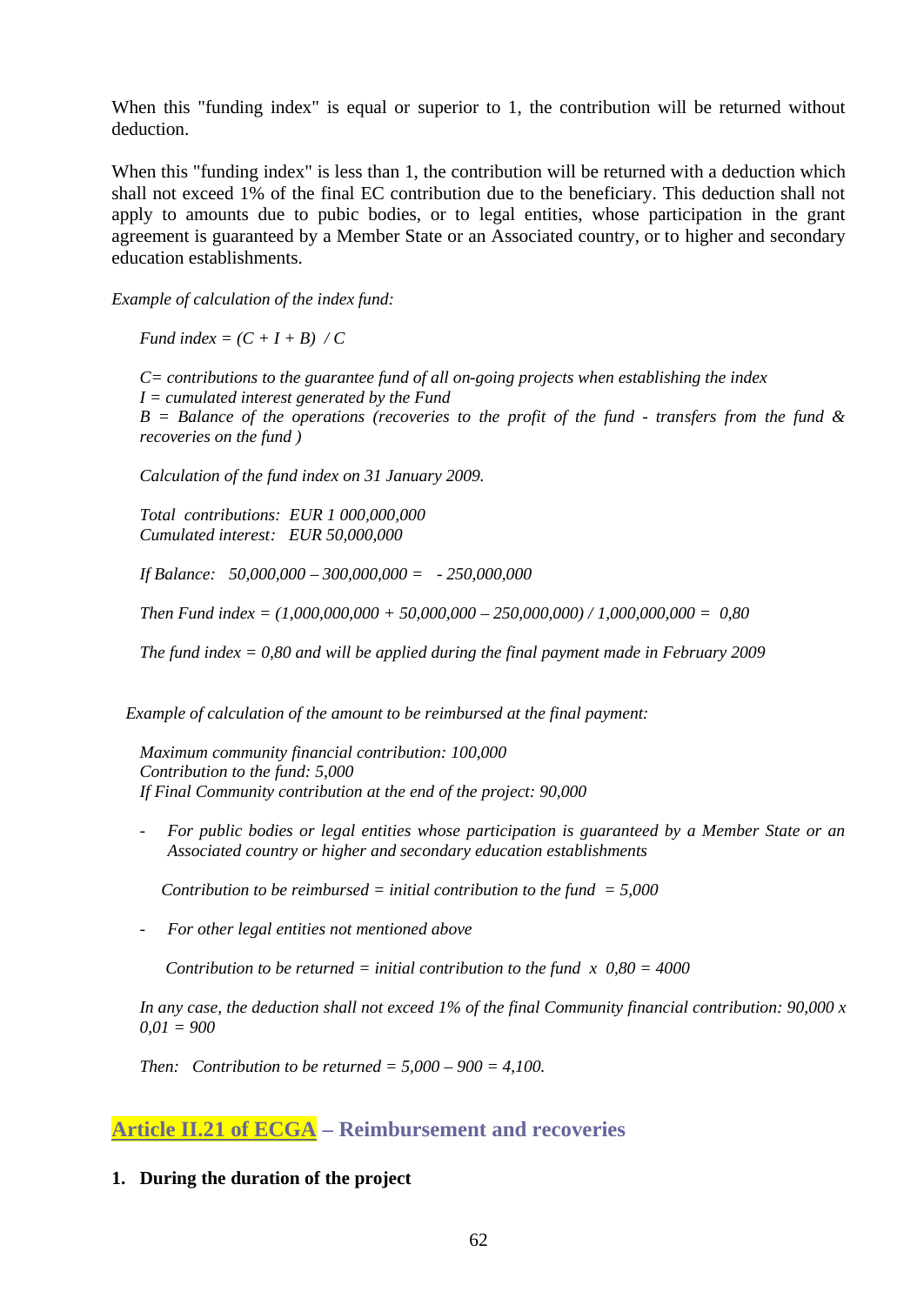If, following a request from Commission, a beneficiary does not reimburse any requested amount within 30 days after receipt and the consortium accepts to continue the project without this beneficiary.

- An equivalent amount to the one not reimbursed by the beneficiary will be transferred from the Fund to the coordinator in order to allow for the continuation of the project.
- The Commission shall issue against this beneficiary a recovery order **to the benefit of the Fund**

#### *Example:*

- *The Commission terminates the participation of a beneficiary because it is declared bankrupt.*
- *Termination shall be notified to the beneficiary, with a copy to the coordinator and shall take effect on the date indicated in the notification and at least 30 days after its receipts by the beneficiary.*
- *The beneficiary whose participation is terminated has to submit all required reports. In the absence of receipt of such documents within the above time-limits, the Commission may, after providing 30 days notice in writing of the non-receipt of such documents ,decide not to take into account any further cost claims and, where appropriate, require the reimbursement of any prefinancing due by the beneficiary.*
- *The Commission shall establish the debt owed by the beneficiary whose participation is terminated.*
- *If the consortium accepts to continue the project, this beneficiary shall transfer the amount due to the coordinator as requested by the Commission within 30 days. The Commission shall send a copy of such a request to the coordinator. The coordinator shall inform the Commission at least 10 days after the end of this time-limit whether the amount has been transferred to it.*
- *If the beneficiary fails to transfer to the coordinator the amount due, the Commission shall order the Fund to transfer an equivalent amount to the coordinator.*
- *The beneficiary has to reimburse the Fund. For this purpose, the Commission shall issue a recovery order to the beneficiary to the benefit of the Fund.*
- *Any pending payment due by the Community to the beneficiary is assigned to the payment of that beneficiary's debt towards the Fund.*

#### **2. After termination or completion of any grant agreement**

If an amount due to the Community has to be recovered, after the end of the project, the Commission shall issue against this beneficiary a recovery order to its benefit. If payment has not been made by the due date:

- The amount may be recovered by offsetting against any sums (excluding pre-financing) due by the Commission to the beneficiary.
- Where offsetting is not possible, the fund will transfer an equivalent amount to the Commission.
- The Commission shall issue against that beneficiary a recovery order **to the benefit of the Fund**.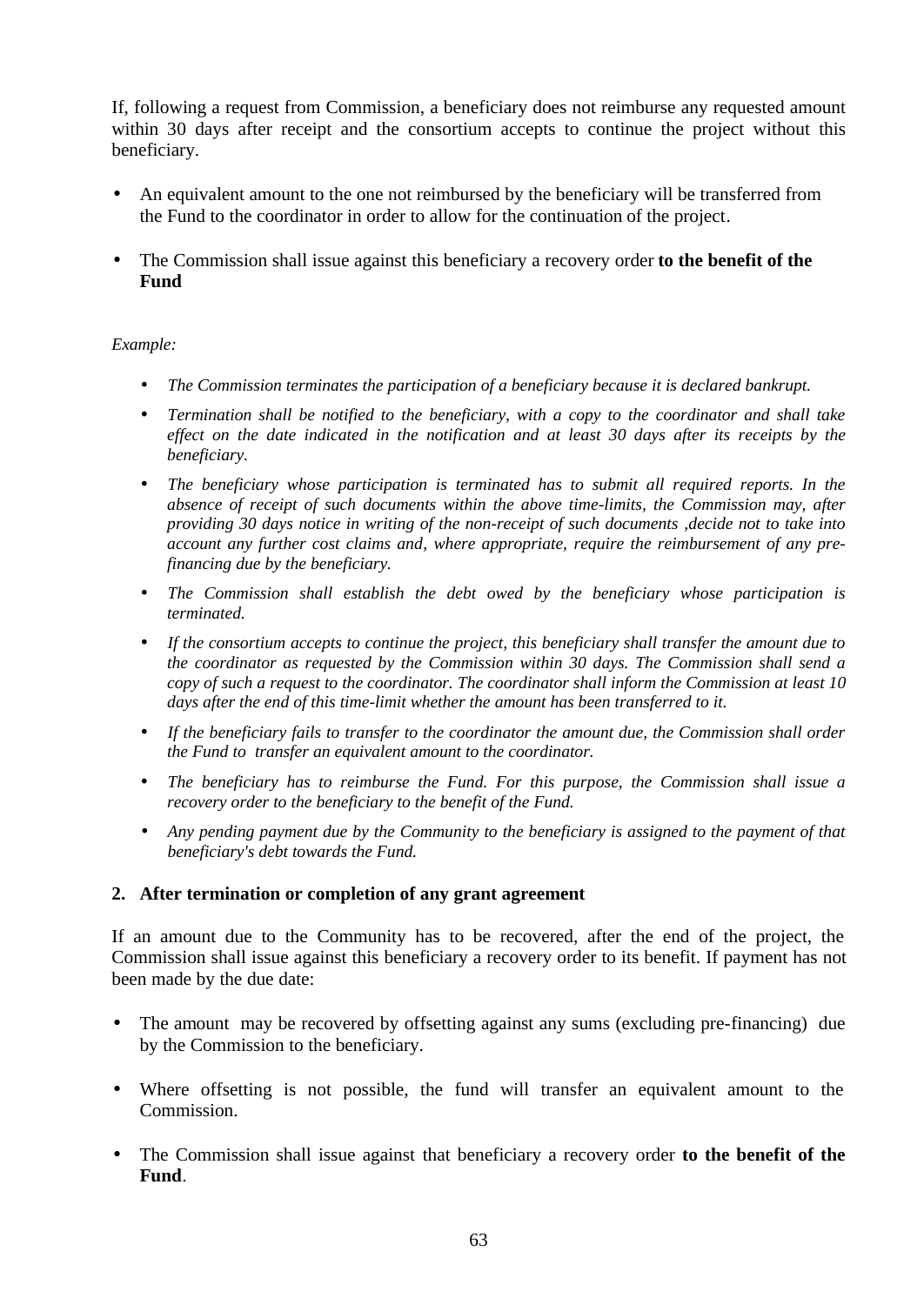#### *Example*:

- *At the end of a project, the Commission makes a final payment corresponding to the amount accepted for the last period plus any adjustment needed.*
- *Where the amount of the EC contribution is less than any amount already paid to the consortium, the Commission shall recover the difference. The Commission shall request this difference by means of a recovery order issued against each beneficiary concerned and a debit note will be sent to the beneficiary.*
- *If the payment has not been made by the due date indicated on the debit note, the Commission, after informing the beneficiary, may offset the sums owed to the Community against any sums it owes to the beneficiary.*
- *Where offsetting is not possible, the Commission shall recover effectively from the Fund the amounts due (transfer from the Fund to the Commission).*
- *The beneficiary has to reimburse the Fund. For this purpose, the Commission shall issue a recovery order to the beneficiary to the benefit of the Fund.*
- *Any pending payment due by the Community to the beneficiary is assigned to the payment of that beneficiary's debt towards the Fund.*

## **SECTION 3: CONTROLS AND SANCTIONS**

## **Article II.22 of ECGA – Financial audits and controls**

#### **1. Purpose of the audit**

The Commission may, at any time during the implementation of the project, and up to five years after the end of the project, arrange for financial audits to be carried out.

The audits may cover:

- financial aspects
- systemic aspects
- other aspects such as accounting and management principles.

#### **2. Beneficiaries' rights and obligations**

In order to permit a complete, true and fair verification that the project and the grant are (have been) properly managed and performed, beneficiaries are required to:

- keep the originals, or in exceptional cases, duly authenticated copies including electronic copies – of all documents relating to the grant agreement for up to five years from the end of the project,
- ensure that the Commission's services, and/or any external body(ies) authorised by it, have on the spot access at all reasonable times, notably to the beneficiary's offices where the project is being carried out, to its computer data, to its accounting data and to all the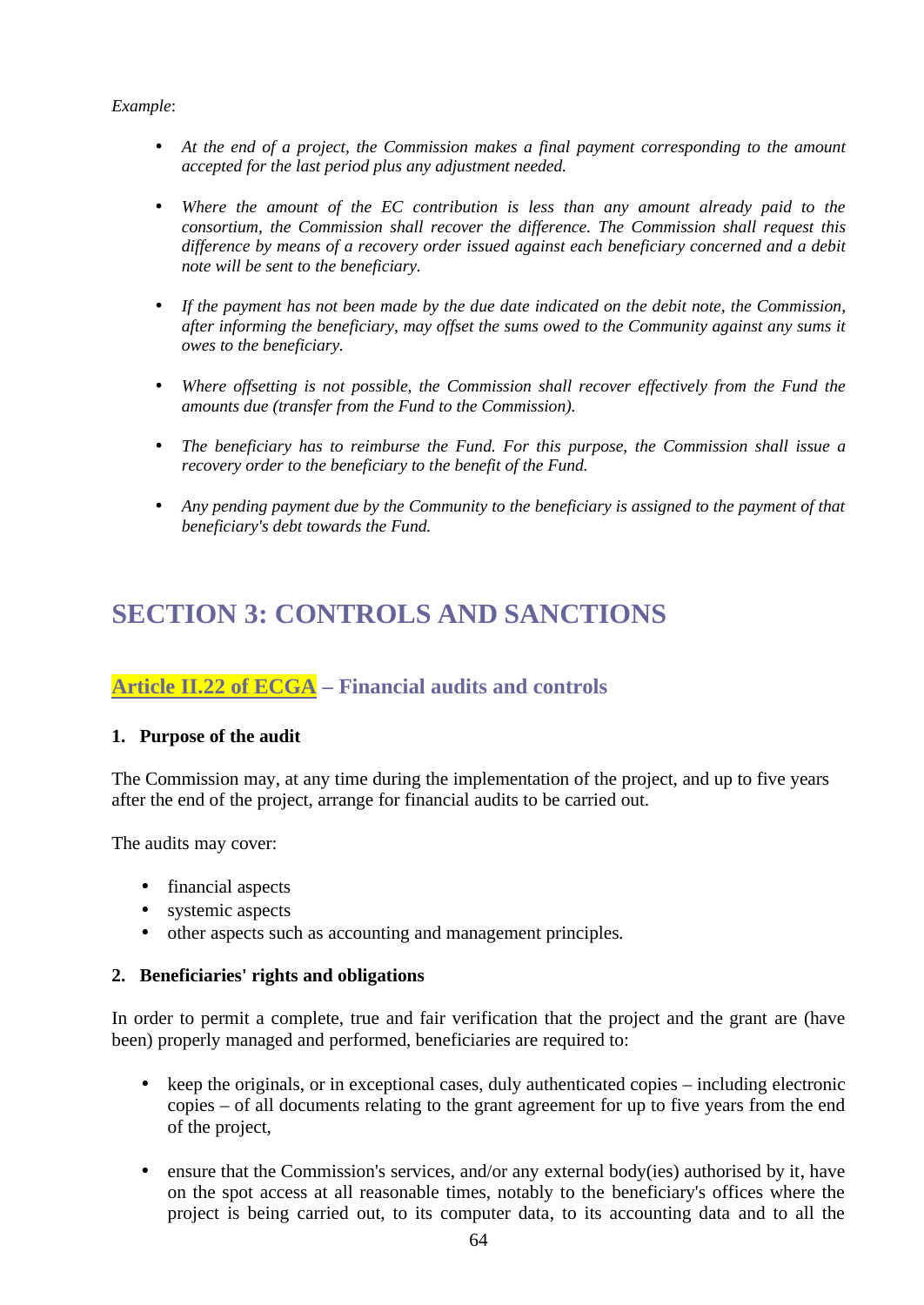information needed to carry out those audits, including information on individual salaries of persons involved in the project. They shall ensure that the information is readily available on the spot at the moment of the audit and, if so requested, that data be handed over in an appropriate form,

- make available directly to the Commission all the detailed data that it may request,
- ensure that the rights of the Commission and the European Court of Auditors to carry out audits are extended to the right to carry out any such audit or control on any third party whose costs are reimbursed in full or in part by the EC contribution, on the same terms and conditions.

#### **3. Audits may be carried out by:**

- The Commission (its own departments including OLAF or by any of its duly authorised representatives (including external auditors appointed by the Commission)).
- The European Court of Auditors (by its own departments or by any of its duly authorised representatives).

#### **4. Reports**

- A provisional report shall be drawn up on the basis of the findings made during the financial audit and sent to the beneficiary audited.
- The beneficiary may make observations within one month of receiving the report. The Commission may decide not to take into account observations or documents sent after that.
- The final report shall be sent within two months of expiry of this deadline.

On the basis of the conclusions of the audit, the Commission may issue recovery orders and apply sanctions including liquidated damages.

## **Article II.23 of ECGA – Technical audits and reviews**

#### **1. Purpose of the audit**

- The technical audit may cover:
	- ü Scientific aspects;
	- ü Technological aspects;
	- ü Other aspects relating to the proper execution of the project and the grant agreement.
- The technical audit or review shall assess:
	- ü the degree of fulfilment of the project work plan for the relevant period and of the related deliverables,
	- ü the continued relevance of the objectives and breakthrough potential with respect to the scientific and industrial state of the art,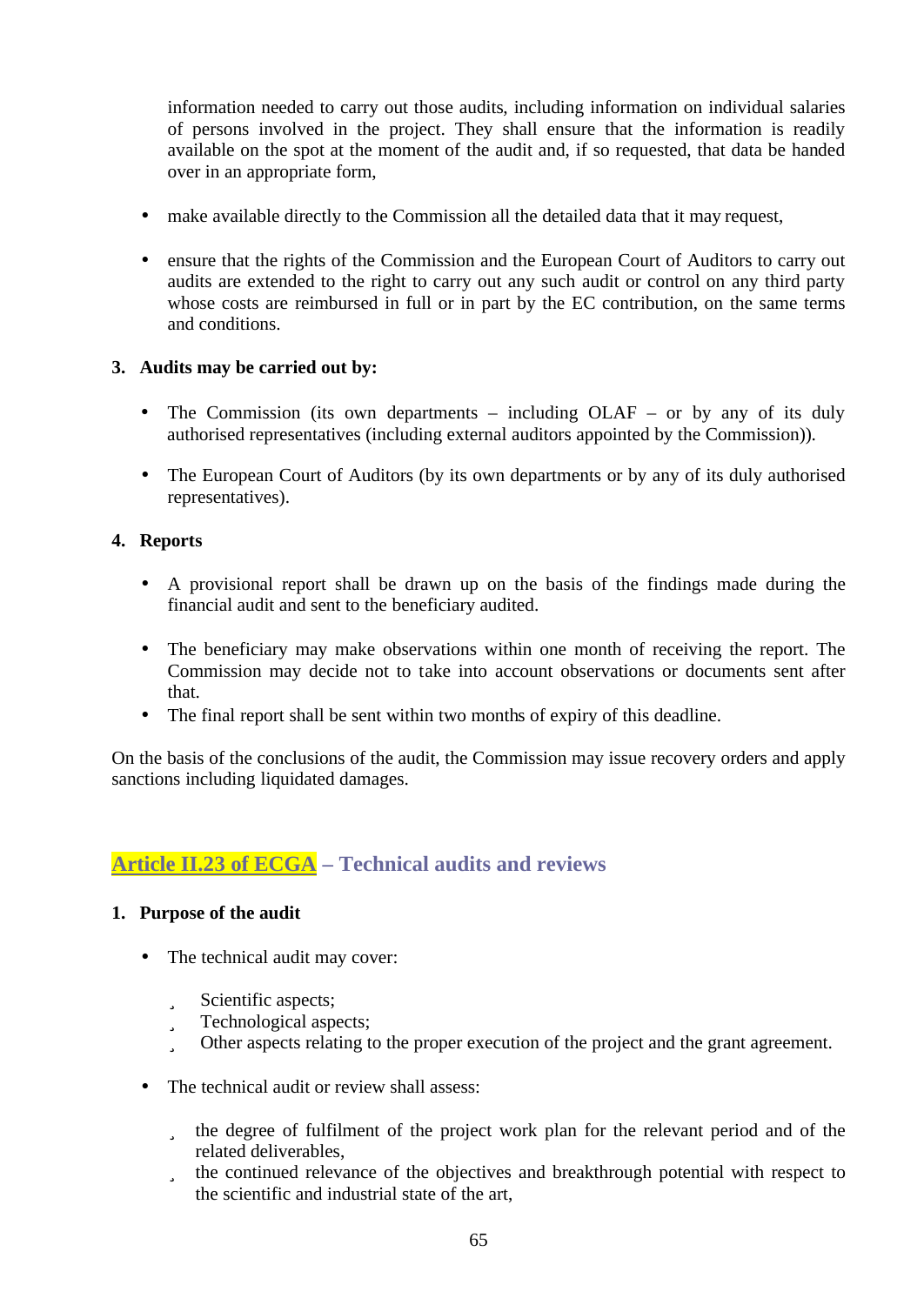- ü the resources planned and utilised in relation to the achieved progress, in a manner consistent with the principles of economy, efficiency and effectiveness,
- ü the management procedures and methods of the project,
- ü the beneficiaries' contributions and integration within the project,
- ü the expected potential impact in economic, competition and social terms, and the beneficiaries' plan for the use and dissemination of foreground.
- The ethics audit shall assess if the project has been carried out in accordance with fundamental ethical principles.

#### **2. Auditors**

Audits may be carried out by the Commission assisted by external scientific or technological experts.

#### **3. Beneficiaries' rights and obligations**

- The Commission shall prior to the evaluation task communicate the identity of the appointed experts. The beneficiary shall have the right to refuse the participation of a particular external scientific or technological expert on grounds of commercial confidentiality.
- Audit and reviews may be carried out remotely at the expert's home or place of work or involve sessions with project representatives either at the Commission premises or at the premises of beneficiaries.
- The Commission or the expert may have access to the locations and premises where the work is being carried out, and to any document concerning the work.
- The beneficiary shall make available directly to the Commission all detailed information and data that may be requested by it or the external scientific or technological expert with a view to verifying that the project is being/has been properly implemented and performed in accordance with the grant agreement.

#### **4. Reports**

- A report shall be drawn up on the outcome of the audits and reviews and sent to the beneficiary.
- The beneficiary may make observations within one month of receiving the report. The Commission may decide not to take into account observations or documents sent after that deadline.
- On the basis of the experts' formal recommendations the *Commission* will inform the *coordinator* of its decision:
	- ü to accept or reject the deliverables;
	- ü to allow the *project* to continue without modification of Annex I to ECGA or with minor modifications;
	- ü to consider that the *project* can only continue with major modifications;
	- ü to initiate the termination of the *grant agreement* or of the participation of any *beneficiary* according to Article II.38 of ECGA,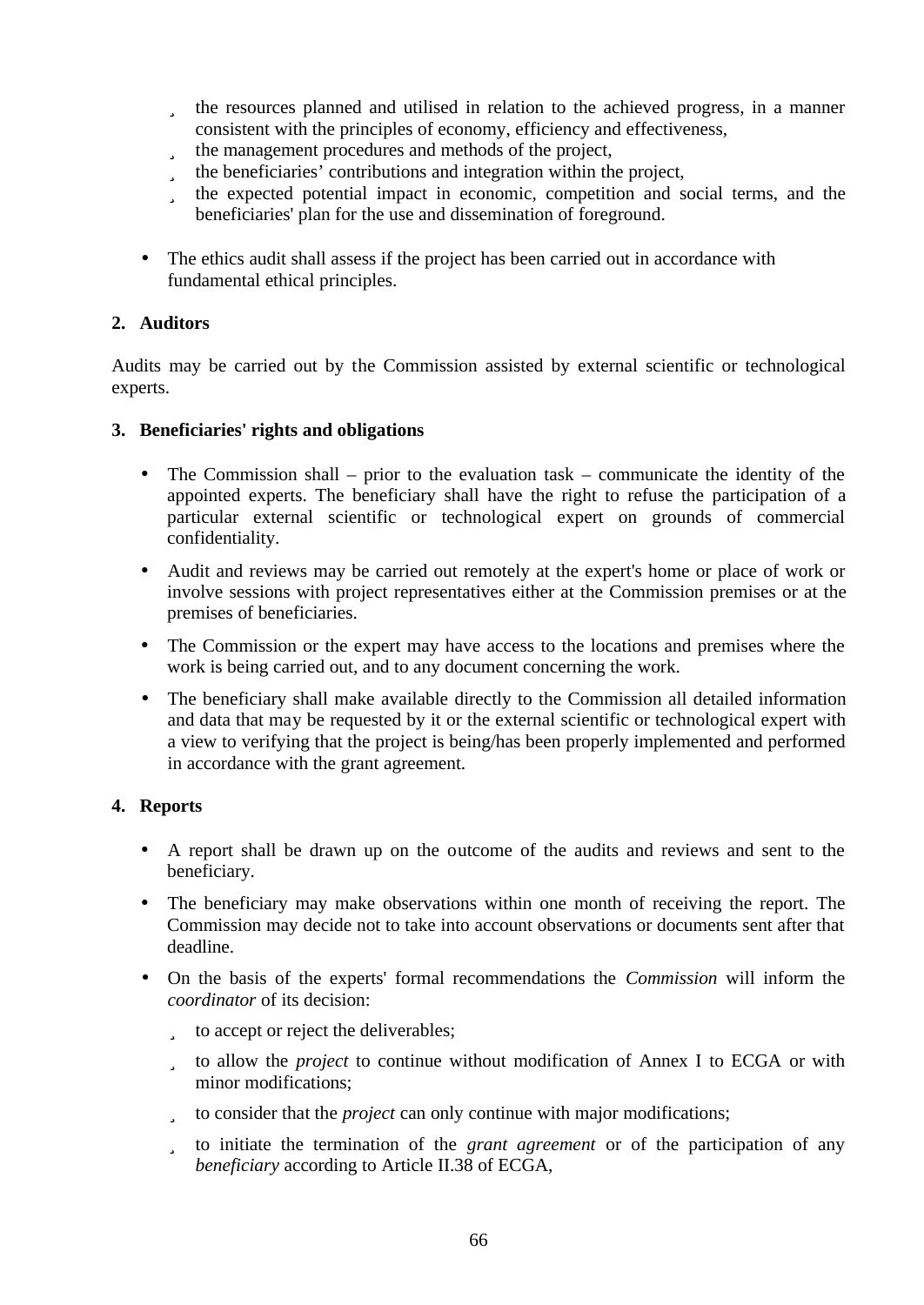ü to issue a recovery order regarding all or part of the payments made by the Commission and to apply any applicable sanction.

#### **Cf Guidance notes and template on Project Technical Reviews in FP7 Involving Independent Reviewer(s)**

## **Article II.24 of ECGA – Liquidated damages**

The Community shall claim liquidated damages<sup>12</sup> from a beneficiary who is found to have overstated expenditure and who has consequently received an unjustified financial contribution from the Community.

#### **1. Calculation of liquidated damages**

The amount of liquidated damages is calculated according to the following formula:

#### **Liquidated damages = unjustified Community financial contribution x (overstated amount / total Community financial contribution claimed)**

In the vast majority of cases, the meaning of overstated amount in the above formula is unjustified financial contribution.

In addition, the calculation of any liquidated damages only takes into consideration the beneficiary's claim for the EC contribution for that reporting period. It is not calculated in relation to the entire EC contribution.

#### *Example:*

*The eligible costs declared by a beneficiary amount to EUR 1,254,030 (for an RTD project funded at a 50% ratio)and the EC contribution claimed for that period was EUR 627,015 . During an audit, it was found to have overstated expenditure for an amount of EUR 454,030 and to consequently have received an unjustified financial contribution from the Community of EUR 227,015. The amount of liquidated damages the Community shall claim is: EUR 227,015 x (EUR 454,030 / EUR 627,015) = EUR 164,384.6*

#### **2. Modalities**

Liquidated damages are due in addition to the recovery of the unjustified financial contribution from the beneficiary.

#### *Example:*

 $\overline{a}$ 

*If liquidated damages are applied to the beneficiary mentioned in point 1, that beneficiary will have to reimburse to the Commission the total amount of:*

• *Unjustified financial contribution (a): EUR 227,015*

<sup>12</sup> In exceptional cases, the Commission may refrain from claiming liquidated damages. *[some further explanation on the exceptional cases will be added*].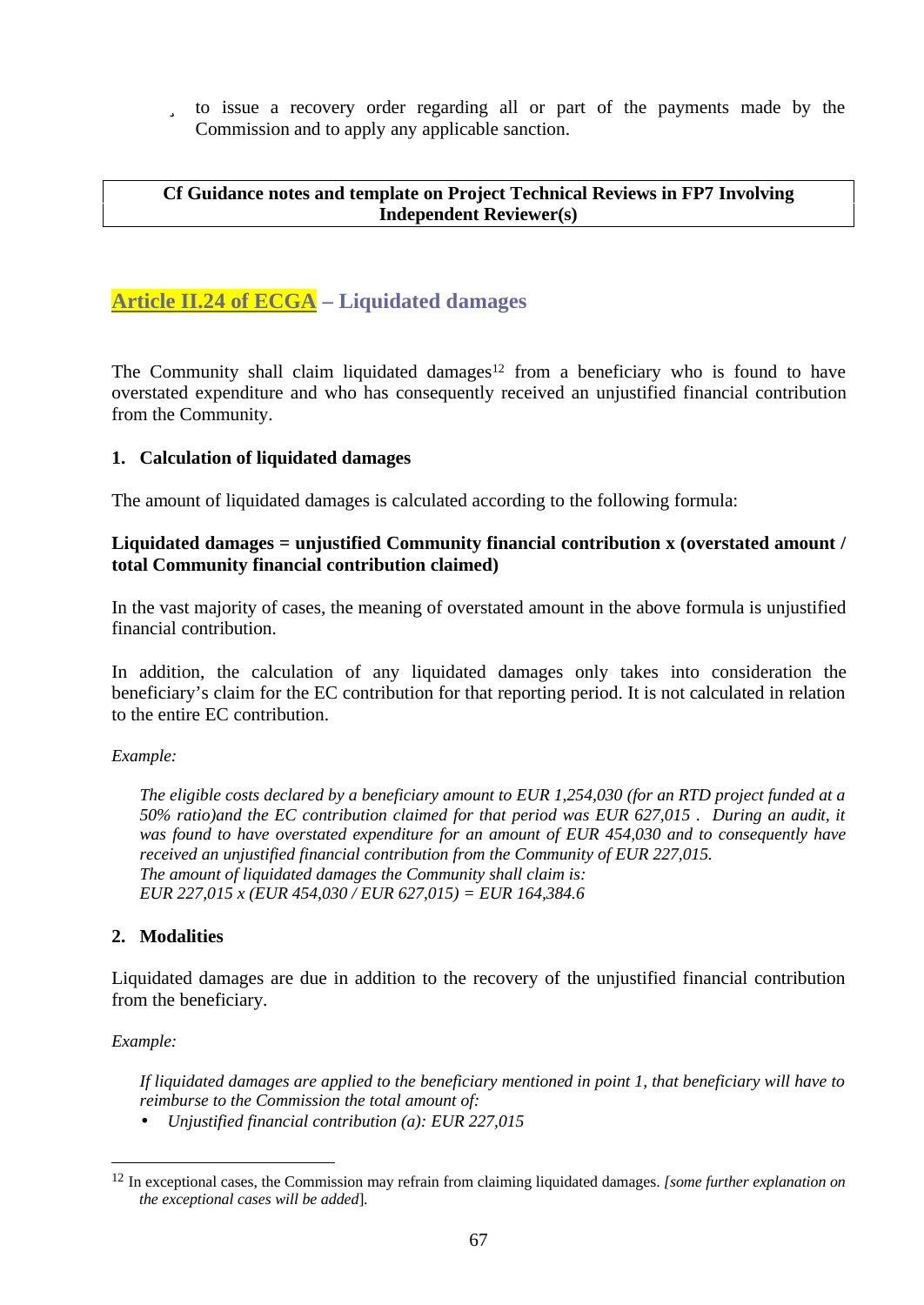- *Liquidated damages (b): EUR 41,096.15*
- *Total amount (a) + (b): EUR 268,111.15*

In order to respect the contradictory principle, the beneficiary shall be given a written notice period of 30 calendar days to provide the Commission with its observations (Article II.24.3).

The procedure for payment of liquidated damages is the same as those concerning the reimbursement of unjustified financial including the implementation of provisions relating to default interest in case of late payment.

In exceptional cases, the Commission may refrain from claiming liquidated damages. The Commission may decide in duly justified cases and if appropriate under the principle of proportionality not to request liquidated damages.

## **Article II.25 of ECGA – Financial penalties**

In addition to liquidated damages, any beneficiary found to have seriously failed to meet its obligations under the GA shall be liable to financial penalties of:

- between 2% and 10% of the value of the EC contribution received by that beneficiary;
- between 4% and 20% of the value of the EC contribution received by that beneficiary in the event of a repeated offence in the five years following the first infringement.

#### *Example:*

*It is determined that a beneficiary has seriously failed to meet its obligations under the ECGA.???? According to the report(s) to the Commission on the distribution of the Community financial contribution between beneficiaries, this beneficiary has received a Community financial contribution of EUR 700,000.*

*According to the audit's findings, it is the first serious failure of this beneficiary's in actions supported by the Commission in the last five years.*

*This beneficiary may be subject to additional financial penalties of between EUR 14,000 and EUR 70,000.* 

*This is in addition to the recovery of the amount overpaid (unjustified financial contribution) and the liquidated damages for overcharging.*

The provision also applies to beneficiaries who have been guilty of making false declarations. In both cases, the beneficiary will also be excluded from all grants financed by the Community for a maximum period of two years from the date the infringement is established.

## **ANNEX III – SPECIFIC PROVISIONS FOR TRANSNATIONAL ACCESS ACTIVITIES**

**Point III.9 of ECGA – Community financial support for access costs**

In Annex I to ECGA there will be an estimated unit cost that is based on estimations for the lifetime of the project.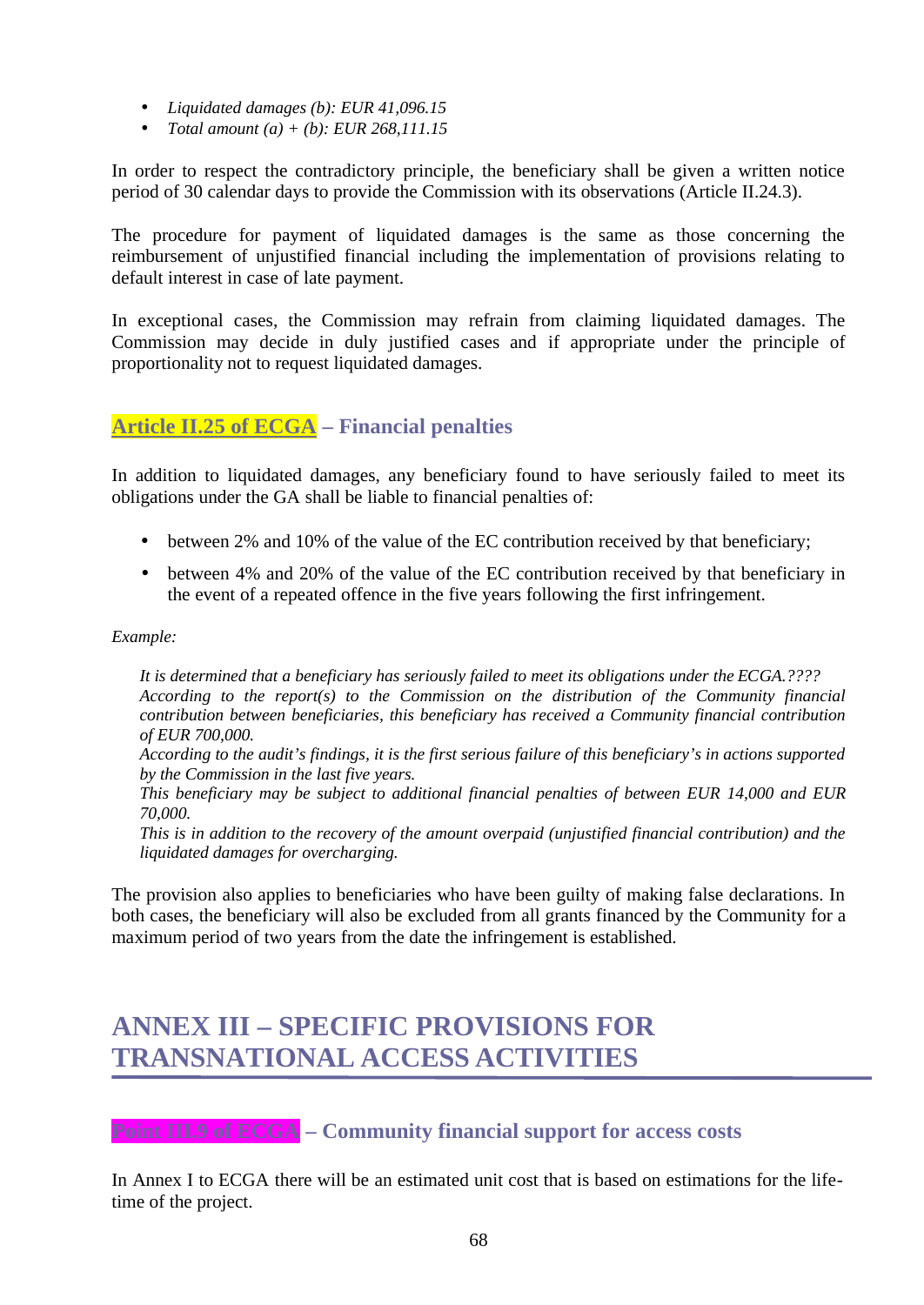Estimated unit  $cost = costs$  corresponding to the estimated total quantity of access to be provided to the *installation* / estimated total quantity of access to be provided to the *installation.*

We take the example of a three period grant agreement with the following data:

Costs corresponding to the estimated total quantity of access to be provided to the *installation =*  EUR 4.000.000

Estimated total quantity of access to be provided to the *installation* =1.000.

The total quantity of access to be considered includes access to be financed under the specific grant agreement under the conditions thereby specified as well as any other access to be provided by the access provider.

*Estimated unit cost = EUR 4.000.*

Annex I to ECGA shall also determine the minimum quantity of access to be provided under the conditions set up in the grant agreement (for example 200).

This estimated unit cost is to be used by the access provider when declaring the access costs in the financial statements. The *access provider* may declare the amount which results from multiplying a unit cost by the quantity of access provided.

*Using the example for a grant agreement with three periods:*

*1 st period: the access provider declares that it has given 50 accesses under the conditions established in the grant agreement. The amount to be claimed for this period is equal to the estimated unit cost X amount of access for this period: 50 x 4.000 = EUR 200.000..*

*2 nd period: the access provider declares that it has given 60 accesses. Amount to be claimed = 60 x 4.000 = EUR 240.000.*

*For the 3rd and last period the real unit cost must be calculated on the basis of the total quantity of access actually provided and the costs actually incurred to give this access.* 

*The example is divided in three.*

*Sub - example 1: real unit cost is lower than the estimated unit cost*

*Costs actually incurred to provide access (include both access financed and not financed by the Community under this grant agreement) = EUR 3.000.000.*

*Total quantity of access actually provided = 1.000* 

*Real unit cost = EUR 3.000.000 / 1.000 = EUR 3.000*

*The access provider shall use this unit cost to calculate the cost to be declared for the last period. If the access provider declares that it has given 90 accesses under the conditions established in the grant agreement:*

*Amount to be claimed = 90 x 3.000 = EUR 270.000. The access provider shall also adjust the costs claimed for previous periods. For:*

*1 st period: the access provider declared that it has given 50 accesses under the conditions established in the grant agreement. The amount to be claimed for this period is 50 x 3.000 = EUR 150.000 instead of EUR 200.000.*

*2 nd period: the access provider declared that it has given 60 accesses. Amount to be claimed is 60 x 3.000 = EUR 180.000 instead of EUR 240.000.*

*If the real unit cost is higher than the estimated unit cost, there are two possibilities.*

*Costs actually incurred to provide access (include both access financed and not financed by the Community under this grant agreement) = EUR 5.000.000.*

*Total quantity of access actually provided = 1.000*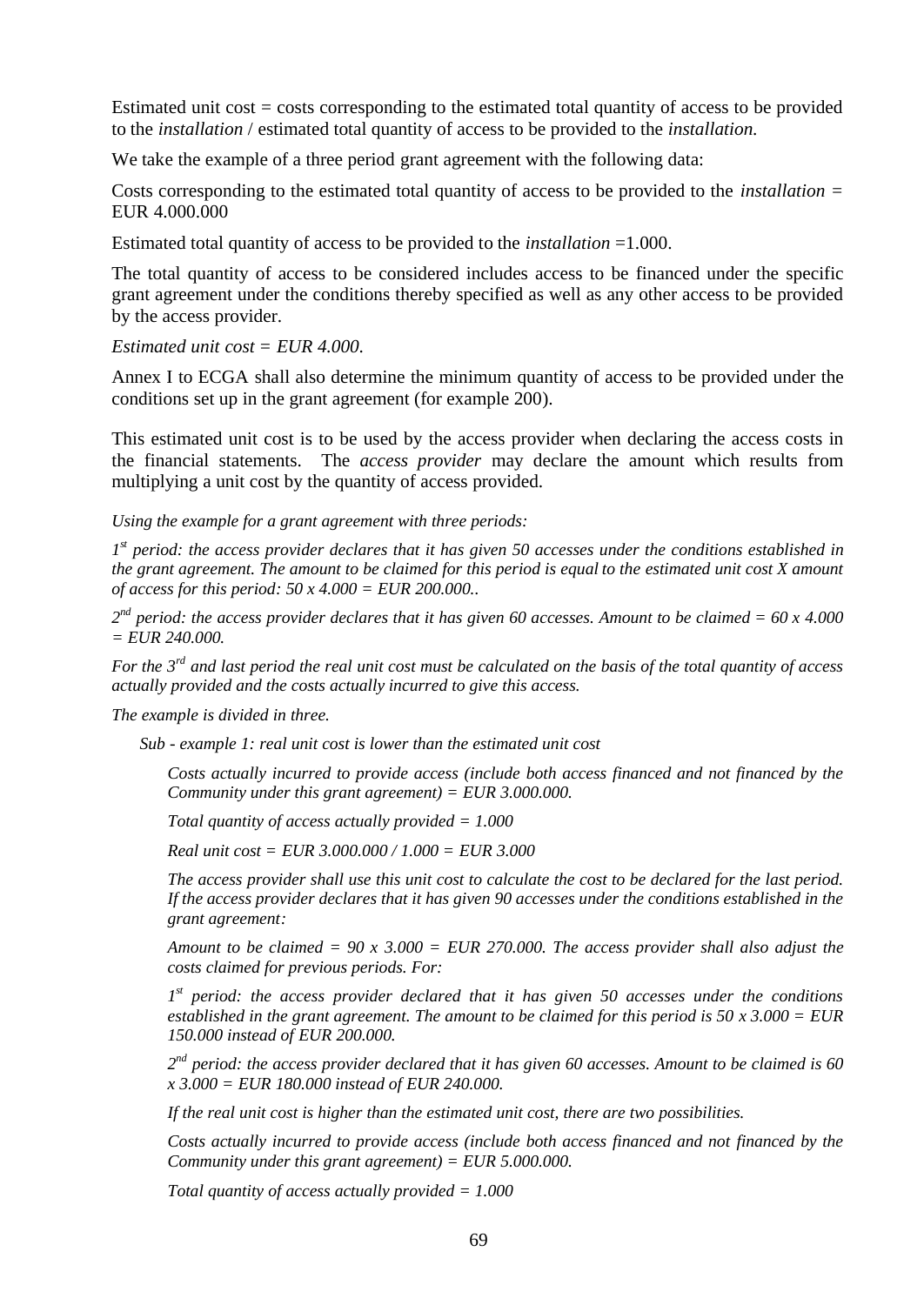*Real unit cost = 5.000.000 / 1.000 = EUR 5.000.*

*Sub - example 2: real unit cost is higher than the estimated unit cost and the amount of access actually provided under the conditions of the grant agreement is equal or higher than the minimum amount foreseen in Annex I to ECGA..*

*If the access provider declares that it has given 90 accesses: Amount to be claimed*  $= 90 \times 5.000 =$ *EUR 450.000. The access provider shall also adjust the costs claimed for previous periods. For:*

*1 st period: the access provider declared that it has given 50 accesses under the conditions established in the grant agreement. The amount to be claimed for this period is 50 x 5.000 = EUR 250.000 instead of EUR 200.000.*

*2 nd period: the access provider declared that it had given 60 accesses under the conditions established in the grant agreement. Amount to be claimed is 60 x 5.000 = EUR 300.000 instead of EUR 240.000.*

*Sub - example 3: real unit cost is higher than the estimated unit cost and the amount of access actually provided under the conditions of the grant agreement is less than the minimum amount of access foreseen in Annex I to ECGA. In this case, the increase in relation to the estimated unit cost may not be reimbursed.*

*If the access provider declares that it has given 50 accesses for the 3rd period, the amount to be claimed = 50 x 4.000 = EUR 200.000. The access provider shall not adjust the costs claimed for previous periods.*

*Travel and subsistence costs related to visits by users and meetings of the selection panel, where necessary are not included in the calculation of the unit cost; however, they may be declared by the beneficiaries.*

*In the example the certificate presented when requested by the grant agreement shall include the costs for the transnational access for the three periods as adjusted at the end or as declared if the adjustment was not needed.*

## **ANNEX III – SPECIFIC PROVISIONS RELATED TO "RESEARCH FOR SMES" OR "RESEARCH FOR SME ASSOCIATIONS"**

**To be completed by the concerned services.**

## **ANNEX III – ERA-NET PLUS ACTIONS**

### **Point III.2 of ECGA – Duration of the project**

Due to the complex coordination of financial commitments and payments between Commission and national programmes, the respective coordination actions are limited to 5 years. This will allow easily for project durations of 2-3 years financed out of the joint call.